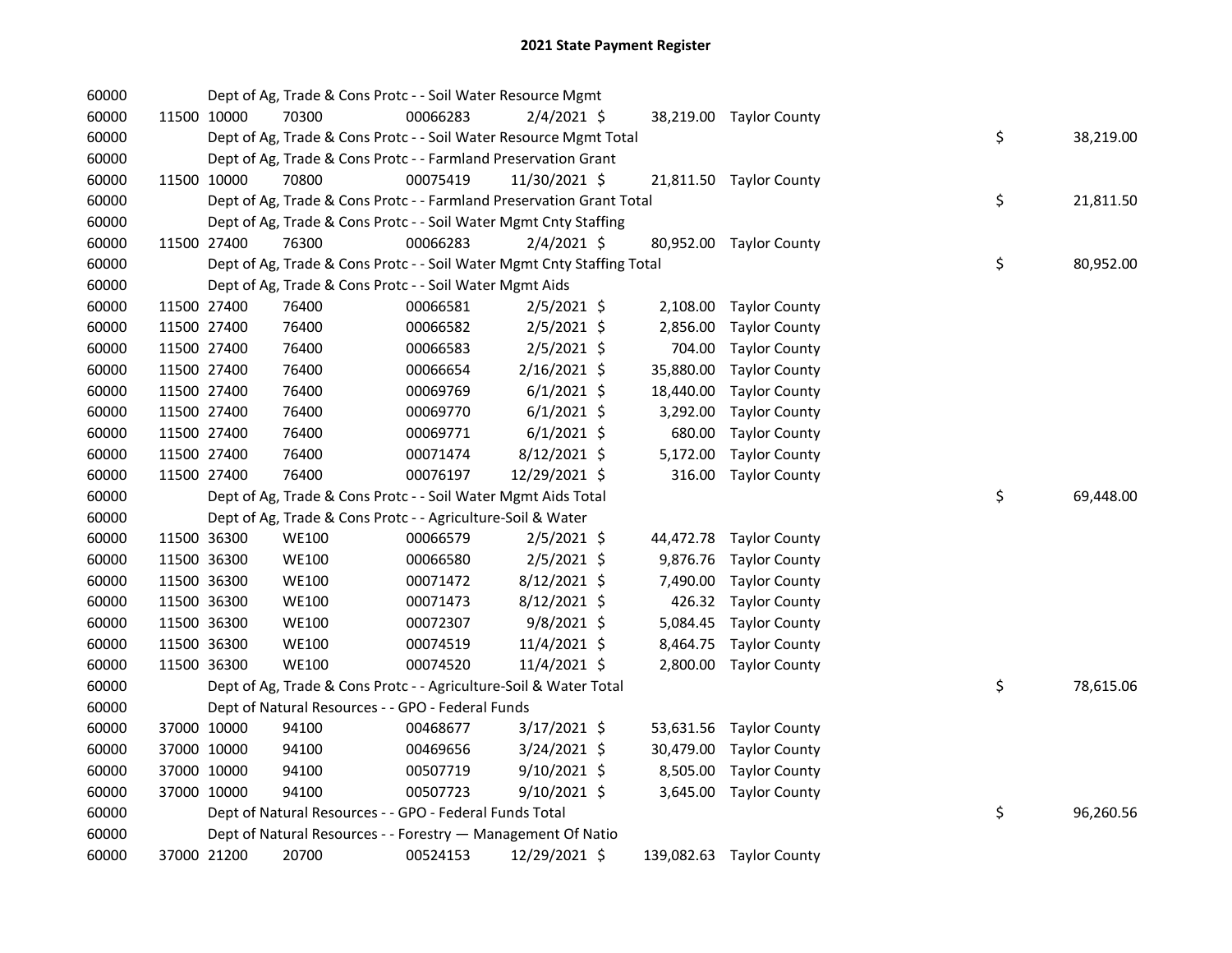| 60000 |             | Dept of Natural Resources - - Forestry - Management Of Natio Total |          |                |           |                         | \$ | 139,082.63 |
|-------|-------------|--------------------------------------------------------------------|----------|----------------|-----------|-------------------------|----|------------|
| 60000 |             | Dept of Natural Resources - - General Program Operations --        |          |                |           |                         |    |            |
| 60000 | 37000 21200 | 25400                                                              | 00482886 | $6/3/2021$ \$  |           | 30.00 Taylor County     |    |            |
| 60000 |             | Dept of Natural Resources - - General Program Operations -- Total  |          |                |           |                         | \$ | 30.00      |
| 60000 |             | Dept of Natural Resources - - Ra- Utv Prj Aids, Gas Tax Pymt       |          |                |           |                         |    |            |
| 60000 | 37000 21200 | 54800                                                              | 00468679 | $3/17/2021$ \$ |           | 53,632.00 Taylor County |    |            |
| 60000 | 37000 21200 | 54800                                                              | 00469653 | 3/24/2021 \$   | 17,260.00 | <b>Taylor County</b>    |    |            |
| 60000 | 37000 21200 | 54800                                                              | 00507726 | 9/10/2021 \$   |           | 3,037.50 Taylor County  |    |            |
| 60000 | 37000 21200 | 54800                                                              | 00523507 | 12/8/2021 \$   |           | 43,073.00 Taylor County |    |            |
| 60000 |             | Dept of Natural Resources - - Ra- Utv Prj Aids, Gas Tax Pymt Total |          |                |           |                         | \$ | 117,002.50 |
| 60000 |             | Dept of Natural Resources - - Venison Processing                   |          |                |           |                         |    |            |
| 60000 | 37000 21200 | 54900                                                              | 00471514 | $4/5/2021$ \$  |           | 802.00 Taylor County    |    |            |
| 60000 |             | Dept of Natural Resources - - Venison Processing Total             |          |                |           |                         | \$ | 802.00     |
| 60000 |             | Dept of Natural Resources - - Enf A - Atv & Utv Enforcement        |          |                |           |                         |    |            |
| 60000 | 37000 21200 | 55100                                                              | 00509171 | $9/16/2021$ \$ |           | 5,135.15 Taylor County  |    |            |
| 60000 |             | Dept of Natural Resources - - Enf A - Atv & Utv Enforcement Total  |          |                |           |                         | \$ | 5,135.15   |
| 60000 |             | Dept of Natural Resources - - Enf A - Snow Enforcement             |          |                |           |                         |    |            |
| 60000 | 37000 21200 | 55200                                                              | 00509636 | 9/20/2021 \$   |           | 1,843.47 Taylor County  |    |            |
| 60000 |             | Dept of Natural Resources - - Enf A - Snow Enforcement Total       |          |                |           |                         | \$ | 1,843.47   |
| 60000 |             | Dept of Natural Resources - - Wildlife Damage Claims & Abat        |          |                |           |                         |    |            |
| 60000 | 37000 21200 | 55300                                                              | 00471514 | $4/5/2021$ \$  |           | 28,083.23 Taylor County |    |            |
| 60000 |             | Dept of Natural Resources - - Wildlife Damage Claims & Abat Total  |          |                |           |                         | \$ | 28,083.23  |
| 60000 |             | Dept of Natural Resources - - Ra- Fish, WI & Forestry              |          |                |           |                         |    |            |
| 60000 | 37000 21200 | 56400                                                              | 00469786 | 3/25/2021 \$   |           | 826.18 Taylor County    |    |            |
| 60000 |             | Dept of Natural Resources - - Ra- Fish, WI & Forestry Total        |          |                |           |                         | \$ | 826.18     |
| 60000 |             | Dept of Natural Resources - - Resaids - Forest CropInd & Mfl       |          |                |           |                         |    |            |
| 60000 | 37000 21200 | 56600                                                              | 00509487 | $9/17/2021$ \$ |           | 28,450.47 Taylor County |    |            |
| 60000 |             | Dept of Natural Resources - - Resaids - Forest CropInd & Mfl Total |          |                |           |                         | \$ | 28,450.47  |
| 60000 |             | Dept of Natural Resources - - Ra- Suppl Snow Trail Aids            |          |                |           |                         |    |            |
| 60000 | 37000 21200 | 56900                                                              | 00456513 | $1/19/2021$ \$ |           | 12,261.97 Taylor County |    |            |
| 60000 |             | Dept of Natural Resources - - Ra- Suppl Snow Trail Aids Total      |          |                |           |                         | \$ | 12,261.97  |
| 60000 |             | Dept of Natural Resources - - Resaids - Cnty Forst & Admin         |          |                |           |                         |    |            |
| 60000 | 37000 21200 | 57200                                                              | 00462966 | 2/18/2021 \$   |           | 32,449.66 Taylor County |    |            |
| 60000 | 37000 21200 | 57200                                                              | 00466751 | $3/9/2021$ \$  |           | 3,399.83 Taylor County  |    |            |
| 60000 |             | Dept of Natural Resources - - Resaids - Cnty Forst & Admin Total   |          |                |           |                         | \$ | 35,849.49  |
| 60000 |             | Dept of Natural Resources - - Ra- Cnty Snow Trail & Area Aid       |          |                |           |                         |    |            |
| 60000 | 37000 21200 | 57400                                                              | 00469655 | 3/24/2021 \$   |           | 17,261.00 Taylor County |    |            |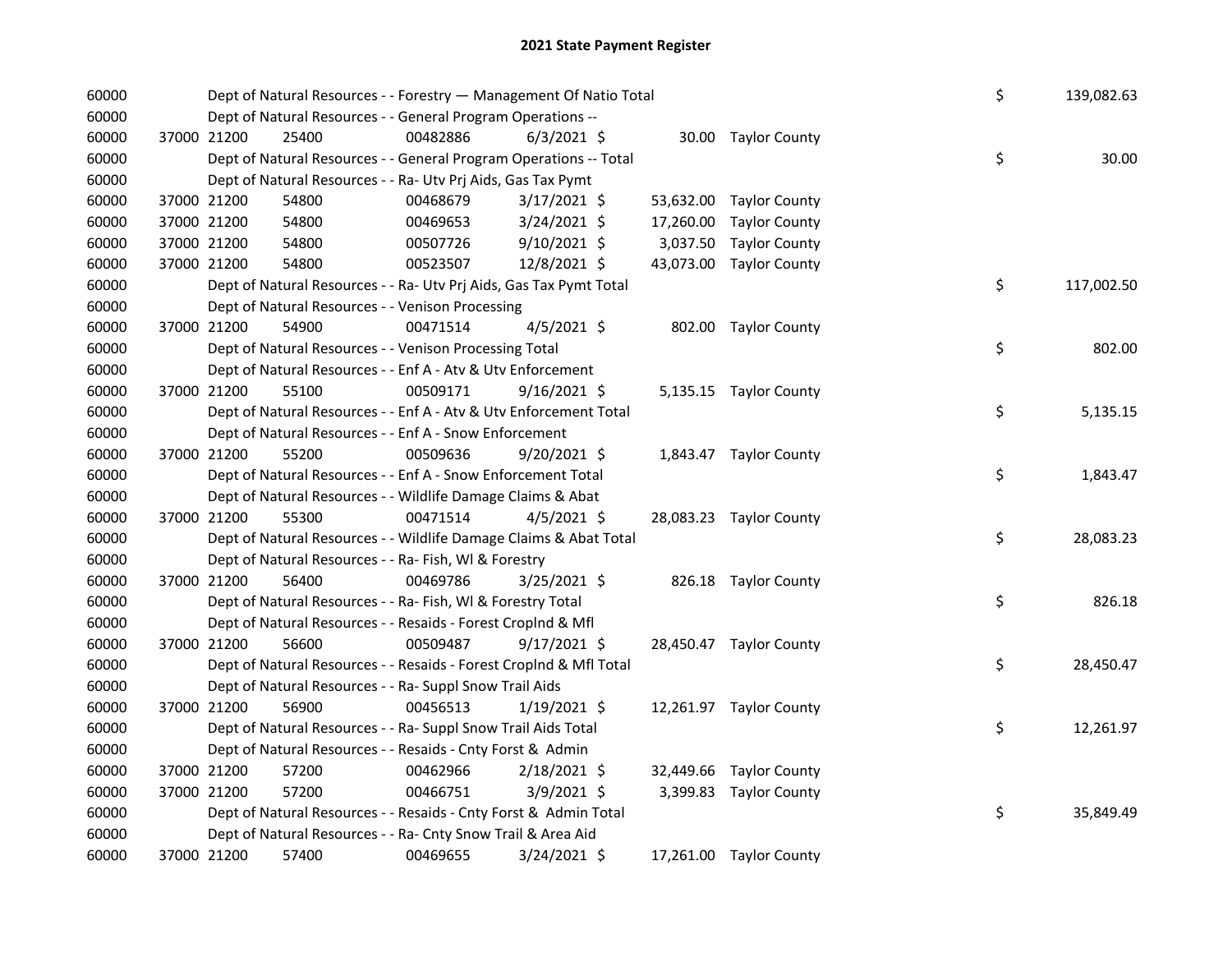| 60000 | 37000 21200 | 57400                                                              | 00507724 | $9/10/2021$ \$ |          | 9,112.50 Taylor County   |    |            |
|-------|-------------|--------------------------------------------------------------------|----------|----------------|----------|--------------------------|----|------------|
| 60000 |             | Dept of Natural Resources - - Ra- Cnty Snow Trail & Area Aid Total |          |                |          |                          | \$ | 26,373.50  |
| 60000 |             | Dept of Natural Resources - - Ra- Snowmobile Trail Areas           |          |                |          |                          |    |            |
| 60000 | 37000 21200 | 57500                                                              | 00505971 | $9/1/2021$ \$  |          | 51,165.00 Taylor County  |    |            |
| 60000 |             | Dept of Natural Resources - - Ra- Snowmobile Trail Areas Total     |          |                |          |                          | \$ | 51,165.00  |
| 60000 |             | Dept of Natural Resources - - Ra- Atv Prj Aids, Gas Tax Pymt       |          |                |          |                          |    |            |
| 60000 | 37000 21200 | 57600                                                              | 00505995 | $9/1/2021$ \$  |          | 14,800.00 Taylor County  |    |            |
| 60000 | 37000 21200 | 57600                                                              | 00509025 | $9/15/2021$ \$ |          | 16,620.00 Taylor County  |    |            |
| 60000 | 37000 21200 | 57600                                                              | 00511952 | 9/30/2021 \$   | 841.03   | <b>Taylor County</b>     |    |            |
| 60000 | 37000 21200 | 57600                                                              | 00523497 | 12/8/2021 \$   |          | 14,800.00 Taylor County  |    |            |
| 60000 |             | Dept of Natural Resources - - Ra- Atv Prj Aids, Gas Tax Pymt Total |          |                |          |                          | \$ | 47,061.03  |
| 60000 |             | Dept of Natural Resources - - Ra- Atv Project Aids                 |          |                |          |                          |    |            |
| 60000 | 37000 21200 | 57700                                                              | 00467181 | $3/11/2021$ \$ |          | 839.50 Taylor County     |    |            |
| 60000 | 37000 21200 | 57700                                                              | 00523505 | 12/8/2021 \$   | 5,250.00 | <b>Taylor County</b>     |    |            |
| 60000 | 37000 21200 | 57700                                                              | 00523506 | 12/8/2021 \$   |          | 839.60 Taylor County     |    |            |
| 60000 |             | Dept of Natural Resources - - Ra- Atv Project Aids Total           |          |                |          |                          | \$ | 6,929.10   |
| 60000 |             | Dept of Natural Resources - - Resaids - Nat Forest Income          |          |                |          |                          |    |            |
| 60000 | 37000 21200 | 58200                                                              | 00475045 | $4/22/2021$ \$ |          | 8,662.92 Taylor County   |    |            |
| 60000 |             | Dept of Natural Resources - - Resaids - Nat Forest Income Total    |          |                |          |                          | \$ | 8,662.92   |
| 60000 |             | Dept of Natural Resources - - Rec & Resource Aids, Fed             |          |                |          |                          |    |            |
| 60000 | 37000 21200 | 58300                                                              | 00526958 | 12/30/2021 \$  |          | 7,698.85 Taylor County   |    |            |
| 60000 |             | Dept of Natural Resources - - Rec & Resource Aids, Fed Total       |          |                |          |                          | \$ | 7,698.85   |
| 60000 |             | Dept of Natural Resources - - Fin Asst For Responsible Units       |          |                |          |                          |    |            |
| 60000 | 37000 27400 | 67000                                                              | 00483422 | $5/21/2021$ \$ |          | 84,591.90 Taylor County  |    |            |
| 60000 |             | Dept of Natural Resources - - Fin Asst For Responsible Units Total |          |                |          |                          | \$ | 84,591.90  |
| 60000 |             | Dept of Natural Resources - - Recycling Consolidation Grants       |          |                |          |                          |    |            |
| 60000 | 37000 27400 | 67300                                                              | 00483422 | $5/21/2021$ \$ |          | 4,184.93 Taylor County   |    |            |
| 60000 |             | Dept of Natural Resources - - Recycling Consolidation Grants Total |          |                |          |                          | \$ | 4,184.93   |
| 60000 |             | Dept of Natural Resources - - Dnr-Nonpoint Source                  |          |                |          |                          |    |            |
| 60000 | 37000 36300 | <b>TF100</b>                                                       | 00467196 | $3/11/2021$ \$ |          | 120,900.00 Taylor County |    |            |
| 60000 |             | Dept of Natural Resources - - Dnr-Nonpoint Source Total            |          |                |          |                          | \$ | 120,900.00 |
| 60000 |             | WI Dept of Transportation - - Eldly&Disa Co/Aid Sf                 |          |                |          |                          |    |            |
| 60000 | 39500 21100 | 16800                                                              | 00650593 | $2/8/2021$ \$  |          | 79,889.00 Taylor County  |    |            |
| 60000 |             | WI Dept of Transportation - - Eldly&Disa Co/Aid Sf Total           |          |                |          |                          | \$ | 79,889.00  |
| 60000 |             | WI Dept of Transportation - - County Forest Aids                   |          |                |          |                          |    |            |
| 60000 | 39500 21100 | 17000                                                              | 00658085 | $3/9/2021$ \$  |          | 6,084.70 Taylor County   |    |            |
| 60000 |             | WI Dept of Transportation - - County Forest Aids Total             |          |                |          |                          | \$ | 6,084.70   |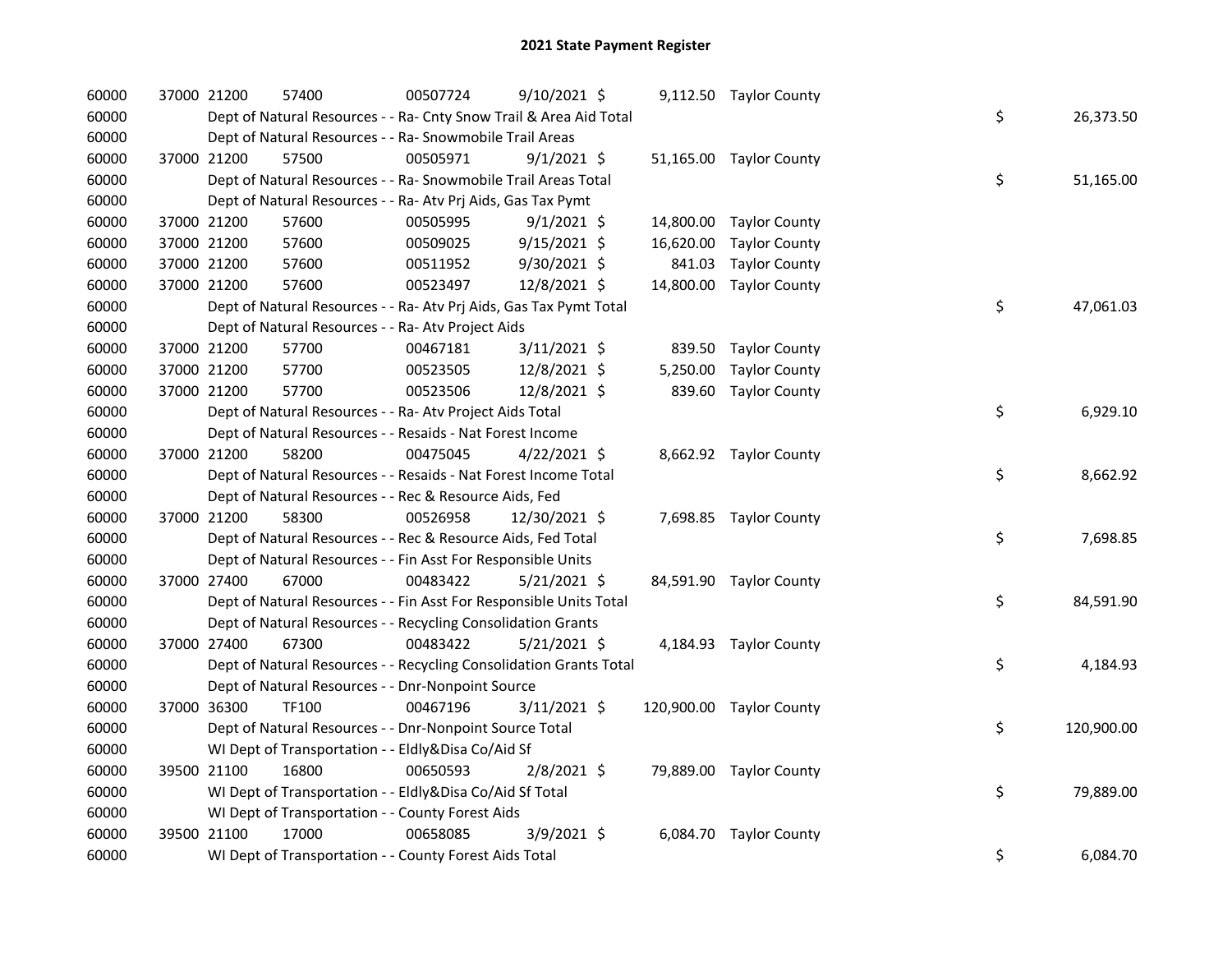| 60000          |             |                            | WI Dept of Transportation - - Disastr Damag Aid Sf       |          |                                  |            |                                                  |    |            |
|----------------|-------------|----------------------------|----------------------------------------------------------|----------|----------------------------------|------------|--------------------------------------------------|----|------------|
| 60000          |             | 39500 21100                | 17400                                                    | 00769275 | 11/3/2021 \$                     |            | 21,006.80 Taylor County                          |    |            |
| 60000          |             |                            | WI Dept of Transportation - - Disastr Damag Aid Sf Total |          |                                  |            |                                                  | \$ | 21,006.80  |
| 60000          |             |                            | WI Dept of Transportation - - Trans Aids To Co.-Sf       |          |                                  |            |                                                  |    |            |
| 60000          |             | 39500 21100                | 19000                                                    | 00631659 | $1/4/2021$ \$                    |            | 195,929.82 Taylor County                         |    |            |
| 60000          |             | 39500 21100                | 19000                                                    | 00710754 | 7/6/2021 \$                      | 391,859.64 | <b>Taylor County</b>                             |    |            |
| 60000          |             | 39500 21100                | 19000                                                    | 00751313 | 10/4/2021 \$                     |            | 195,929.83 Taylor County                         |    |            |
| 60000          |             |                            | WI Dept of Transportation - - Trans Aids To Co.-Sf Total |          |                                  |            |                                                  | \$ | 783,719.29 |
| 60000          |             |                            | WI Dept of Transportation - - Loc Rd Imp Prg St Fd       |          |                                  |            |                                                  |    |            |
| 60000          |             | 39500 21100                | 27800                                                    | 00726785 | 7/30/2021 \$                     |            | 107,340.81 Taylor County                         |    |            |
| 60000          |             | 39500 21100                | 27800                                                    | 00777373 | 12/1/2021 \$                     |            | 4,692.74 Taylor County                           |    |            |
| 60000          |             |                            | WI Dept of Transportation - - Loc Rd Imp Prg St Fd Total |          |                                  |            |                                                  | \$ | 112,033.55 |
| 60000          |             |                            | WI Dept of Transportation - - St Hwy Rehab, Sf           |          |                                  |            |                                                  |    |            |
| 60000          |             | 39500 21100                | 36300                                                    | 00646833 | 1/29/2021 \$                     | 2,014.24   | <b>Taylor County</b>                             |    |            |
| 60000          |             | 39500 21100                | 36300                                                    | 00716700 | 7/2/2021 \$                      | 8.00       | <b>Taylor County</b>                             |    |            |
| 60000          |             | 39500 21100                | 36300                                                    | 00775715 | 11/19/2021 \$                    | 100,735.16 | <b>Taylor County</b>                             |    |            |
| 60000          |             | 39500 21100                | 36300                                                    | 00775716 | 11/19/2021 \$                    |            | 1,508.30 Taylor County                           |    |            |
| 60000          |             | 39500 21100                | 36300                                                    | 00781049 | 12/7/2021 \$                     |            | 33,879.77 Taylor County                          |    |            |
| 60000          |             |                            | WI Dept of Transportation - - St Hwy Rehab, Sf Total     |          |                                  |            |                                                  | \$ | 138,145.47 |
| 60000          |             |                            | WI Dept of Transportation - - Hwy Mgmt & Opers Sf        |          |                                  |            |                                                  |    |            |
| 60000          |             | 39500 21100                | 36500                                                    | 00645485 | $1/26/2021$ \$                   | 216.00     | <b>Taylor County</b>                             |    |            |
| 60000          |             | 39500 21100                | 36500                                                    | 00665426 | 3/16/2021 \$                     | 108.00     | <b>Taylor County</b>                             |    |            |
| 60000          |             | 39500 21100                | 36500                                                    | 00679505 | $4/15/2021$ \$                   | 108.00     | <b>Taylor County</b>                             |    |            |
| 60000          |             | 39500 21100                | 36500                                                    | 00691204 | $5/10/2021$ \$                   | 108.00     | <b>Taylor County</b>                             |    |            |
| 60000          |             | 39500 21100                | 36500                                                    | 00713563 | $6/25/2021$ \$                   | 108.00     | <b>Taylor County</b>                             |    |            |
| 60000          |             | 39500 21100                | 36500                                                    | 00718921 | 7/12/2021 \$                     | 108.00     | <b>Taylor County</b>                             |    |            |
| 60000          |             | 39500 21100                | 36500                                                    | 00733291 | $8/11/2021$ \$                   | 108.00     | <b>Taylor County</b>                             |    |            |
| 60000          |             | 39500 21100                | 36500                                                    | 00758891 | 10/7/2021 \$                     | 108.00     | <b>Taylor County</b>                             |    |            |
| 60000          |             | 39500 21100                | 36500                                                    | 00761399 | 10/13/2021 \$                    | 108.00     | <b>Taylor County</b>                             |    |            |
| 60000          |             | 39500 21100                | 36500                                                    | 00775716 | 11/19/2021 \$                    | 108.00     | <b>Taylor County</b>                             |    |            |
| 60000          |             | 39500 21100                | 36500                                                    | 00781049 | 12/7/2021 \$                     | 108.00     | <b>Taylor County</b>                             |    |            |
| 60000          |             |                            | WI Dept of Transportation - - Hwy Mgmt & Opers Sf Total  |          |                                  |            |                                                  | \$ | 1,296.00   |
| 60000          |             |                            | WI Dept of Transportation - - Routine Maint Sf           |          |                                  |            |                                                  |    |            |
| 60000          |             | 39500 21100                | 36800                                                    | 00641596 | $1/19/2021$ \$                   |            | 61,048.73 Taylor County                          |    |            |
| 60000          |             |                            |                                                          |          |                                  |            |                                                  |    |            |
|                | 39500 21100 |                            | 36800                                                    | 00641597 | $1/19/2021$ \$                   |            | 14,415.53 Taylor County                          |    |            |
| 60000<br>60000 |             | 39500 21100<br>39500 21100 | 36800<br>36800                                           | 00641598 | $1/19/2021$ \$<br>$1/19/2021$ \$ |            | 2,657.20 Taylor County<br>1,769.57 Taylor County |    |            |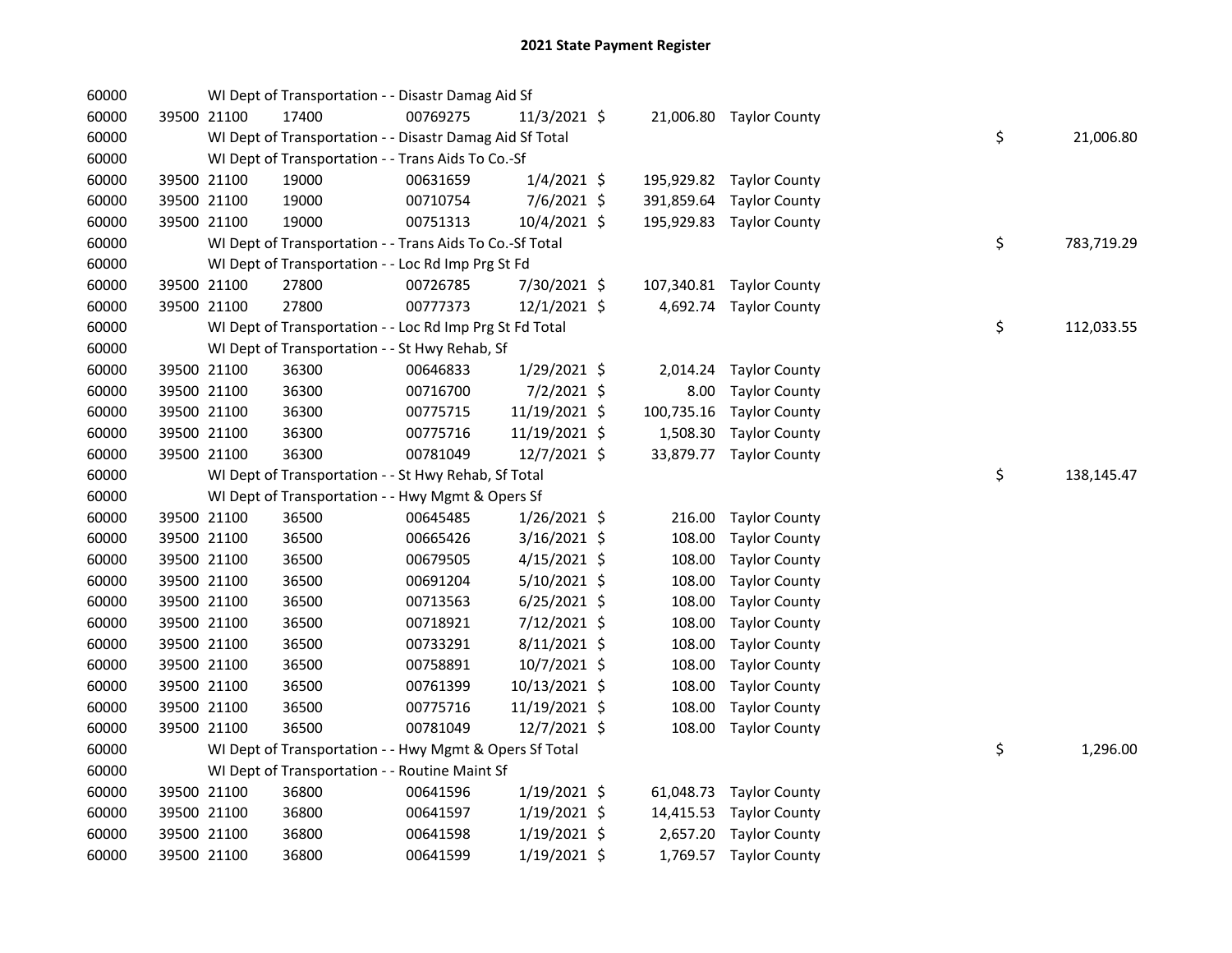| 60000 | 39500 21100 | 36800 | 00642801 | 1/20/2021 \$  | 13,443.89  | <b>Taylor County</b> |
|-------|-------------|-------|----------|---------------|------------|----------------------|
| 60000 | 39500 21100 | 36800 | 00644687 | 1/25/2021 \$  | 121,476.34 | <b>Taylor County</b> |
| 60000 | 39500 21100 | 36800 | 00644829 | 1/26/2021 \$  | 199,481.76 | <b>Taylor County</b> |
| 60000 | 39500 21100 | 36800 | 00645485 | 1/26/2021 \$  | 405.39     | <b>Taylor County</b> |
| 60000 | 39500 21100 | 36800 | 00647588 | 2/2/2021 \$   | 8,916.00   | <b>Taylor County</b> |
| 60000 | 39500 21100 | 36800 | 00650624 | 2/5/2021 \$   | 40.52      | <b>Taylor County</b> |
| 60000 | 39500 21100 | 36800 | 00652127 | 2/10/2021 \$  | 503.85     | <b>Taylor County</b> |
| 60000 | 39500 21100 | 36800 | 00654911 | 2/17/2021 \$  | 42,547.62  | <b>Taylor County</b> |
| 60000 | 39500 21100 | 36800 | 00670556 | 3/24/2021 \$  | 120,239.08 | <b>Taylor County</b> |
| 60000 | 39500 21100 | 36800 | 00674146 | 4/5/2021 \$   | 133.19     | <b>Taylor County</b> |
| 60000 | 39500 21100 | 36800 | 00676779 | 4/8/2021 \$   | 1,091.61   | <b>Taylor County</b> |
| 60000 | 39500 21100 | 36800 | 00678496 | 4/14/2021 \$  | 92,299.29  | <b>Taylor County</b> |
| 60000 | 39500 21100 | 36800 | 00679505 | 4/15/2021 \$  | 197.32     | <b>Taylor County</b> |
| 60000 | 39500 21100 | 36800 | 00691277 | 5/10/2021 \$  | 1,264.86   | <b>Taylor County</b> |
| 60000 | 39500 21100 | 36800 | 00693594 | 5/14/2021 \$  | 87,844.28  | <b>Taylor County</b> |
| 60000 | 39500 21100 | 36800 | 00709163 | 6/22/2021 \$  | 30,561.60  | <b>Taylor County</b> |
| 60000 | 39500 21100 | 36800 | 00713563 | 6/25/2021 \$  | 845.23     | <b>Taylor County</b> |
| 60000 | 39500 21100 | 36800 | 00713661 | 6/28/2021 \$  | 23,915.79  | <b>Taylor County</b> |
| 60000 | 39500 21100 | 36800 | 00718535 | 7/9/2021 \$   | 8,747.89   | <b>Taylor County</b> |
| 60000 | 39500 21100 | 36800 | 00720557 | 7/15/2021 \$  | 128,305.27 | <b>Taylor County</b> |
| 60000 | 39500 21100 | 36800 | 00732973 | 8/12/2021 \$  | 21,206.07  | <b>Taylor County</b> |
| 60000 | 39500 21100 | 36800 | 00733291 | 8/11/2021 \$  | 173.23     | <b>Taylor County</b> |
| 60000 | 39500 21100 | 36800 | 00734085 | 8/13/2021 \$  | 49,079.37  | <b>Taylor County</b> |
| 60000 | 39500 21100 | 36800 | 00738669 | 8/25/2021 \$  | 45,266.93  | <b>Taylor County</b> |
| 60000 | 39500 21100 | 36800 | 00744483 | 9/9/2021 \$   | 108,135.53 | <b>Taylor County</b> |
| 60000 | 39500 21100 | 36800 | 00745427 | 9/13/2021 \$  | 79,329.54  | <b>Taylor County</b> |
| 60000 | 39500 21100 | 36800 | 00746611 | 9/15/2021 \$  | 25,510.47  | <b>Taylor County</b> |
| 60000 | 39500 21100 | 36800 | 00754616 | 9/28/2021 \$  | 54,309.86  | <b>Taylor County</b> |
| 60000 | 39500 21100 | 36800 | 00758891 | 10/7/2021 \$  | 3,106.29   | <b>Taylor County</b> |
| 60000 | 39500 21100 | 36800 | 00760299 | 10/12/2021 \$ | 34,249.83  | <b>Taylor County</b> |
| 60000 | 39500 21100 | 36800 | 00760737 | 10/12/2021 \$ | 5,401.80   | <b>Taylor County</b> |
| 60000 | 39500 21100 | 36800 | 00770028 | 11/5/2021 \$  | 23,418.10  | <b>Taylor County</b> |
| 60000 | 39500 21100 | 36800 | 00770030 | 11/5/2021 \$  | 24,460.40  | <b>Taylor County</b> |
| 60000 | 39500 21100 | 36800 | 00770745 | 11/5/2021 \$  | 161,482.11 | <b>Taylor County</b> |
| 60000 | 39500 21100 | 36800 | 00773696 | 11/15/2021 \$ | 112,456.51 | <b>Taylor County</b> |
| 60000 | 39500 21100 | 36800 | 00775716 | 11/19/2021 \$ | 2,939.29   | <b>Taylor County</b> |
| 60000 | 39500 21100 | 36800 | 00775906 | 11/19/2021 \$ | 27,818.67  | <b>Taylor County</b> |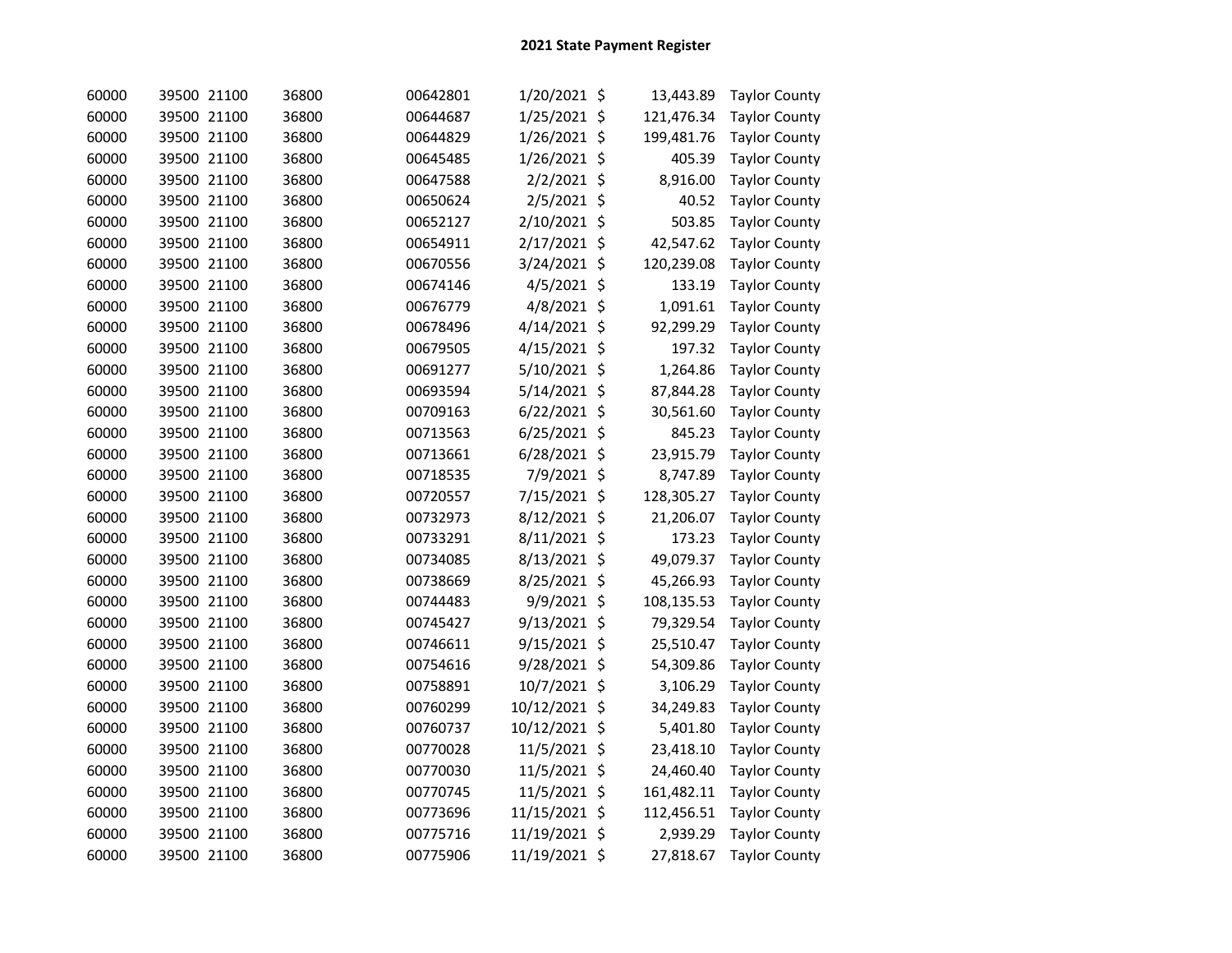| 60000 |             | 39500 21100 | 36800                                                              | 00780035 | 12/3/2021 \$   |          | 7,236.82 Taylor County  |    |              |
|-------|-------------|-------------|--------------------------------------------------------------------|----------|----------------|----------|-------------------------|----|--------------|
| 60000 |             | 39500 21100 | 36800                                                              | 00781049 | 12/7/2021 \$   |          | 255.84 Taylor County    |    |              |
| 60000 |             | 39500 21100 | 36800                                                              | 00783836 | 12/15/2021 \$  |          | 49,492.66 Taylor County |    |              |
| 60000 |             |             | WI Dept of Transportation - - Routine Maint Sf Total               |          |                |          |                         | \$ | 1,797,481.13 |
| 60000 |             |             | Department of Corrections - - Services For Community Correct       |          |                |          |                         |    |              |
| 60000 |             | 41000 10000 | 10200                                                              | 00406657 | $1/26/2021$ \$ |          | 2,071.85 Taylor County  |    |              |
| 60000 | 41000 10000 |             | 10200                                                              | 00411787 | 2/23/2021 \$   |          | 2,071.85 Taylor County  |    |              |
| 60000 | 41000 10000 |             | 10200                                                              | 00417099 | 3/25/2021 \$   |          | 2,071.85 Taylor County  |    |              |
| 60000 | 41000 10000 |             | 10200                                                              | 00422494 | 4/26/2021 \$   |          | 2,071.85 Taylor County  |    |              |
| 60000 | 41000 10000 |             | 10200                                                              | 00428063 | $5/25/2021$ \$ |          | 2,071.85 Taylor County  |    |              |
| 60000 | 41000 10000 |             | 10200                                                              | 00438628 | 7/13/2021 \$   |          | 2,071.85 Taylor County  |    |              |
| 60000 | 41000 10000 |             | 10200                                                              | 00440530 | 7/26/2021 \$   |          | 2,071.85 Taylor County  |    |              |
| 60000 | 41000 10000 |             | 10200                                                              | 00445818 | 8/25/2021 \$   |          | 2,071.85 Taylor County  |    |              |
| 60000 | 41000 10000 |             | 10200                                                              | 00451914 | $9/27/2021$ \$ |          | 2,071.85 Taylor County  |    |              |
| 60000 | 41000 10000 |             | 10200                                                              | 00457525 | 10/25/2021 \$  |          | 2,071.85 Taylor County  |    |              |
| 60000 | 41000 10000 |             | 10200                                                              | 00463444 | 11/26/2021 \$  |          | 2,071.85 Taylor County  |    |              |
| 60000 | 41000 10000 |             | 10200                                                              | 00469426 | 12/27/2021 \$  |          | 2,111.35 Taylor County  |    |              |
| 60000 |             |             | Department of Corrections - - Services For Community Correct Total |          |                |          |                         | \$ | 24,901.70    |
| 60000 |             |             | Department of Corrections - - Services For Drunken Driving O       |          |                |          |                         |    |              |
| 60000 |             | 41000 10000 | 10300                                                              | 00408277 | $2/4/2021$ \$  |          | 2,124.40 Taylor County  |    |              |
| 60000 | 41000 10000 |             | 10300                                                              | 00413211 | $3/2/2021$ \$  | 1,977.60 | <b>Taylor County</b>    |    |              |
| 60000 | 41000 10000 |             | 10300                                                              | 00421163 | $4/15/2021$ \$ | 1,943.60 | <b>Taylor County</b>    |    |              |
| 60000 | 41000 10000 |             | 10300                                                              | 00429084 | 5/26/2021 \$   | 2,022.60 | <b>Taylor County</b>    |    |              |
| 60000 | 41000 10000 |             | 10300                                                              | 00431227 | $6/8/2021$ \$  | 4,567.05 | <b>Taylor County</b>    |    |              |
| 60000 | 41000 10000 |             | 10300                                                              | 00437440 | 7/8/2021 \$    | 2,476.90 | <b>Taylor County</b>    |    |              |
| 60000 | 41000 10000 |             | 10300                                                              | 00439255 | 7/15/2021 \$   | 2,715.00 | <b>Taylor County</b>    |    |              |
| 60000 | 41000 10000 |             | 10300                                                              | 00455164 | 10/8/2021 \$   | 2,631.00 | Taylor County           |    |              |
| 60000 | 41000 10000 |             | 10300                                                              | 00459612 | 10/29/2021 \$  | 2,480.80 | <b>Taylor County</b>    |    |              |
| 60000 | 41000 10000 |             | 10300                                                              | 00459614 | 10/29/2021 \$  | 2,323.50 | <b>Taylor County</b>    |    |              |
| 60000 | 41000 10000 |             | 10300                                                              | 00467066 | 12/9/2021 \$   |          | 2,633.80 Taylor County  |    |              |
| 60000 |             |             | Department of Corrections - - Services For Drunken Driving O Total |          |                |          |                         | \$ | 27,896.25    |
| 60000 |             |             | Department of Corrections - - Purchased Services For Offende       |          |                |          |                         |    |              |
| 60000 |             | 41000 10000 | 11100                                                              | 00408279 | $2/4/2021$ \$  |          | 1,245.00 Taylor County  |    |              |
| 60000 | 41000 10000 |             | 11100                                                              | 00409565 | 2/12/2021 \$   |          | 415.00 Taylor County    |    |              |
| 60000 | 41000 10000 |             | 11100                                                              | 00413218 | $3/2/2021$ \$  |          | 1,955.00 Taylor County  |    |              |
| 60000 |             | 41000 10000 | 11100                                                              | 00419465 | $4/7/2021$ \$  |          | 2,387.80 Taylor County  |    |              |
| 60000 |             | 41000 10000 | 11100                                                              | 00427597 | 5/20/2021 \$   |          | 3,031.00 Taylor County  |    |              |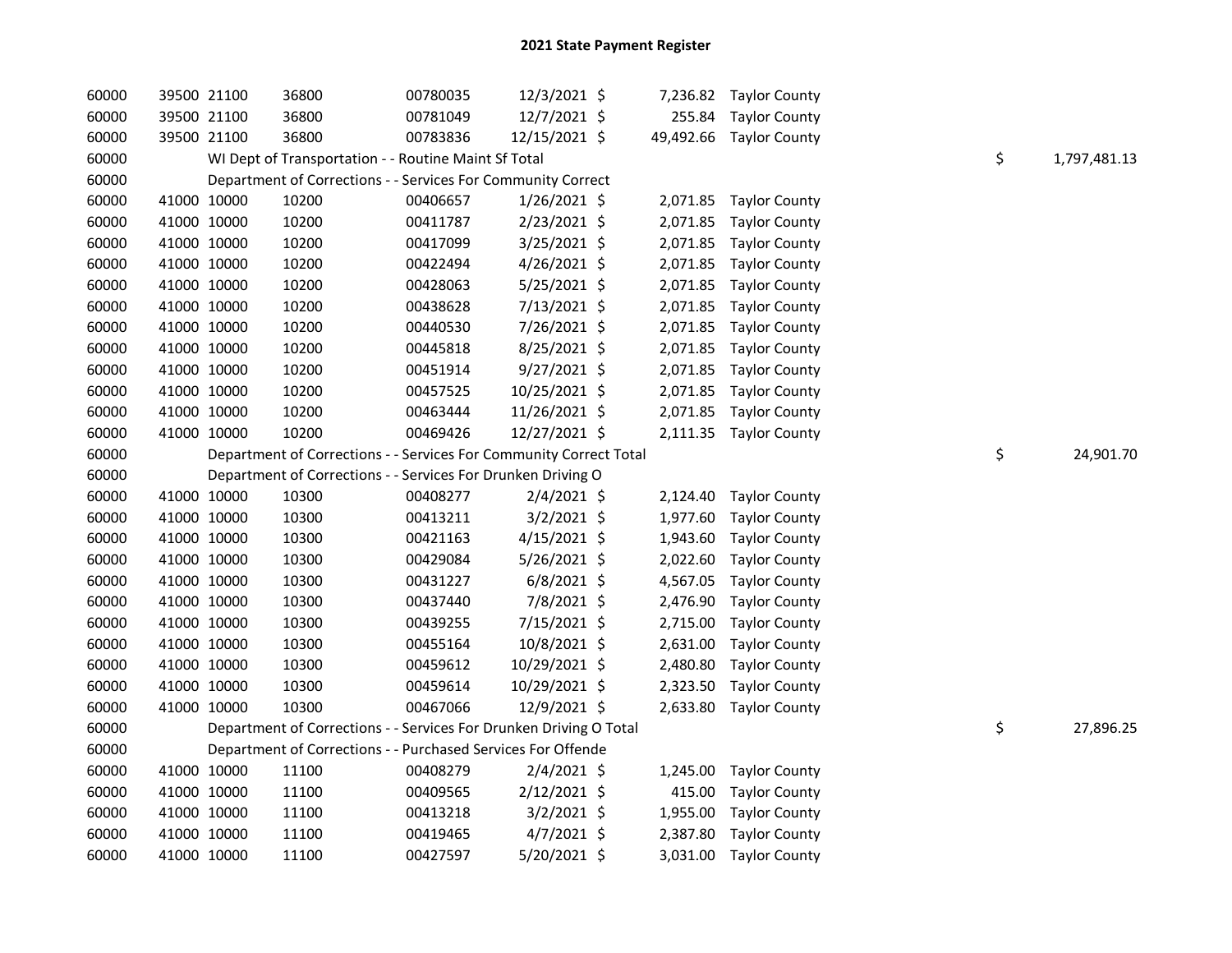| 60000 |             | 41000 10000 | 11100                                                              | 00427600 | 5/20/2021 \$   |            | 126.00 Taylor County                                                                                          |                 |
|-------|-------------|-------------|--------------------------------------------------------------------|----------|----------------|------------|---------------------------------------------------------------------------------------------------------------|-----------------|
| 60000 |             | 41000 10000 | 11100                                                              | 00431203 | $6/8/2021$ \$  | 2,490.00   | <b>Taylor County</b>                                                                                          |                 |
| 60000 |             | 41000 10000 | 11100                                                              | 00437435 | 7/8/2021 \$    | 3,074.00   | <b>Taylor County</b>                                                                                          |                 |
| 60000 |             | 41000 10000 | 11100                                                              | 00439173 | 7/14/2021 \$   |            | 3,404.00 Taylor County                                                                                        |                 |
| 60000 |             |             | Department of Corrections - - Purchased Services For Offende Total |          |                |            |                                                                                                               | \$<br>18,127.80 |
| 60000 |             |             | Department of Corrections - - Becky Young Community Correcti       |          |                |            |                                                                                                               |                 |
| 60000 |             | 41000 10000 | 11200                                                              | 00455163 | 10/8/2021 \$   | 2,076.00   | Taylor County                                                                                                 |                 |
| 60000 | 41000 10000 |             | 11200                                                              | 00459606 | 10/29/2021 \$  | 3,073.00   | <b>Taylor County</b>                                                                                          |                 |
| 60000 |             | 41000 10000 | 11200                                                              | 00459608 | 10/29/2021 \$  | 4,114.00   | <b>Taylor County</b>                                                                                          |                 |
| 60000 |             |             | Department of Corrections - - Becky Young Community Correcti Total |          |                |            |                                                                                                               | \$<br>9,263.00  |
| 60000 |             |             | Department of Corrections - - Corrections Contracts And Agre       |          |                |            |                                                                                                               |                 |
| 60000 | 41000 10000 |             | 11400                                                              | 00402107 | $1/4/2021$ \$  |            | 1,286.50 Taylor County                                                                                        |                 |
| 60000 | 41000 10000 |             | 11400                                                              | 00402108 | $1/4/2021$ \$  |            | 2,161.32 Taylor County                                                                                        |                 |
| 60000 |             | 41000 10000 | 11400                                                              | 00402932 | $1/7/2021$ \$  | 501.90     | <b>Taylor County</b>                                                                                          |                 |
| 60000 |             | 41000 10000 | 11400                                                              | 00412221 | 2/25/2021 \$   | 926.28     | <b>Taylor County</b>                                                                                          |                 |
| 60000 |             | 41000 10000 | 11400                                                              | 00412512 | 2/26/2021 \$   | 1,337.96   | <b>Taylor County</b>                                                                                          |                 |
| 60000 |             | 41000 10000 | 11400                                                              | 00416943 | 3/19/2021 \$   | 2,264.24   | <b>Taylor County</b>                                                                                          |                 |
| 60000 |             | 41000 10000 | 11400                                                              | 00419064 | $4/8/2021$ \$  | 434.98     | <b>Taylor County</b>                                                                                          |                 |
| 60000 |             | 41000 10000 | 11400                                                              | 00420743 | $4/15/2021$ \$ | 2,308.08   | <b>Taylor County</b>                                                                                          |                 |
| 60000 |             | 41000 10000 | 11400                                                              | 00426514 | 5/17/2021 \$   | 1,422.88   | <b>Taylor County</b>                                                                                          |                 |
| 60000 |             | 41000 10000 | 11400                                                              | 00431056 | $6/9/2021$ \$  | 514.60     | <b>Taylor County</b>                                                                                          |                 |
| 60000 | 41000 10000 |             | 11400                                                              | 00436984 | 7/8/2021 \$    | 4,322.64   | <b>Taylor County</b>                                                                                          |                 |
| 60000 | 41000 10000 |             | 11400                                                              | 00443492 | 8/11/2021 \$   | 3,241.98   | <b>Taylor County</b>                                                                                          |                 |
| 60000 |             | 41000 10000 | 11400                                                              | 00448868 | 9/9/2021 \$    | 1,698.18   | <b>Taylor County</b>                                                                                          |                 |
| 60000 |             | 41000 10000 | 11400                                                              | 00454530 | 10/7/2021 \$   | 1,543.80   | <b>Taylor County</b>                                                                                          |                 |
| 60000 |             | 41000 10000 | 11400                                                              | 00460659 | 11/8/2021 \$   | 154.38     | <b>Taylor County</b>                                                                                          |                 |
| 60000 |             | 41000 10000 | 11400                                                              | 00467135 | 12/13/2021 \$  |            | 1,389.42 Taylor County                                                                                        |                 |
| 60000 |             |             | Department of Corrections - - Corrections Contracts And Agre Total |          |                |            |                                                                                                               | \$<br>25,509.14 |
| 60000 |             |             |                                                                    |          |                |            | Department of Corrections - - Reimbursing Counties For Probation, Extended Supervision And Parole Holds       |                 |
| 60000 |             | 41000 10000 | 11600                                                              | 00459660 | 10/29/2021 \$  |            | 3,240.00 Taylor County                                                                                        |                 |
| 60000 |             |             |                                                                    |          |                |            | Department of Corrections - - Reimbursing Counties For Probation, Extended Supervision And Parole Holds Total | \$<br>3,240.00  |
| 60000 |             |             | Department of Health Services - - State/Federal Aids               |          |                |            |                                                                                                               |                 |
| 60000 |             | 43500 10000 | 00000                                                              | 92106    | $1/4/2021$ \$  | 54,978.00  | Taylor County                                                                                                 |                 |
| 60000 |             | 43500 10000 | 00000                                                              | 92107    | $2/1/2021$ \$  | 12,358.00  | <b>Taylor County</b>                                                                                          |                 |
| 60000 |             | 43500 10000 | 00000                                                              | 92108    | $3/1/2021$ \$  | 42,956.00  | <b>Taylor County</b>                                                                                          |                 |
| 60000 |             | 43500 10000 | 00000                                                              | 92109    | $4/1/2021$ \$  | 106,510.00 | <b>Taylor County</b>                                                                                          |                 |
| 60000 | 43500 10000 |             | 00000                                                              | 92110    | $5/3/2021$ \$  |            | 92,411.00 Taylor County                                                                                       |                 |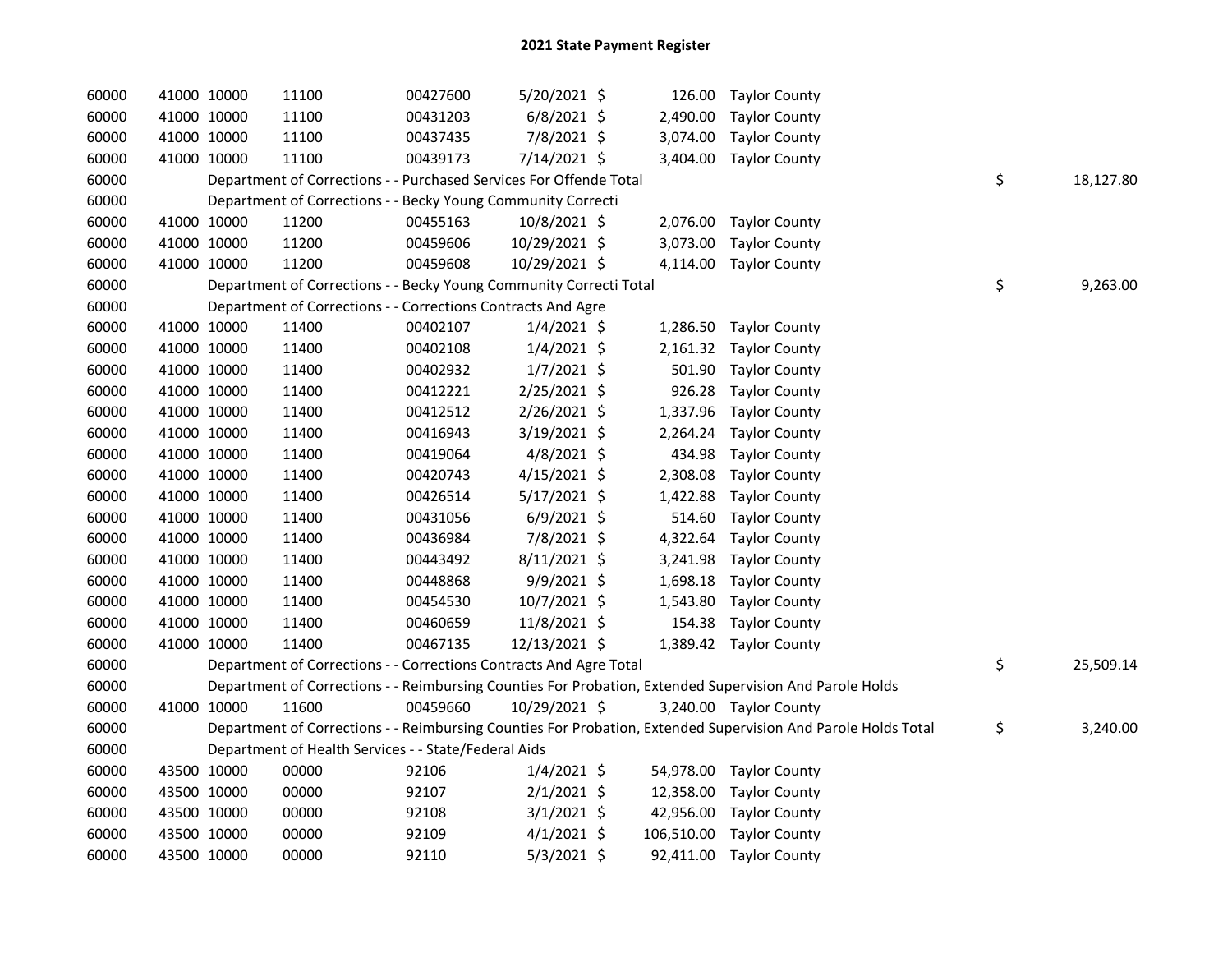| 60000 | 43500 10000 | 00000                                                                  | 92111    | $6/1/2021$ \$  |           | 64,755.00 Taylor County  |    |              |
|-------|-------------|------------------------------------------------------------------------|----------|----------------|-----------|--------------------------|----|--------------|
| 60000 | 43500 10000 | 00000                                                                  | 92200    | 7/1/2021 \$    |           | 67,665.00 Taylor County  |    |              |
| 60000 | 43500 10000 | 00000                                                                  | 92201    | $8/2/2021$ \$  |           | 479,029.00 Taylor County |    |              |
| 60000 | 43500 10000 | 00000                                                                  | 92202    | $9/1/2021$ \$  |           | 143,616.00 Taylor County |    |              |
| 60000 | 43500 10000 | 00000                                                                  | 92204    | 10/1/2021 \$   | 14,186.00 | <b>Taylor County</b>     |    |              |
| 60000 | 43500 10000 | 00000                                                                  | 92206    | $11/1/2021$ \$ | 14,617.00 | <b>Taylor County</b>     |    |              |
| 60000 | 43500 10000 | 00000                                                                  | 92207    | $12/1/2021$ \$ |           | 21,680.00 Taylor County  |    |              |
| 60000 |             | Department of Health Services - - State/Federal Aids Total             |          |                |           |                          | \$ | 1,114,761.00 |
| 60000 |             | Department of Health Services - - General Program Operations           |          |                |           |                          |    |              |
| 60000 | 43500 10000 | 40100                                                                  | 00415845 | $3/16/2021$ \$ | 1.50      | <b>Taylor County</b>     |    |              |
| 60000 | 43500 10000 | 40100                                                                  | 00417230 | $3/24/2021$ \$ | 1.50      | <b>Taylor County</b>     |    |              |
| 60000 | 43500 10000 | 40100                                                                  | 00422430 | 4/20/2021 \$   | 15.00     | <b>Taylor County</b>     |    |              |
| 60000 |             | Department of Health Services - - General Program Operations Total     |          |                |           |                          | \$ | 18.00        |
| 60000 |             | Department of Health Services - - Medical Assistance State Admin       |          |                |           |                          |    |              |
| 60000 | 43500 10000 | 44000                                                                  | 00415845 | $3/16/2021$ \$ |           | 1.50 Taylor County       |    |              |
| 60000 | 43500 10000 | 44000                                                                  | 00417230 | 3/24/2021 \$   | 1.50      | <b>Taylor County</b>     |    |              |
| 60000 | 43500 10000 | 44000                                                                  | 00422430 | 4/20/2021 \$   | 15.00     | <b>Taylor County</b>     |    |              |
| 60000 |             | Department of Health Services - - Medical Assistance State Admin Total |          |                |           |                          | \$ | 18.00        |
| 60000 |             | Department of Health Services - - Interagency And Intra-Agency A       |          |                |           |                          |    |              |
| 60000 | 43500 10000 | 86800                                                                  | 00469631 | 12/22/2021 \$  |           | 21,680.00 Taylor County  |    |              |
| 60000 |             | Department of Health Services - - Interagency And Intra-Agency A Total |          |                |           |                          | \$ | 21,680.00    |
| 60000 |             | Dept of Children and Families - - Fees For Administrative Servic       |          |                |           |                          |    |              |
| 60000 | 43700 10000 | 23100                                                                  | 00080598 | $2/16/2021$ \$ | 30.00     | <b>Taylor County</b>     |    |              |
| 60000 | 43700 10000 | 23100                                                                  | 00083455 | 4/20/2021 \$   | 40.00     | <b>Taylor County</b>     |    |              |
| 60000 | 43700 10000 | 23100                                                                  | 00087338 | 7/23/2021 \$   | 15.00     | <b>Taylor County</b>     |    |              |
| 60000 | 43700 10000 | 23100                                                                  | 00090953 | 11/2/2021 \$   | 15.00     | <b>Taylor County</b>     |    |              |
| 60000 |             | Dept of Children and Families - - Fees For Administrative Servic Total |          |                |           |                          | \$ | 100.00       |
| 60000 |             | Dept of Children and Families - - General Aids                         |          |                |           |                          |    |              |
| 60000 | 43700 10000 | 99000                                                                  | 00079033 | $1/5/2021$ \$  | 14,419.00 | <b>Taylor County</b>     |    |              |
| 60000 | 43700 10000 | 99000                                                                  | 00079798 | 1/29/2021 \$   | 52,668.72 | <b>Taylor County</b>     |    |              |
| 60000 | 43700 10000 | 99000                                                                  | 00079970 | $2/1/2021$ \$  | 37.78     | <b>Taylor County</b>     |    |              |
| 60000 | 43700 10000 | 99000                                                                  | 00080189 | $2/5/2021$ \$  |           | 12,867.22 Taylor County  |    |              |
| 60000 | 43700 10000 | 99000                                                                  | 00080304 | $2/5/2021$ \$  | 36.89     | <b>Taylor County</b>     |    |              |
| 60000 | 43700 10000 | 99000                                                                  | 00081260 | $3/5/2021$ \$  |           | 67,741.51 Taylor County  |    |              |
| 60000 | 43700 10000 | 99000                                                                  | 00081343 | 3/5/2021 \$    |           | 1,270.71 Taylor County   |    |              |
| 60000 | 43700 10000 | 99000                                                                  | 00082550 | $4/1/2021$ \$  |           | 8,621.79 Taylor County   |    |              |
| 60000 | 43700 10000 | 99000                                                                  | 00082682 | $4/5/2021$ \$  |           | 77,720.23 Taylor County  |    |              |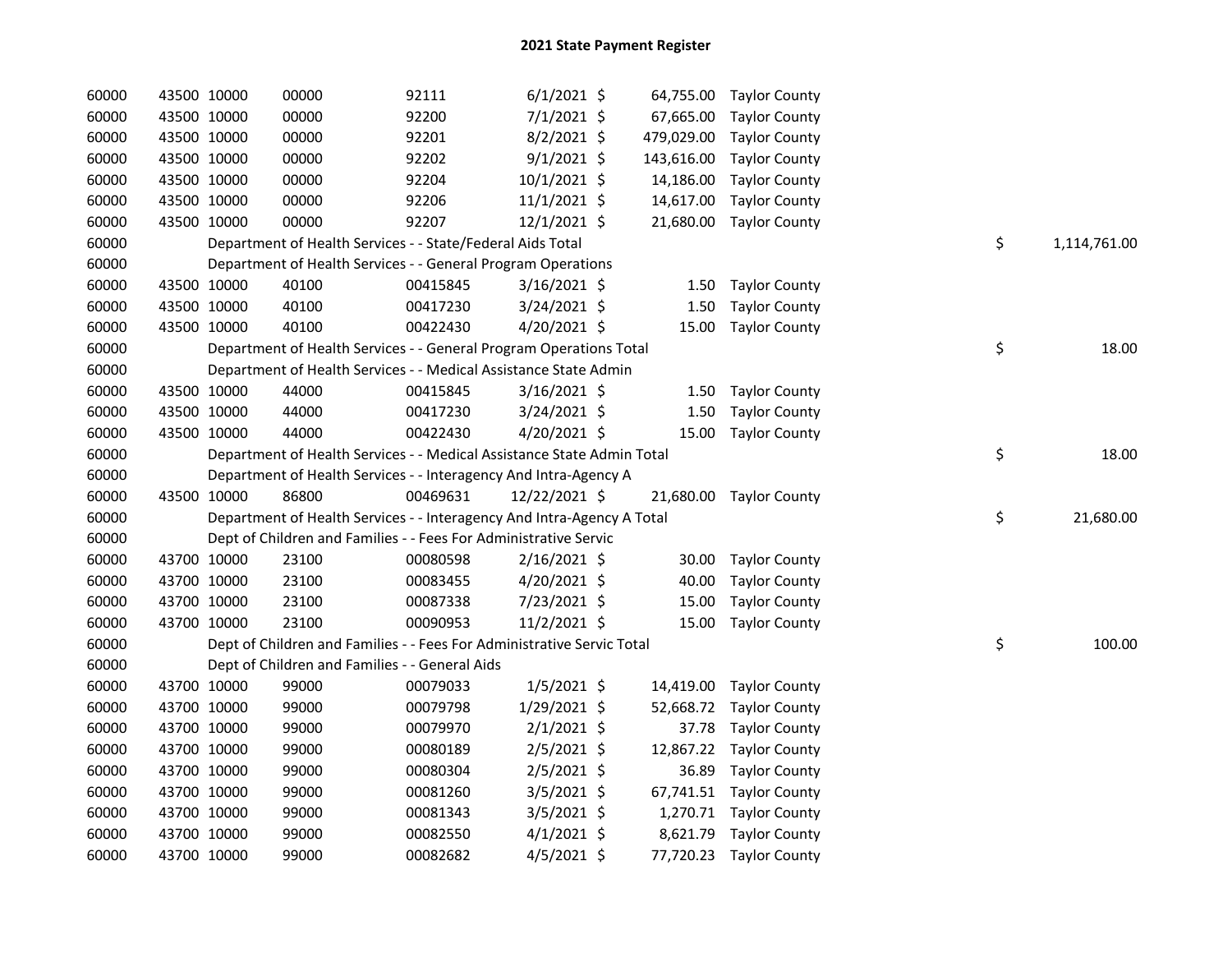| 60000 | 43700 10000 | 99000 | 00082683                                                      | $4/5/2021$ \$  |            | 1,676.77 Taylor County |    |              |
|-------|-------------|-------|---------------------------------------------------------------|----------------|------------|------------------------|----|--------------|
| 60000 | 43700 10000 | 99000 | 00083921                                                      | 4/30/2021 \$   | 68,236.38  | <b>Taylor County</b>   |    |              |
| 60000 | 43700 10000 | 99000 | 00084137                                                      | 5/5/2021 \$    | 32,860.72  | <b>Taylor County</b>   |    |              |
| 60000 | 43700 10000 | 99000 | 00084944                                                      | 5/18/2021 \$   | 72.00      | <b>Taylor County</b>   |    |              |
| 60000 | 43700 10000 | 99000 | 00085650                                                      | $6/7/2021$ \$  | 14,991.55  | <b>Taylor County</b>   |    |              |
| 60000 | 43700 10000 | 99000 | 00086581                                                      | $7/1/2021$ \$  | 2,236.00   | <b>Taylor County</b>   |    |              |
| 60000 | 43700 10000 | 99000 | 00086709                                                      | 7/8/2021 \$    | 11,906.63  | <b>Taylor County</b>   |    |              |
| 60000 | 43700 10000 | 99000 | 00086950                                                      | 7/9/2021 \$    | 304.00     | <b>Taylor County</b>   |    |              |
| 60000 | 43700 10000 | 99000 | 00087585                                                      | 7/30/2021 \$   | 60,990.46  | <b>Taylor County</b>   |    |              |
| 60000 | 43700 10000 | 99000 | 00087721                                                      | 7/30/2021 \$   | 11,227.00  | <b>Taylor County</b>   |    |              |
| 60000 | 43700 10000 | 99000 | 00087955                                                      | $8/5/2021$ \$  | 5,061.76   | <b>Taylor County</b>   |    |              |
| 60000 | 43700 10000 | 99000 | 00088876                                                      | $9/2/2021$ \$  | 7,121.66   | <b>Taylor County</b>   |    |              |
| 60000 | 43700 10000 | 99000 | 00088958                                                      | $9/7/2021$ \$  | 353,836.46 | <b>Taylor County</b>   |    |              |
| 60000 | 43700 10000 | 99000 | 00089138                                                      | $9/10/2021$ \$ | 11,829.96  | <b>Taylor County</b>   |    |              |
| 60000 | 43700 10000 | 99000 | 00089930                                                      | 10/5/2021 \$   | 75,033.20  | <b>Taylor County</b>   |    |              |
| 60000 | 43700 10000 | 99000 | 00090778                                                      | 10/29/2021 \$  | 57,364.20  | <b>Taylor County</b>   |    |              |
| 60000 | 43700 10000 | 99000 | 00090891                                                      | 11/3/2021 \$   | 4,855.54   | <b>Taylor County</b>   |    |              |
| 60000 | 43700 10000 | 99000 | 00091047                                                      | 11/5/2021 \$   | 58,765.62  | <b>Taylor County</b>   |    |              |
| 60000 | 43700 10000 | 99000 | 00093744                                                      | 12/16/2021 \$  | 1,668.70   | <b>Taylor County</b>   |    |              |
| 60000 | 43700 10000 | 99000 | 00093745                                                      | 12/16/2021 \$  | 39,769.38  | <b>Taylor County</b>   |    |              |
| 60000 |             |       | Dept of Children and Families - - General Aids Total          |                |            |                        | \$ | 1,055,191.84 |
| 60000 |             |       | Dept of Workforce Development - - Auxiliary Services          |                |            |                        |    |              |
| 60000 | 44500 10000 | 13000 | 00310375                                                      | $1/4/2021$ \$  | 5.00       | <b>Taylor County</b>   |    |              |
| 60000 | 44500 10000 | 13000 | 00313465                                                      | $2/2/2021$ \$  | 15.00      | <b>Taylor County</b>   |    |              |
| 60000 | 44500 10000 | 13000 | 00317095                                                      | $3/2/2021$ \$  | 5.00       | <b>Taylor County</b>   |    |              |
| 60000 | 44500 10000 | 13000 | 00320903                                                      | $4/2/2021$ \$  | 25.00      | <b>Taylor County</b>   |    |              |
| 60000 | 44500 10000 | 13000 | 00324448                                                      | 5/4/2021 \$    | 10.00      | <b>Taylor County</b>   |    |              |
| 60000 | 44500 10000 | 13000 | 00327641                                                      | $6/2/2021$ \$  | 10.00      | <b>Taylor County</b>   |    |              |
| 60000 | 44500 10000 | 13000 | 00331425                                                      | 7/2/2021 \$    | 5.00       | <b>Taylor County</b>   |    |              |
| 60000 | 44500 10000 | 13000 | 00335323                                                      | $8/3/2021$ \$  | 5.00       | <b>Taylor County</b>   |    |              |
| 60000 | 44500 10000 | 13000 | 00339117                                                      | $9/2/2021$ \$  | 10.00      | <b>Taylor County</b>   |    |              |
| 60000 | 44500 10000 | 13000 | 00343104                                                      | 10/4/2021 \$   | 15.00      | <b>Taylor County</b>   |    |              |
| 60000 | 44500 10000 | 13000 | 00347144                                                      | $11/2/2021$ \$ | 10.00      | <b>Taylor County</b>   |    |              |
| 60000 | 44500 10000 | 13000 | 00350790                                                      | 12/2/2021 \$   | 15.00      | <b>Taylor County</b>   |    |              |
| 60000 |             |       | Dept of Workforce Development - - Auxiliary Services Total    |                |            |                        | \$ | 130.00       |
| 60000 |             |       | Dept of Workforce Development - - Title Ib Operations Federal |                |            |                        |    |              |
| 60000 | 44500 10000 | 54100 | 00312406                                                      | $1/22/2021$ \$ |            | 265.20 Taylor County   |    |              |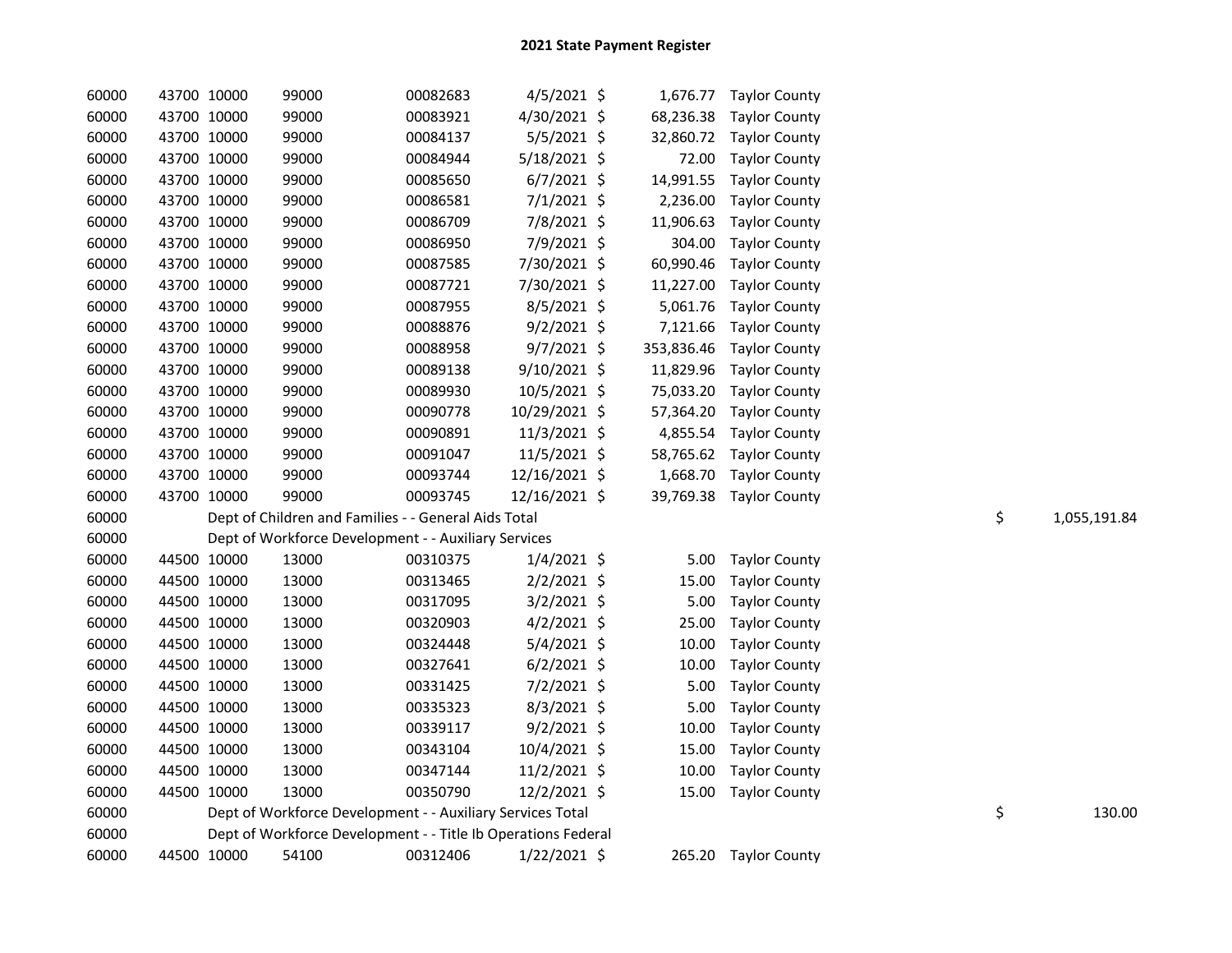| 60000 | 44500 10000 | 54100                                                                 | 00315534 | 2/22/2021 \$   |        | 265.20 Taylor County    |    |           |
|-------|-------------|-----------------------------------------------------------------------|----------|----------------|--------|-------------------------|----|-----------|
| 60000 | 44500 10000 | 54100                                                                 | 00319280 | 3/23/2021 \$   |        | 265.20 Taylor County    |    |           |
| 60000 | 44500 10000 | 54100                                                                 | 00323421 | 4/27/2021 \$   | 265.20 | <b>Taylor County</b>    |    |           |
| 60000 | 44500 10000 | 54100                                                                 | 00326171 | $5/21/2021$ \$ |        | 265.20 Taylor County    |    |           |
| 60000 | 44500 10000 | 54100                                                                 | 00332059 | 7/8/2021 \$    | 265.20 | <b>Taylor County</b>    |    |           |
| 60000 | 44500 10000 | 54100                                                                 | 00333561 | 7/21/2021 \$   | 265.20 | <b>Taylor County</b>    |    |           |
| 60000 | 44500 10000 | 54100                                                                 | 00337502 | 8/24/2021 \$   | 270.50 | <b>Taylor County</b>    |    |           |
| 60000 | 44500 10000 | 54100                                                                 | 00341138 | $9/21/2021$ \$ | 270.50 | <b>Taylor County</b>    |    |           |
| 60000 | 44500 10000 | 54100                                                                 | 00345721 | 10/22/2021 \$  | 270.50 | <b>Taylor County</b>    |    |           |
| 60000 | 44500 10000 | 54100                                                                 | 00349763 | 11/26/2021 \$  |        | 270.50 Taylor County    |    |           |
| 60000 | 44500 10000 | 54100                                                                 | 00353339 | 12/21/2021 \$  |        | 270.50 Taylor County    |    |           |
| 60000 |             | Dept of Workforce Development - - Title Ib Operations Federal Total   |          |                |        |                         | \$ | 3,208.90  |
| 60000 |             | Dept of Workforce Development - - Wc Ops Uninsured Emplyr Admin       |          |                |        |                         |    |           |
| 60000 | 44500 22700 | 17700                                                                 | 00336248 | 8/13/2021 \$   |        | 5.00 Taylor County      |    |           |
| 60000 |             | Dept of Workforce Development - - Wc Ops Uninsured Emplyr Admin Total |          |                |        |                         | \$ | 5.00      |
| 60000 |             | Department of Justice - - Officer training reimbursement              |          |                |        |                         |    |           |
| 60000 | 45500 10000 | 21400                                                                 | 00106113 | 11/29/2021 \$  |        | 4,960.00 Taylor County  |    |           |
| 60000 |             | Department of Justice - - Officer training reimbursement Total        |          |                |        |                         | \$ | 4,960.00  |
| 60000 |             | Department of Justice - - Crime Laboratories, Dna                     |          |                |        |                         |    |           |
| 60000 | 45500 10000 | 22100                                                                 | 00100380 | 7/14/2021 \$   |        | 420.00 Taylor County    |    |           |
| 60000 |             | Department of Justice - - Crime Laboratories, Dna Total               |          |                |        |                         | \$ | 420.00    |
| 60000 |             | Department of Justice - - Law Enforcement Train, Local                |          |                |        |                         |    |           |
| 60000 | 45500 10000 | 23100                                                                 | 00099949 | $7/12/2021$ \$ |        | 1,613.48 Taylor County  |    |           |
| 60000 | 45500 10000 | 23100                                                                 | 00103377 | 10/8/2021 \$   |        | 3,468.60 Taylor County  |    |           |
| 60000 |             | Department of Justice - - Law Enforcement Train, Local Total          |          |                |        |                         | \$ | 5,082.08  |
| 60000 |             | Department of Justice - - Alt Prosecution Alcohol Drugs               |          |                |        |                         |    |           |
| 60000 | 45500 10000 | 27100                                                                 | 00094795 | $2/18/2021$ \$ |        | 31,904.95 Taylor County |    |           |
| 60000 | 45500 10000 | 27100                                                                 | 00097668 | $5/7/2021$ \$  |        | 5,979.71 Taylor County  |    |           |
| 60000 | 45500 10000 | 27100                                                                 | 00101907 | 8/30/2021 \$   |        | 17,529.38 Taylor County |    |           |
| 60000 | 45500 10000 | 27100                                                                 | 00103937 | 10/25/2021 \$  |        | 33,148.50 Taylor County |    |           |
| 60000 |             | Department of Justice - - Alt Prosecution Alcohol Drugs Total         |          |                |        |                         | \$ | 88,562.54 |
| 60000 |             | Department of Justice - - Crime Victim Witness Assist                 |          |                |        |                         |    |           |
| 60000 | 45500 10000 | 53200                                                                 | 00095474 | $3/5/2021$ \$  |        | 7,880.21 Taylor County  |    |           |
| 60000 | 45500 10000 | 53200                                                                 | 00100568 | 7/15/2021 \$   |        | 11,824.51 Taylor County |    |           |
| 60000 |             | Department of Justice - - Crime Victim Witness Assist Total           |          |                |        |                         | \$ | 19,704.72 |
| 60000 |             | Department of Justice - - Federal Aid, Victim Assistance              |          |                |        |                         |    |           |
| 60000 | 45500 10000 | 54200                                                                 | 00095632 | 3/15/2021 \$   |        | 4,931.00 Taylor County  |    |           |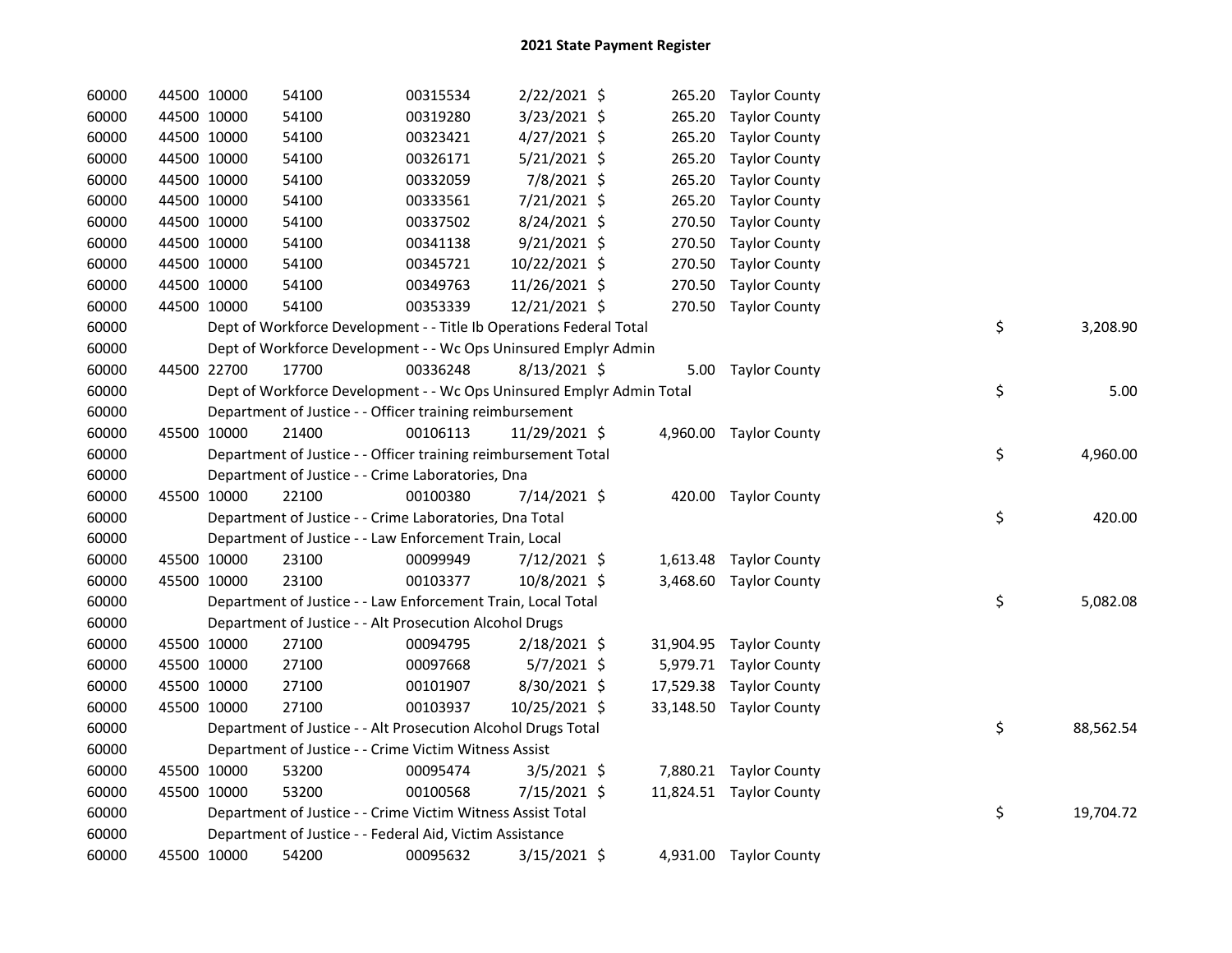| 60000 |             | 45500 10000 | 54200                                                                  | 00098913 | $6/3/2021$ \$  |          | 4,932.00 Taylor County   |    |            |
|-------|-------------|-------------|------------------------------------------------------------------------|----------|----------------|----------|--------------------------|----|------------|
| 60000 |             | 45500 10000 | 54200                                                                  | 00102915 | $9/21/2021$ \$ |          | 4,931.00 Taylor County   |    |            |
| 60000 |             | 45500 10000 | 54200                                                                  | 00105221 | 11/12/2021 \$  |          | 4,932.00 Taylor County   |    |            |
| 60000 |             |             | Department of Justice - - Federal Aid, Victim Assistance Total         |          |                |          |                          | \$ | 19,726.00  |
| 60000 |             |             | Department of Military Affairs - - Local Emer Planning Grants          |          |                |          |                          |    |            |
| 60000 |             | 46500 10000 | 33700                                                                  | 00089310 | 2/5/2021 \$    |          | 8,371.30 Taylor County   |    |            |
| 60000 |             |             | Department of Military Affairs - - Local Emer Planning Grants Total    |          |                |          |                          | \$ | 8,371.30   |
| 60000 |             |             | Department of Military Affairs - - Federal Aid, Local Assistance       |          |                |          |                          |    |            |
| 60000 |             | 46500 10000 | 34200                                                                  | 00089200 | $2/4/2021$ \$  |          | 35,422.08 Taylor County  |    |            |
| 60000 |             | 46500 10000 | 34200                                                                  | 00093687 | 5/10/2021 \$   |          | 1,721.78 Taylor County   |    |            |
| 60000 |             | 46500 10000 | 34200                                                                  | 00104046 | 12/17/2021 \$  |          | 2,826.07 Taylor County   |    |            |
| 60000 |             |             | Department of Military Affairs - - Federal Aid, Local Assistance Total |          |                |          |                          | \$ | 39,969.93  |
| 60000 |             |             | Department of Veterans Affairs - - County Grants                       |          |                |          |                          |    |            |
| 60000 |             | 48500 58200 | 26700                                                                  | 00091464 | 3/12/2021 \$   |          | 10,000.00 Taylor County  |    |            |
| 60000 |             |             | Department of Veterans Affairs - - County Grants Total                 |          |                |          |                          | \$ | 10,000.00  |
| 60000 |             |             | Department of Administration - - Federal Aid, Local Assistance         |          |                |          |                          |    |            |
| 60000 |             | 50500 10000 | 74300                                                                  | 00148525 | 7/9/2021 \$    |          | 127,549.46 Taylor County |    |            |
| 60000 |             |             | Department of Administration - - Federal Aid, Local Assistance Total   |          |                |          |                          | \$ | 127,549.46 |
| 60000 |             |             | Department of Administration - - Print, Mail, Com, It; State           |          |                |          |                          |    |            |
| 60000 |             | 50500 16100 | 12600                                                                  | 00150362 | 9/28/2021 \$   |          | 787.71 Taylor County     |    |            |
| 60000 |             |             | Department of Administration - - Print, Mail, Com, It; State Total     |          |                |          |                          | \$ | 787.71     |
| 60000 |             |             | Department of Administration - - Low-Income Assistance Grants          |          |                |          |                          |    |            |
| 60000 |             | 50500 23500 | 37100                                                                  | 00140932 | $2/17/2021$ \$ |          | 5,795.00 Taylor County   |    |            |
| 60000 |             | 50500 23500 | 37100                                                                  | 00141658 | $3/2/2021$ \$  | 2,681.00 | <b>Taylor County</b>     |    |            |
| 60000 |             | 50500 23500 | 37100                                                                  | 00143185 | 3/30/2021 \$   | 3,967.00 | <b>Taylor County</b>     |    |            |
| 60000 |             | 50500 23500 | 37100                                                                  | 00145246 | $5/7/2021$ \$  | 4,587.00 | <b>Taylor County</b>     |    |            |
| 60000 |             | 50500 23500 | 37100                                                                  | 00146478 | $6/1/2021$ \$  | 5,336.00 | Taylor County            |    |            |
| 60000 |             | 50500 23500 | 37100                                                                  | 00148941 | 7/16/2021 \$   | 1,818.00 | <b>Taylor County</b>     |    |            |
| 60000 |             | 50500 23500 | 37100                                                                  | 00149886 | 8/5/2021 \$    | 186.00   | <b>Taylor County</b>     |    |            |
| 60000 |             | 50500 23500 | 37100                                                                  | 00151235 | $8/31/2021$ \$ | 3,096.00 | <b>Taylor County</b>     |    |            |
| 60000 |             | 50500 23500 | 37100                                                                  | 00154570 | 11/12/2021 \$  |          | 1,904.00 Taylor County   |    |            |
| 60000 |             |             | Department of Administration - - Low-Income Assistance Grants Total    |          |                |          |                          | \$ | 29,370.00  |
| 60000 |             |             | Department of Administration - - Land Information Program; Loca        |          |                |          |                          |    |            |
| 60000 |             | 50500 26900 | 17300                                                                  | 00137910 | $1/11/2021$ \$ |          | 20,000.00 Taylor County  |    |            |
| 60000 |             | 50500 26900 | 17300                                                                  | 00138511 | 1/29/2021 \$   |          | 1,000.00 Taylor County   |    |            |
| 60000 |             | 50500 26900 | 17300                                                                  | 00139623 | $4/6/2021$ \$  |          | 64,680.00 Taylor County  |    |            |
| 60000 | 50500 26900 |             | 17300                                                                  | 00144738 | $4/27/2021$ \$ |          | 25,000.00 Taylor County  |    |            |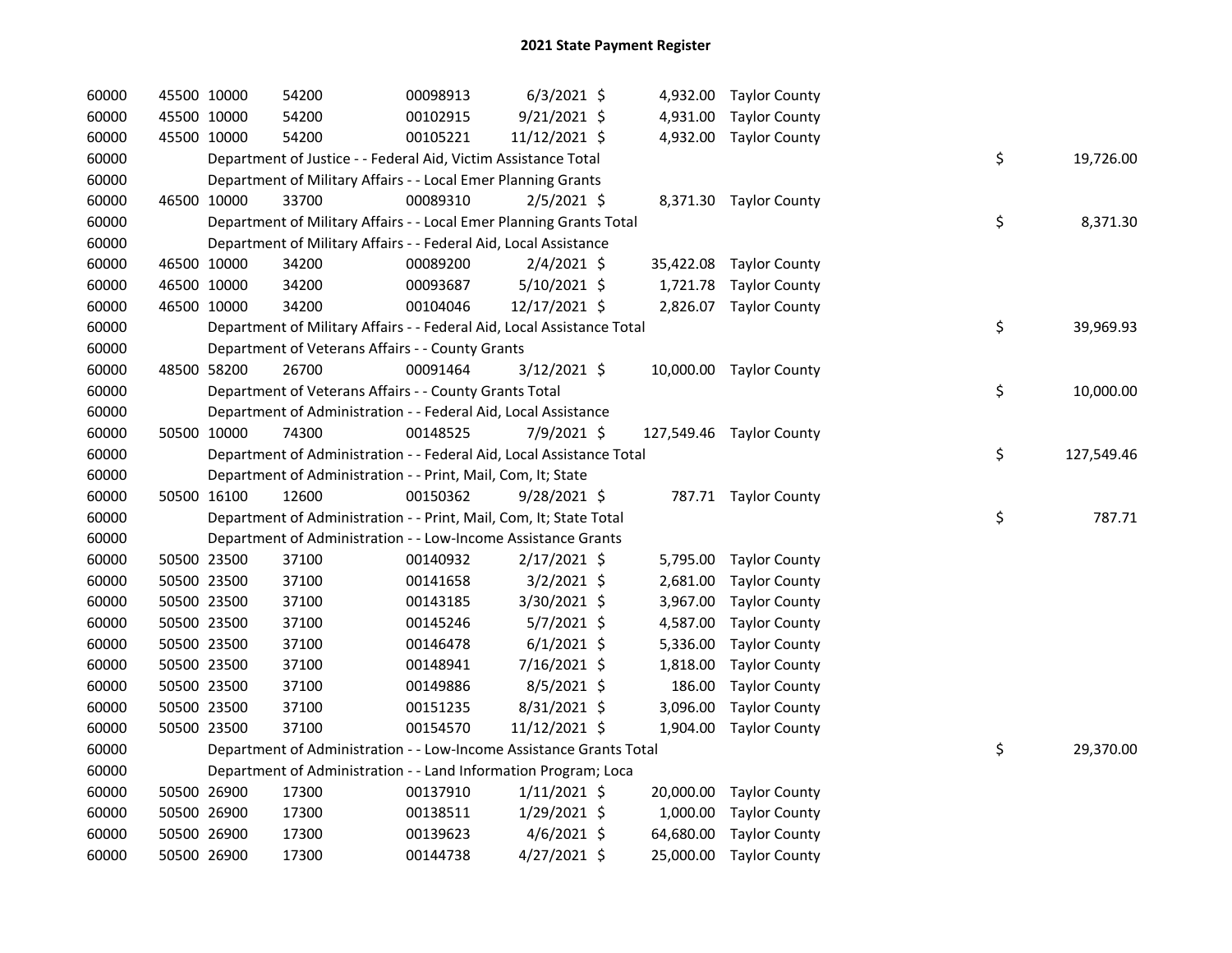| 60000 |             |             | Department of Administration - - Land Information Program; Loca Total |          |                | \$<br>110,680.00 |                                                                                                         |                |
|-------|-------------|-------------|-----------------------------------------------------------------------|----------|----------------|------------------|---------------------------------------------------------------------------------------------------------|----------------|
| 60000 |             |             | Elections Commission - - General Program Ops, GPR                     |          |                |                  |                                                                                                         |                |
| 60000 | 51000 10000 |             | 10100                                                                 | 00005123 | $1/8/2021$ \$  |                  | 263.15 Taylor County                                                                                    |                |
| 60000 |             |             | Elections Commission - - General Program Ops, GPR Total               |          |                |                  |                                                                                                         | \$<br>263.15   |
| 60000 |             |             | Public Defender Board - - Trial Representation                        |          |                |                  |                                                                                                         |                |
| 60000 |             | 55000 10000 | 10300                                                                 | 00277734 | 2/25/2021 \$   | 1.60             | <b>Taylor County</b>                                                                                    |                |
| 60000 |             | 55000 10000 | 10300                                                                 | 00299436 | $7/1/2021$ \$  | 116.64           | <b>Taylor County</b>                                                                                    |                |
| 60000 |             | 55000 10000 | 10300                                                                 | 00308283 | 10/14/2021 \$  | 1.49             | <b>Taylor County</b>                                                                                    |                |
| 60000 |             |             | Public Defender Board - - Trial Representation Total                  |          |                |                  |                                                                                                         | \$<br>119.73   |
| 60000 |             |             |                                                                       |          |                |                  | Public Defender Board - - Transcript, Discovery and Records Provided to the Public Defender Board       |                |
| 60000 |             | 55000 10000 | 10600                                                                 | 00278929 | $2/22/2021$ \$ |                  | 313.40 Taylor County                                                                                    |                |
| 60000 |             | 55000 10000 | 10600                                                                 | 00282117 | 3/22/2021 \$   | 25.13            | <b>Taylor County</b>                                                                                    |                |
| 60000 |             | 55000 10000 | 10600                                                                 | 00292300 | 5/28/2021 \$   | 98.40            | <b>Taylor County</b>                                                                                    |                |
| 60000 |             | 55000 10000 | 10600                                                                 | 00298204 | $6/30/2021$ \$ | 0.80             | <b>Taylor County</b>                                                                                    |                |
| 60000 |             | 55000 10000 | 10600                                                                 | 00299220 | $7/1/2021$ \$  | 486.40           | <b>Taylor County</b>                                                                                    |                |
| 60000 |             | 55000 10000 | 10600                                                                 | 00300886 | 7/30/2021 \$   | 243.80           | <b>Taylor County</b>                                                                                    |                |
| 60000 |             | 55000 10000 | 10600                                                                 | 00309669 | 11/5/2021 \$   |                  | 63.60 Taylor County                                                                                     |                |
| 60000 |             |             |                                                                       |          |                |                  | Public Defender Board - - Transcript, Discovery and Records Provided to the Public Defender Board Total | \$<br>1,231.53 |
| 60000 |             |             | Department of Revenue - - Warrants and Satisfactions                  |          |                |                  |                                                                                                         |                |
| 60000 |             | 56600 10000 | 10100                                                                 | 00191278 | 2/19/2021 \$   |                  | 415.00 Taylor County                                                                                    |                |
| 60000 |             | 56600 10000 | 10100                                                                 | 00211184 | $8/12/2021$ \$ |                  | 150.00 Taylor County                                                                                    |                |
| 60000 |             |             | Department of Revenue - - Warrants and Satisfactions Total            |          |                |                  |                                                                                                         | \$<br>565.00   |
| 60000 |             |             | Department of Revenue - - Misc Revenue Holding Clearing               |          |                |                  |                                                                                                         |                |
| 60000 |             | 56600 10000 | 99500                                                                 | 00189024 | $1/8/2021$ \$  |                  | 559.11 Taylor County                                                                                    |                |
| 60000 |             | 56600 10000 | 99500                                                                 | 00189025 | $1/8/2021$ \$  | 166.02           | <b>Taylor County</b>                                                                                    |                |
| 60000 |             | 56600 10000 | 99500                                                                 | 00189026 | $1/8/2021$ \$  | 4,143.92         | <b>Taylor County</b>                                                                                    |                |
| 60000 |             | 56600 10000 | 99500                                                                 | 00191092 | $2/5/2021$ \$  | 1,299.05         | <b>Taylor County</b>                                                                                    |                |
| 60000 |             | 56600 10000 | 99500                                                                 | 00191093 | $2/5/2021$ \$  | 25.73            | <b>Taylor County</b>                                                                                    |                |
| 60000 |             | 56600 10000 | 99500                                                                 | 00191094 | $2/5/2021$ \$  | 7,501.26         | <b>Taylor County</b>                                                                                    |                |
| 60000 |             | 56600 10000 | 99500                                                                 | 00191260 | $2/8/2021$ \$  | 507.34           | <b>Taylor County</b>                                                                                    |                |
| 60000 |             | 56600 10000 | 99500                                                                 | 00192957 | $3/1/2021$ \$  | 4,895.70         | <b>Taylor County</b>                                                                                    |                |
| 60000 |             | 56600 10000 | 99500                                                                 | 00192958 | $3/1/2021$ \$  |                  | 3,993.02 Taylor County                                                                                  |                |
| 60000 |             | 56600 10000 | 99500                                                                 | 00193725 | $3/5/2021$ \$  |                  | 2,300.21 Taylor County                                                                                  |                |
| 60000 |             | 56600 10000 | 99500                                                                 | 00193726 | $3/5/2021$ \$  |                  | 2,345.83 Taylor County                                                                                  |                |
| 60000 |             | 56600 10000 | 99500                                                                 | 00193727 | $3/5/2021$ \$  | 10,391.39        | <b>Taylor County</b>                                                                                    |                |
| 60000 |             | 56600 10000 | 99500                                                                 | 00194332 | 3/8/2021 \$    | 25.00            | <b>Taylor County</b>                                                                                    |                |
| 60000 |             | 56600 10000 | 99500                                                                 | 00194333 | 3/8/2021 \$    | 32.59            | <b>Taylor County</b>                                                                                    |                |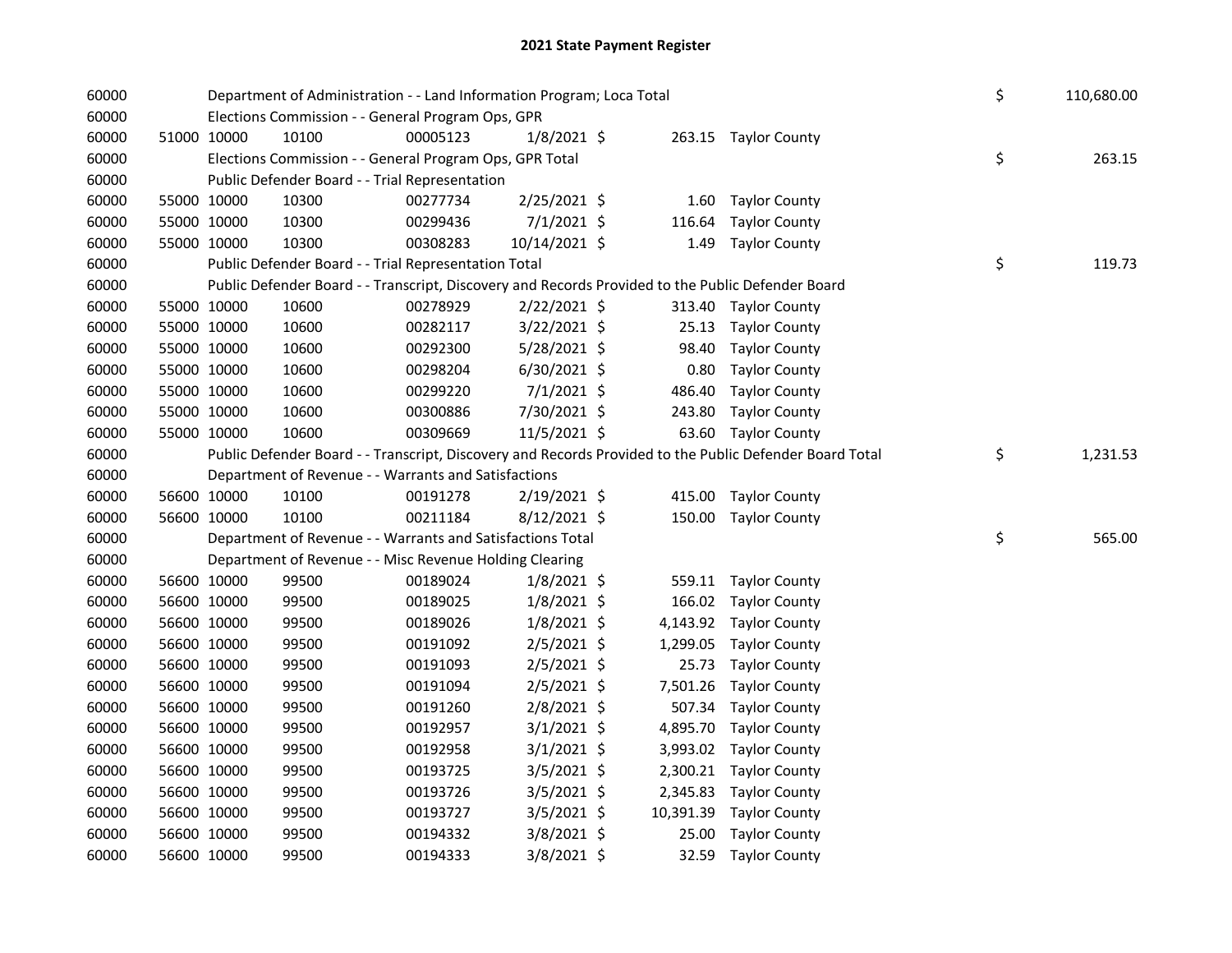| 60000 | 56600 10000 |       | 99500 | 00194334 | 3/8/2021 \$    | 1,270.00  | <b>Taylor County</b> |
|-------|-------------|-------|-------|----------|----------------|-----------|----------------------|
| 60000 | 56600 10000 |       | 99500 | 00195192 | 3/15/2021 \$   | 310.91    | <b>Taylor County</b> |
| 60000 | 56600 10000 |       | 99500 | 00195193 | 3/15/2021 \$   | 263.50    | <b>Taylor County</b> |
| 60000 | 56600 10000 |       | 99500 | 00195996 | 3/22/2021 \$   | 120.00    | <b>Taylor County</b> |
| 60000 | 56600 10000 |       | 99500 | 00195997 | 3/22/2021 \$   | 395.80    | <b>Taylor County</b> |
| 60000 | 56600 10000 |       | 99500 | 00196665 | 3/29/2021 \$   | 54.00     | <b>Taylor County</b> |
| 60000 | 56600 10000 |       | 99500 | 00196666 | 3/29/2021 \$   | 145.67    | <b>Taylor County</b> |
| 60000 | 56600 10000 |       | 99500 | 00197415 | 4/5/2021 \$    | 461.45    | <b>Taylor County</b> |
| 60000 | 56600 10000 |       | 99500 | 00198008 | 4/7/2021 \$    | 2,236.11  | <b>Taylor County</b> |
| 60000 | 56600 10000 |       | 99500 | 00198009 | $4/7/2021$ \$  | 1,992.25  | <b>Taylor County</b> |
| 60000 | 56600 10000 |       | 99500 | 00198010 | $4/7/2021$ \$  | 26,018.23 | <b>Taylor County</b> |
| 60000 | 56600 10000 |       | 99500 | 00198597 | 4/12/2021 \$   | 34.77     | <b>Taylor County</b> |
| 60000 | 56600 10000 |       | 99500 | 00200566 | $5/3/2021$ \$  | 37.25     | <b>Taylor County</b> |
| 60000 | 56600 10000 |       | 99500 | 00200567 | 5/3/2021 \$    | 420.00    | <b>Taylor County</b> |
| 60000 | 56600 10000 |       | 99500 | 00201358 | 5/7/2021 \$    | 441.16    | <b>Taylor County</b> |
| 60000 | 56600 10000 |       | 99500 | 00201359 | 5/7/2021 \$    | 2,243.44  | <b>Taylor County</b> |
| 60000 | 56600 10000 |       | 99500 | 00201360 | 5/7/2021 \$    | 11,202.59 | <b>Taylor County</b> |
| 60000 | 56600 10000 |       | 99500 | 00201750 | 5/10/2021 \$   | 815.00    | <b>Taylor County</b> |
| 60000 | 56600 10000 |       | 99500 | 00203143 | 5/24/2021 \$   | 25.00     | <b>Taylor County</b> |
| 60000 | 56600 10000 |       | 99500 | 00203144 | 5/24/2021 \$   | 665.24    | <b>Taylor County</b> |
| 60000 | 56600 10000 |       | 99500 | 00203145 | 5/24/2021 \$   | 464.00    | <b>Taylor County</b> |
| 60000 | 56600 10000 |       | 99500 | 00203827 | $6/1/2021$ \$  | 181.97    | <b>Taylor County</b> |
| 60000 | 56600 10000 |       | 99500 | 00204584 | $6/7/2021$ \$  | 303.00    | <b>Taylor County</b> |
| 60000 | 56600 10000 |       | 99500 | 00204585 | $6/7/2021$ \$  | 3,103.94  | <b>Taylor County</b> |
| 60000 | 56600 10000 |       | 99500 | 00204586 | 6/7/2021 \$    | 6,546.83  | <b>Taylor County</b> |
| 60000 | 56600       | 10000 | 99500 | 00205459 | $6/14/2021$ \$ | 93.70     | <b>Taylor County</b> |
| 60000 | 56600 10000 |       | 99500 | 00209153 | 7/8/2021 \$    | 495.38    | <b>Taylor County</b> |
| 60000 | 56600 10000 |       | 99500 | 00209154 | 7/8/2021 \$    | 245.06    | <b>Taylor County</b> |
| 60000 | 56600 10000 |       | 99500 | 00209155 | 7/8/2021 \$    | 8,852.96  | <b>Taylor County</b> |
| 60000 | 56600 10000 |       | 99500 | 00211892 | 8/6/2021 \$    | 242.96    | <b>Taylor County</b> |
| 60000 | 56600       | 10000 | 99500 | 00211893 | 8/6/2021 \$    | 513.87    | <b>Taylor County</b> |
| 60000 | 56600       | 10000 | 99500 | 00211894 | 8/6/2021 \$    | 6,137.28  | <b>Taylor County</b> |
| 60000 | 56600 10000 |       | 99500 | 00214036 | 9/7/2021 \$    | 258.94    | <b>Taylor County</b> |
| 60000 | 56600 10000 |       | 99500 | 00214513 | 9/8/2021 \$    | 167.66    | <b>Taylor County</b> |
| 60000 | 56600 10000 |       | 99500 | 00214514 | 9/8/2021 \$    | 2,192.33  | <b>Taylor County</b> |
| 60000 | 56600 10000 |       | 99500 | 00214515 | 9/8/2021 \$    | 4,837.37  | <b>Taylor County</b> |
| 60000 | 56600 10000 |       | 99500 | 00216763 | 10/7/2021 \$   | 160.00    | <b>Taylor County</b> |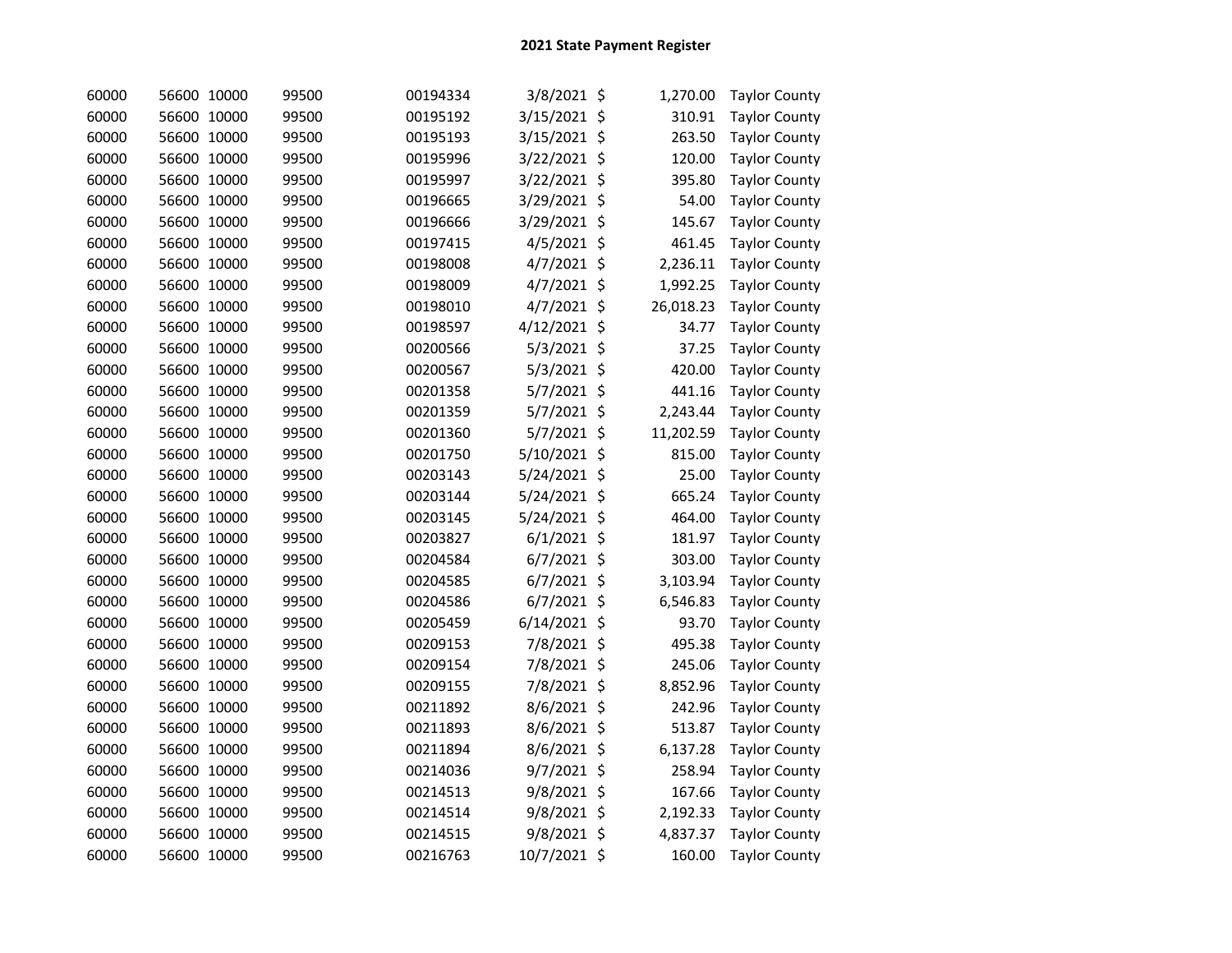| 60000 |             | 56600 10000 | 99500                                                            | 00216764 | 10/7/2021 \$  |          | 762.83 Taylor County       |    |              |
|-------|-------------|-------------|------------------------------------------------------------------|----------|---------------|----------|----------------------------|----|--------------|
| 60000 |             | 56600 10000 | 99500                                                            | 00216765 | 10/7/2021 \$  |          | 4,029.95 Taylor County     |    |              |
| 60000 |             | 56600 10000 | 99500                                                            | 00218160 | 10/25/2021 \$ | 267.50   | <b>Taylor County</b>       |    |              |
| 60000 |             | 56600 10000 | 99500                                                            | 00219352 | 11/5/2021 \$  | 29.70    | <b>Taylor County</b>       |    |              |
| 60000 |             | 56600 10000 | 99500                                                            | 00219353 | 11/5/2021 \$  | 369.92   | <b>Taylor County</b>       |    |              |
| 60000 |             | 56600 10000 | 99500                                                            | 00219354 | 11/5/2021 \$  | 4,347.14 | <b>Taylor County</b>       |    |              |
| 60000 |             | 56600 10000 | 99500                                                            | 00221503 | 12/7/2021 \$  | 20.00    | <b>Taylor County</b>       |    |              |
| 60000 | 56600 10000 |             | 99500                                                            | 00221504 | 12/7/2021 \$  |          | 425.80 Taylor County       |    |              |
| 60000 |             | 56600 10000 | 99500                                                            | 00221505 | 12/7/2021 \$  |          | 6,011.22 Taylor County     |    |              |
| 60000 |             |             | Department of Revenue - - Misc Revenue Holding Clearing Total    |          |               |          |                            | \$ | 138,399.85   |
| 60000 |             |             | Circuit Courts - - Circuit Court Costs                           |          |               |          |                            |    |              |
| 60000 |             | 62500 10000 | 10500                                                            | 00002270 | 7/26/2021 \$  |          | 52,768.00 Taylor County    |    |              |
| 60000 |             |             | Circuit Courts - - Circuit Court Costs Total                     |          |               |          |                            | \$ | 52,768.00    |
| 60000 |             |             | Circuit Courts - - Court Interpreters                            |          |               |          |                            |    |              |
| 60000 |             | 62500 10000 | 12100                                                            | 00002137 | $2/1/2021$ \$ |          | 28,480.00 Taylor County    |    |              |
| 60000 |             |             | Circuit Courts - - Court Interpreters Total                      |          |               |          |                            | \$ | 28,480.00    |
| 60000 |             |             | Supreme Court - - Federal Aid                                    |          |               |          |                            |    |              |
| 60000 |             | 68000 10000 | 24100                                                            | 00014273 | 12/13/2021 \$ |          | 2,009.64 Taylor County     |    |              |
| 60000 |             |             | Supreme Court - - Federal Aid Total                              |          |               |          |                            | \$ | 2,009.64     |
| 60000 |             |             | Shared Revenue and Tax Relief - - County And Municipal Aid       |          |               |          |                            |    |              |
| 60000 |             | 83500 10000 | 10500                                                            | 00082317 | 7/26/2021 \$  |          | 156,285.93 Taylor County   |    |              |
| 60000 |             | 83500 10000 | 10500                                                            | 00089420 | 11/15/2021 \$ |          | 878,952.79 Taylor County   |    |              |
| 60000 |             |             | Shared Revenue and Tax Relief - - County And Municipal Aid Total |          |               |          |                            | \$ | 1,035,238.72 |
| 60000 |             |             | Shared Revenue and Tax Relief - - Exempt Computer Aid            |          |               |          |                            |    |              |
| 60000 |             | 83500 10000 | 10900                                                            | 00083374 | 7/26/2021 \$  |          | 34,158.26 Taylor County    |    |              |
| 60000 |             |             | Shared Revenue and Tax Relief - - Exempt Computer Aid Total      |          |               |          |                            | \$ | 34,158.26    |
| 60000 |             |             | Shared Revenue and Tax Relief - - Utility Aid                    |          |               |          |                            |    |              |
| 60000 |             | 83500 10000 | 11000                                                            | 00082317 | 7/26/2021 \$  |          | 3,202.45 Taylor County     |    |              |
| 60000 |             | 83500 10000 | 11000                                                            | 00089420 | 11/15/2021 \$ |          | 18,758.87 Taylor County    |    |              |
| 60000 |             |             | Shared Revenue and Tax Relief - - Utility Aid Total              |          |               |          |                            | \$ | 21,961.32    |
| 60000 |             |             | Shared Revenue and Tax Relief - - Personal Property Aid          |          |               |          |                            |    |              |
| 60000 |             | 83500 10000 | 11100                                                            | 00076560 | $5/3/2021$ \$ |          | 116,261.00 Taylor County   |    |              |
| 60000 |             |             | Shared Revenue and Tax Relief - - Personal Property Aid Total    |          |               |          |                            | \$ | 116,261.00   |
| 60000 |             |             | Shared Revenue and Tax Relief - - School Lvy Tx/First Dollar Cr  |          |               |          |                            |    |              |
| 60000 |             | 83500 10000 | 30200                                                            | 00073930 | $2/8/2021$ \$ |          | 117.49 Taylor County       |    |              |
| 60000 | 83500 10000 |             | 30200                                                            | 00082750 | 7/26/2021 \$  |          | 2,366,250.95 Taylor County |    |              |
| 60000 | 83500 10000 |             | 30200                                                            | 00086145 | 7/26/2021 \$  |          | 617,931.04 Taylor County   |    |              |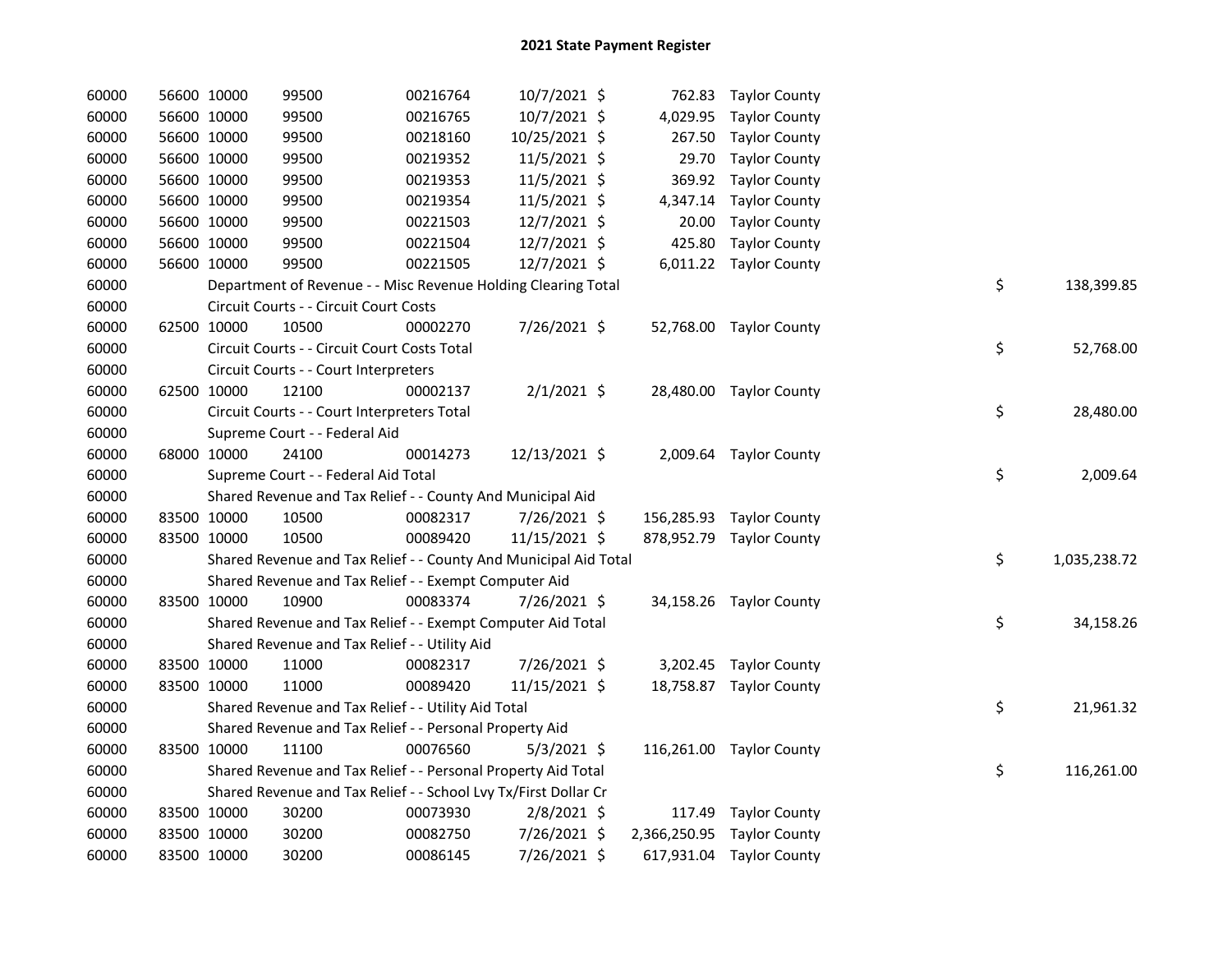| 60000 |             |             | Shared Revenue and Tax Relief - - School Lvy Tx/First Dollar Cr Total |          | \$             | 2,984,299.48 |            |                          |  |    |               |
|-------|-------------|-------------|-----------------------------------------------------------------------|----------|----------------|--------------|------------|--------------------------|--|----|---------------|
| 60000 |             |             | Shared Revenue and Tax Relief - - County Sales Tax Reptd/Distd        |          |                |              |            |                          |  |    |               |
| 60000 |             | 83500 10000 | 43100                                                                 | 00073916 | $1/29/2021$ \$ |              | 184,363.93 | <b>Taylor County</b>     |  |    |               |
| 60000 |             | 83500 10000 | 43100                                                                 | 00074004 | $2/26/2021$ \$ |              | 116,010.46 | <b>Taylor County</b>     |  |    |               |
| 60000 |             | 83500 10000 | 43100                                                                 | 00074717 | $3/31/2021$ \$ |              | 86,465.93  | <b>Taylor County</b>     |  |    |               |
| 60000 |             | 83500 10000 | 43100                                                                 | 00079160 | $4/30/2021$ \$ |              | 128,167.79 | <b>Taylor County</b>     |  |    |               |
| 60000 |             | 83500 10000 | 43100                                                                 | 00079964 | $5/28/2021$ \$ |              | 135,561.44 | <b>Taylor County</b>     |  |    |               |
| 60000 |             | 83500 10000 | 43100                                                                 | 00080695 | $6/30/2021$ \$ |              | 150,844.36 | <b>Taylor County</b>     |  |    |               |
| 60000 |             | 83500 10000 | 43100                                                                 | 00086237 | 7/30/2021 \$   |              | 143,806.03 | <b>Taylor County</b>     |  |    |               |
| 60000 |             | 83500 10000 | 43100                                                                 | 00086800 | $8/31/2021$ \$ |              | 133,323.16 | <b>Taylor County</b>     |  |    |               |
| 60000 |             | 83500 10000 | 43100                                                                 | 00087102 | $9/30/2021$ \$ |              | 155,148.70 | <b>Taylor County</b>     |  |    |               |
| 60000 |             | 83500 10000 | 43100                                                                 | 00087791 | 10/29/2021 \$  |              | 129,865.35 | <b>Taylor County</b>     |  |    |               |
| 60000 |             | 83500 10000 | 43100                                                                 | 00089801 | 11/30/2021 \$  |              |            | 140,682.64 Taylor County |  |    |               |
| 60000 |             |             | Shared Revenue and Tax Relief - - County Sales Tax Reptd/Distd Total  |          |                |              |            |                          |  | \$ | 1,504,239.79  |
| 60000 |             |             | Shared Revenue and Tax Relief - - Lottery & Gaming Credit             |          |                |              |            |                          |  |    |               |
| 60000 |             | 83500 52100 | 36300                                                                 | 00073930 | $2/8/2021$ \$  |              | 305.81     | <b>Taylor County</b>     |  |    |               |
| 60000 |             | 83500 52100 | 36300                                                                 | 00074628 | $3/22/2021$ \$ |              | 907,704.27 | <b>Taylor County</b>     |  |    |               |
| 60000 |             |             | Shared Revenue and Tax Relief - - Lottery & Gaming Credit Total       |          |                |              |            |                          |  | \$ | 908,010.08    |
|       | 60000 Total |             |                                                                       |          |                |              |            |                          |  |    | 13,649,136.30 |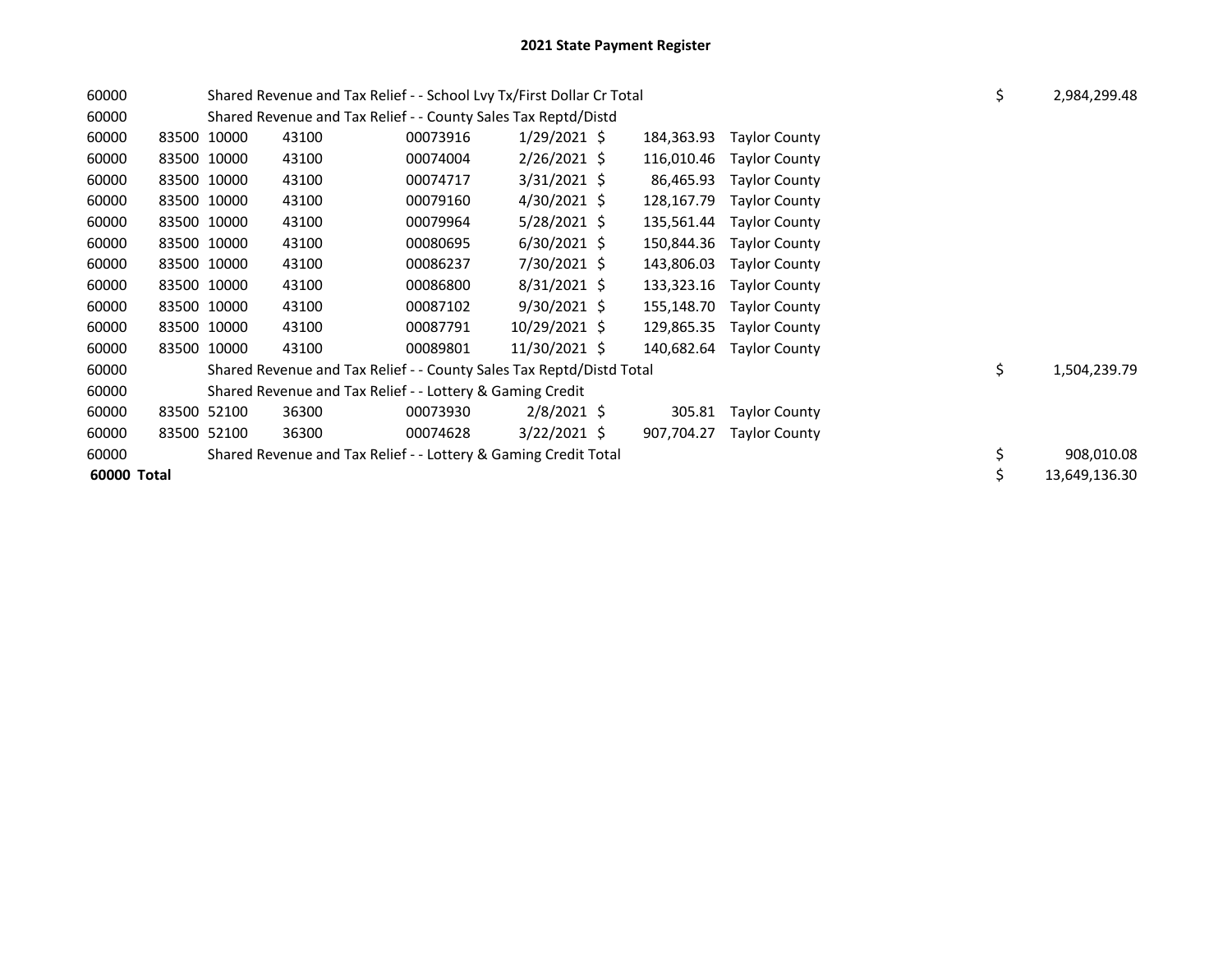| 60002       |             | Dept of Safety & Prof Services - - Fire Dues Distribution            |          |                |  |                          |    |            |
|-------------|-------------|----------------------------------------------------------------------|----------|----------------|--|--------------------------|----|------------|
| 60002       | 16500 10000 | 22500                                                                | 00041737 | 7/16/2021 \$   |  | 1,039.78 Town Of Aurora  |    |            |
| 60002       |             | Dept of Safety & Prof Services - - Fire Dues Distribution Total      |          |                |  |                          | \$ | 1,039.78   |
| 60002       |             | Dept of Natural Resources - - Resaids - Cnty Forst, CI & Mfl         |          |                |  |                          |    |            |
| 60002       | 37000 21200 | 57100                                                                | 00488435 | $6/14/2021$ \$ |  | 365.65 Town Of Aurora    |    |            |
| 60002       |             | Dept of Natural Resources - - Resaids - Cnty Forst, CI & Mfl Total   |          |                |  |                          | \$ | 365.65     |
| 60002       |             | Dept of Natural Resources - - Fin Asst For Responsible Units         |          |                |  |                          |    |            |
| 60002       | 37000 27400 | 67000                                                                | 00483920 | $5/21/2021$ \$ |  | 1,562.82 Town Of Aurora  |    |            |
| 60002       |             | Dept of Natural Resources - - Fin Asst For Responsible Units Total   |          |                |  |                          | \$ | 1,562.82   |
| 60002       |             | WI Dept of Transportation - - Trns Aids To Mnc.-Sf                   |          |                |  |                          |    |            |
| 60002       | 39500 21100 | 19100                                                                | 00633195 | $1/4/2021$ \$  |  | 26,529.66 Town Of Aurora |    |            |
| 60002       | 39500 21100 | 19100                                                                | 00668802 | $4/5/2021$ \$  |  | 26,529.66 Town Of Aurora |    |            |
| 60002       | 39500 21100 | 19100                                                                | 00712290 | $7/6/2021$ \$  |  | 26,529.66 Town Of Aurora |    |            |
| 60002       | 39500 21100 | 19100                                                                | 00752849 | 10/4/2021 \$   |  | 26,529.66 Town Of Aurora |    |            |
| 60002       |             | WI Dept of Transportation - - Trns Aids To Mnc.-Sf Total             |          |                |  |                          | \$ | 106,118.64 |
| 60002       |             | Department of Administration - - Hv Trans Ln Annual Impact Fee       |          |                |  |                          |    |            |
| 60002       | 50500 10000 | 17400                                                                | 00144447 | $5/3/2021$ \$  |  | 27,821.00 Town Of Aurora |    |            |
| 60002       |             | Department of Administration - - Hv Trans Ln Annual Impact Fee Total |          |                |  |                          | \$ | 27,821.00  |
| 60002       |             | Department of Revenue - - Gifts And Grants                           |          |                |  |                          |    |            |
| 60002       | 56600 10000 | 12100                                                                | 00207591 | $6/25/2021$ \$ |  | 21,090.71 Town Of Aurora |    |            |
| 60002       |             | Department of Revenue - - Gifts And Grants Total                     |          |                |  |                          | \$ | 21,090.71  |
| 60002       |             | Shared Revenue and Tax Relief - - County And Municipal Aid           |          |                |  |                          |    |            |
| 60002       | 83500 10000 | 10500                                                                | 00082290 | 7/26/2021 \$   |  | 7,041.64 Town Of Aurora  |    |            |
| 60002       | 83500 10000 | 10500                                                                | 00089393 | 11/15/2021 \$  |  | 39,902.65 Town Of Aurora |    |            |
| 60002       |             | Shared Revenue and Tax Relief - - County And Municipal Aid Total     |          |                |  |                          | \$ | 46,944.29  |
| 60002       |             | Shared Revenue and Tax Relief - - Personal Property Aid              |          |                |  |                          |    |            |
| 60002       | 83500 10000 | 11100                                                                | 00077994 | $5/3/2021$ \$  |  | 866.06 Town Of Aurora    |    |            |
| 60002       |             | Shared Revenue and Tax Relief - - Personal Property Aid Total        |          |                |  |                          | \$ | 866.06     |
| 60002 Total |             |                                                                      |          |                |  |                          | \$ | 205,808.95 |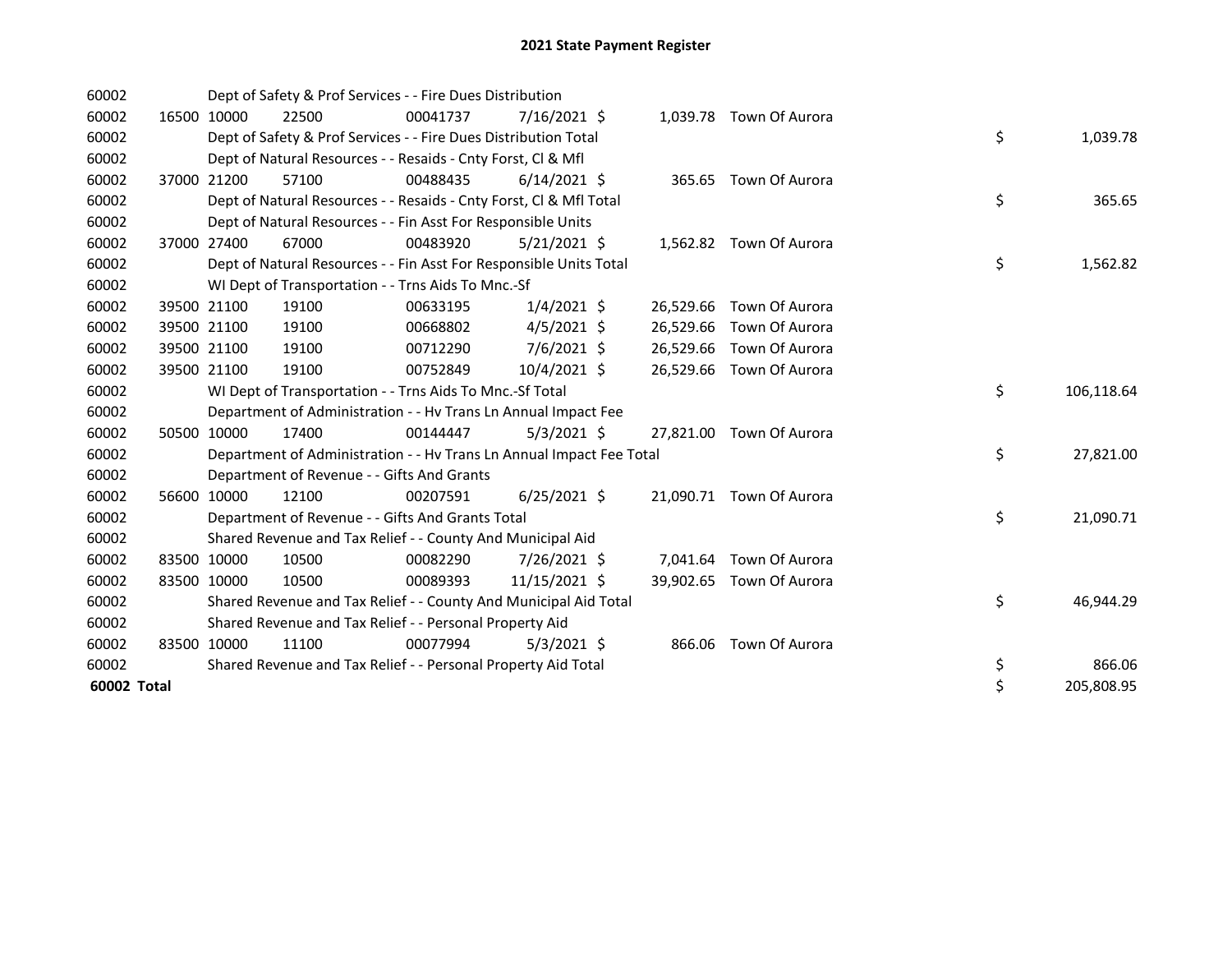| 60004       |             | Dept of Safety & Prof Services - - Fire Dues Distribution          |          |                |           |                            |                  |
|-------------|-------------|--------------------------------------------------------------------|----------|----------------|-----------|----------------------------|------------------|
| 60004       | 16500 10000 | 22500                                                              | 00041738 | $7/16/2021$ \$ |           | 2,620.86 Town Of Browning  |                  |
| 60004       |             | Dept of Safety & Prof Services - - Fire Dues Distribution Total    |          |                |           |                            | \$<br>2,620.86   |
| 60004       |             | Dept of Natural Resources - - Resaids - Cnty Forst, Cl & Mfl       |          |                |           |                            |                  |
| 60004       | 37000 21200 | 57100                                                              | 00488436 | $6/14/2021$ \$ |           | 401.21 Town Of Browning    |                  |
| 60004       |             | Dept of Natural Resources - - Resaids - Cnty Forst, CI & Mfl Total |          |                |           |                            | \$<br>401.21     |
| 60004       |             | WI Dept of Transportation - - Trns Aids To Mnc.-Sf                 |          |                |           |                            |                  |
| 60004       | 39500 21100 | 19100                                                              | 00633196 | $1/4/2021$ \$  | 28,113.03 | Town Of Browning           |                  |
| 60004       | 39500 21100 | 19100                                                              | 00668803 | $4/5/2021$ \$  | 28,113.03 | Town Of Browning           |                  |
| 60004       | 39500 21100 | 19100                                                              | 00712291 | 7/6/2021 \$    | 28,113.03 | Town Of Browning           |                  |
| 60004       | 39500 21100 | 19100                                                              | 00752850 | 10/4/2021 \$   | 28,113.03 | <b>Town Of Browning</b>    |                  |
| 60004       |             | WI Dept of Transportation - - Trns Aids To Mnc.-Sf Total           |          |                |           |                            | \$<br>112,452.12 |
| 60004       |             | Department of Revenue - - Gifts And Grants                         |          |                |           |                            |                  |
| 60004       | 56600 10000 | 12100                                                              | 00207592 | $6/25/2021$ \$ |           | 47,676.53 Town Of Browning |                  |
| 60004       |             | Department of Revenue - - Gifts And Grants Total                   |          |                |           |                            | \$<br>47,676.53  |
| 60004       |             | Shared Revenue and Tax Relief - - County And Municipal Aid         |          |                |           |                            |                  |
| 60004       | 83500 10000 | 10500                                                              | 00082291 | 7/26/2021 \$   | 5,891.20  | Town Of Browning           |                  |
| 60004       | 83500 10000 | 10500                                                              | 00089394 | 11/15/2021 \$  | 33,383.47 | <b>Town Of Browning</b>    |                  |
| 60004       |             | Shared Revenue and Tax Relief - - County And Municipal Aid Total   |          |                |           |                            | \$<br>39,274.67  |
| 60004       |             | Shared Revenue and Tax Relief - - Exempt Computer Aid              |          |                |           |                            |                  |
| 60004       | 83500 10000 | 10900                                                              | 00084814 | 7/26/2021 \$   |           | 4.16 Town Of Browning      |                  |
| 60004       |             | Shared Revenue and Tax Relief - - Exempt Computer Aid Total        |          |                |           |                            | \$<br>4.16       |
| 60004       |             | Shared Revenue and Tax Relief - - Utility Aid                      |          |                |           |                            |                  |
| 60004       | 83500 10000 | 11000                                                              | 00082291 | 7/26/2021 \$   | 33.55     | Town Of Browning           |                  |
| 60004       | 83500 10000 | 11000                                                              | 00089394 | 11/15/2021 \$  |           | 220.34 Town Of Browning    |                  |
| 60004       |             | Shared Revenue and Tax Relief - - Utility Aid Total                |          |                |           |                            | \$<br>253.89     |
| 60004       |             | Shared Revenue and Tax Relief - - Personal Property Aid            |          |                |           |                            |                  |
| 60004       | 83500 10000 | 11100                                                              | 00077995 | $5/3/2021$ \$  |           | 29.22 Town Of Browning     |                  |
| 60004       |             | Shared Revenue and Tax Relief - - Personal Property Aid Total      |          |                |           |                            | \$<br>29.22      |
| 60004 Total |             |                                                                    |          |                |           |                            | \$<br>202,712.66 |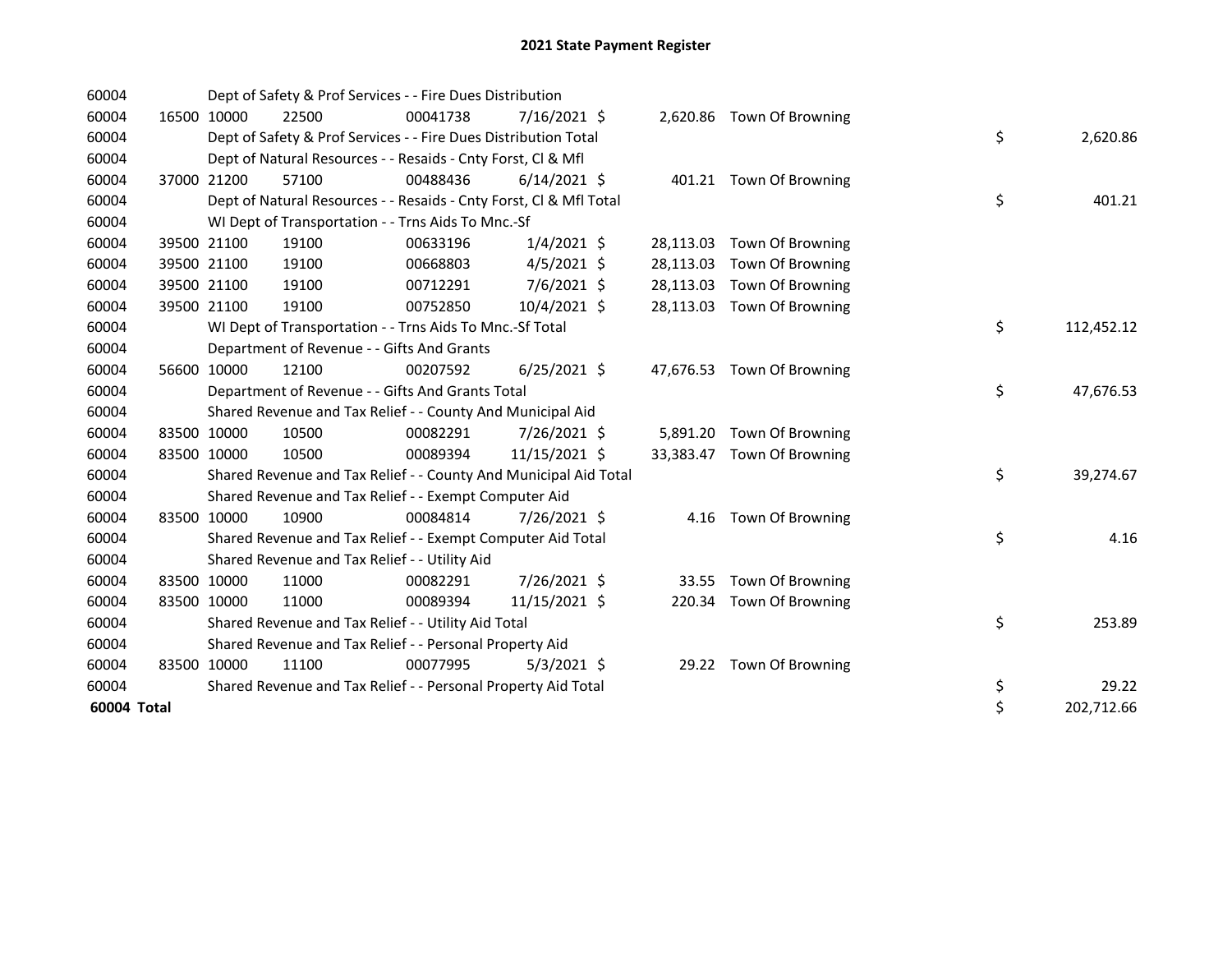| 60006       |             | Dept of Safety & Prof Services - - Fire Dues Distribution            |          |                |  |                           |    |            |
|-------------|-------------|----------------------------------------------------------------------|----------|----------------|--|---------------------------|----|------------|
| 60006       | 16500 10000 | 22500                                                                | 00041739 | 7/16/2021 \$   |  | 2,479.31 Town Of Chelsea  |    |            |
| 60006       |             | Dept of Safety & Prof Services - - Fire Dues Distribution Total      |          |                |  |                           | \$ | 2,479.31   |
| 60006       |             | Dept of Natural Resources - - Resaids - Cnty Forst, Cl & Mfl         |          |                |  |                           |    |            |
| 60006       | 37000 21200 | 57100                                                                | 00488437 | $6/14/2021$ \$ |  | 612.33 Town Of Chelsea    |    |            |
| 60006       |             | Dept of Natural Resources - - Resaids - Cnty Forst, Cl & Mfl Total   |          |                |  |                           | \$ | 612.33     |
| 60006       |             | Dept of Natural Resources - - Resaids - Pymt In Lieu Tax Fed         |          |                |  |                           |    |            |
| 60006       | 37000 21200 | 58400                                                                | 00510833 | $9/28/2021$ \$ |  | 7,011.99 Town Of Chelsea  |    |            |
| 60006       |             | Dept of Natural Resources - - Resaids - Pymt In Lieu Tax Fed Total   |          |                |  |                           | \$ | 7,011.99   |
| 60006       |             | WI Dept of Transportation - - Trns Aids To Mnc.-Sf                   |          |                |  |                           |    |            |
| 60006       | 39500 21100 | 19100                                                                | 00633197 | $1/4/2021$ \$  |  | 31,004.24 Town Of Chelsea |    |            |
| 60006       | 39500 21100 | 19100                                                                | 00668804 | 4/5/2021 \$    |  | 31,004.24 Town Of Chelsea |    |            |
| 60006       | 39500 21100 | 19100                                                                | 00712292 | 7/6/2021 \$    |  | 31,004.24 Town Of Chelsea |    |            |
| 60006       | 39500 21100 | 19100                                                                | 00752851 | 10/4/2021 \$   |  | 31,004.26 Town Of Chelsea |    |            |
| 60006       |             | WI Dept of Transportation - - Trns Aids To Mnc.-Sf Total             |          |                |  |                           | \$ | 124,016.98 |
| 60006       |             | WI Dept of Transportation - - Supplemental Transportation Aids       |          |                |  |                           |    |            |
| 60006       | 39500 21100 | 19600                                                                | 00633716 | $1/4/2021$ \$  |  | 21,885.35 Town Of Chelsea |    |            |
| 60006       |             | WI Dept of Transportation - - Supplemental Transportation Aids Total |          |                |  |                           | \$ | 21,885.35  |
| 60006       |             | Elections Commission - - General Program Ops, GPR                    |          |                |  |                           |    |            |
| 60006       | 51000 10000 | 10100                                                                | 00005093 | $1/8/2021$ \$  |  | 207.15 Town Of Chelsea    |    |            |
| 60006       |             | Elections Commission - - General Program Ops, GPR Total              |          |                |  |                           | \$ | 207.15     |
| 60006       |             | Department of Revenue - - Gifts And Grants                           |          |                |  |                           |    |            |
| 60006       | 56600 10000 | 12100                                                                | 00207593 | $6/25/2021$ \$ |  | 41,239.41 Town Of Chelsea |    |            |
| 60006       |             | Department of Revenue - - Gifts And Grants Total                     |          |                |  |                           | \$ | 41,239.41  |
| 60006       |             | Shared Revenue and Tax Relief - - County And Municipal Aid           |          |                |  |                           |    |            |
| 60006       | 83500 10000 | 10500                                                                | 00082292 | 7/26/2021 \$   |  | 3,986.56 Town Of Chelsea  |    |            |
| 60006       | 83500 10000 | 10500                                                                | 00089395 | 11/15/2021 \$  |  | 22,590.51 Town Of Chelsea |    |            |
| 60006       |             | Shared Revenue and Tax Relief - - County And Municipal Aid Total     |          |                |  |                           | \$ | 26,577.07  |
| 60006       |             | Shared Revenue and Tax Relief - - Exempt Computer Aid                |          |                |  |                           |    |            |
| 60006       | 83500 10000 | 10900                                                                | 00084815 | 7/26/2021 \$   |  | 1.03 Town Of Chelsea      |    |            |
| 60006       |             | Shared Revenue and Tax Relief - - Exempt Computer Aid Total          |          |                |  |                           | \$ | 1.03       |
| 60006       |             | Shared Revenue and Tax Relief - - Personal Property Aid              |          |                |  |                           |    |            |
| 60006       | 83500 10000 | 11100                                                                | 00077996 | $5/3/2021$ \$  |  | 49.65 Town Of Chelsea     |    |            |
| 60006       |             | Shared Revenue and Tax Relief - - Personal Property Aid Total        |          |                |  |                           | \$ | 49.65      |
| 60006 Total |             |                                                                      |          |                |  |                           | \$ | 224,080.27 |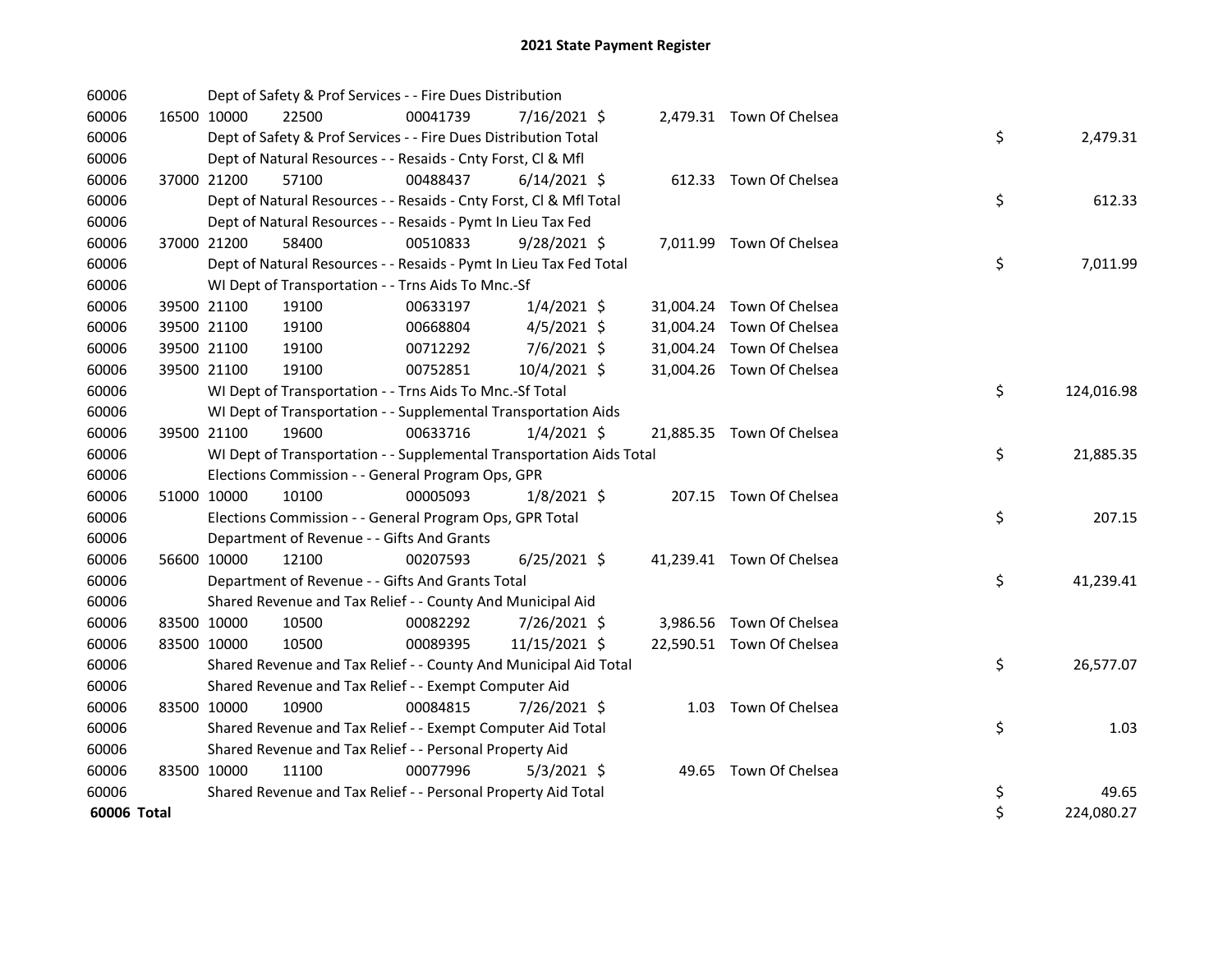| 60008 |             | Dept of Safety & Prof Services - - Fire Dues Distribution            |          |                |  |                             |    |           |
|-------|-------------|----------------------------------------------------------------------|----------|----------------|--|-----------------------------|----|-----------|
| 60008 | 16500 10000 | 22500                                                                | 00041740 | 7/16/2021 \$   |  | 825.60 Town Of Cleveland    |    |           |
| 60008 |             | Dept of Safety & Prof Services - - Fire Dues Distribution Total      |          |                |  |                             | \$ | 825.60    |
| 60008 |             | Dept of Natural Resources - - Aids In Lieu Of Taxes - Gener          |          |                |  |                             |    |           |
| 60008 | 37000 10000 | 50300                                                                | 00459377 | $1/27/2021$ \$ |  | 6,342.33 Town Of Cleveland  |    |           |
| 60008 | 37000 10000 | 50300                                                                | 00475998 | $4/21/2021$ \$ |  | 148.28 Town Of Cleveland    |    |           |
| 60008 |             | Dept of Natural Resources - - Aids In Lieu Of Taxes - Gener Total    |          |                |  |                             | \$ | 6,490.61  |
| 60008 |             | Dept of Natural Resources - - Resaids - Cnty Forst, Cl & Mfl         |          |                |  |                             |    |           |
| 60008 | 37000 21200 | 57100                                                                | 00488438 | $6/14/2021$ \$ |  | 487.93 Town Of Cleveland    |    |           |
| 60008 |             | Dept of Natural Resources - - Resaids - Cnty Forst, Cl & Mfl Total   |          |                |  |                             | \$ | 487.93    |
| 60008 |             | Dept of Natural Resources - - Aids In Lieu Of Taxes - Sum S          |          |                |  |                             |    |           |
| 60008 | 37000 21200 | 57900                                                                | 00475999 | $4/21/2021$ \$ |  | 784.54 Town Of Cleveland    |    |           |
| 60008 |             | Dept of Natural Resources - - Aids In Lieu Of Taxes - Sum S Total    |          |                |  |                             | \$ | 784.54    |
| 60008 |             | Dept of Natural Resources - - Resaids - Pymt In Lieu Tax Fed         |          |                |  |                             |    |           |
| 60008 | 37000 21200 | 58400                                                                | 00510834 | 9/28/2021 \$   |  | 4,649.54 Town Of Cleveland  |    |           |
| 60008 |             | Dept of Natural Resources - - Resaids - Pymt In Lieu Tax Fed Total   |          |                |  |                             | \$ | 4,649.54  |
| 60008 |             | WI Dept of Transportation - - Trns Aids To Mnc.-Sf                   |          |                |  |                             |    |           |
| 60008 | 39500 21100 | 19100                                                                | 00633198 | $1/4/2021$ \$  |  | 10,335.50 Town Of Cleveland |    |           |
| 60008 | 39500 21100 | 19100                                                                | 00668805 | $4/5/2021$ \$  |  | 10,335.50 Town Of Cleveland |    |           |
| 60008 | 39500 21100 | 19100                                                                | 00712293 | 7/6/2021 \$    |  | 10,335.50 Town Of Cleveland |    |           |
| 60008 | 39500 21100 | 19100                                                                | 00752852 | 10/4/2021 \$   |  | 10,335.52 Town Of Cleveland |    |           |
| 60008 |             | WI Dept of Transportation - - Trns Aids To Mnc.-Sf Total             |          |                |  |                             | \$ | 41,342.02 |
| 60008 |             | WI Dept of Transportation - - Supplemental Transportation Aids       |          |                |  |                             |    |           |
| 60008 | 39500 21100 | 19600                                                                | 00633717 | $1/4/2021$ \$  |  | 7,295.65 Town Of Cleveland  |    |           |
| 60008 |             | WI Dept of Transportation - - Supplemental Transportation Aids Total |          |                |  |                             | \$ | 7,295.65  |
| 60008 |             | Department of Revenue - - Gifts And Grants                           |          |                |  |                             |    |           |
| 60008 | 56600 10000 | 12100                                                                | 00207594 | $6/25/2021$ \$ |  | 13,606.91 Town Of Cleveland |    |           |
| 60008 |             | Department of Revenue - - Gifts And Grants Total                     |          |                |  |                             | \$ | 13,606.91 |
| 60008 |             | Shared Revenue and Tax Relief - - County And Municipal Aid           |          |                |  |                             |    |           |
| 60008 | 83500 10000 | 10500                                                                | 00082293 | 7/26/2021 \$   |  | 3,164.20 Town Of Cleveland  |    |           |
| 60008 | 83500 10000 | 10500                                                                | 00089396 | 11/15/2021 \$  |  | 17,930.45 Town Of Cleveland |    |           |
| 60008 |             | Shared Revenue and Tax Relief - - County And Municipal Aid Total     |          |                |  |                             | \$ | 21,094.65 |
| 60008 |             | Shared Revenue and Tax Relief - - Utility Aid                        |          |                |  |                             |    |           |
| 60008 | 83500 10000 | 11000                                                                | 00082293 | 7/26/2021 \$   |  | 66.54 Town Of Cleveland     |    |           |
| 60008 | 83500 10000 | 11000                                                                | 00089396 | 11/15/2021 \$  |  | 398.11 Town Of Cleveland    |    |           |
| 60008 |             | Shared Revenue and Tax Relief - - Utility Aid Total                  |          |                |  |                             | \$ | 464.65    |
| 60008 |             | Shared Revenue and Tax Relief - - Personal Property Aid              |          |                |  |                             |    |           |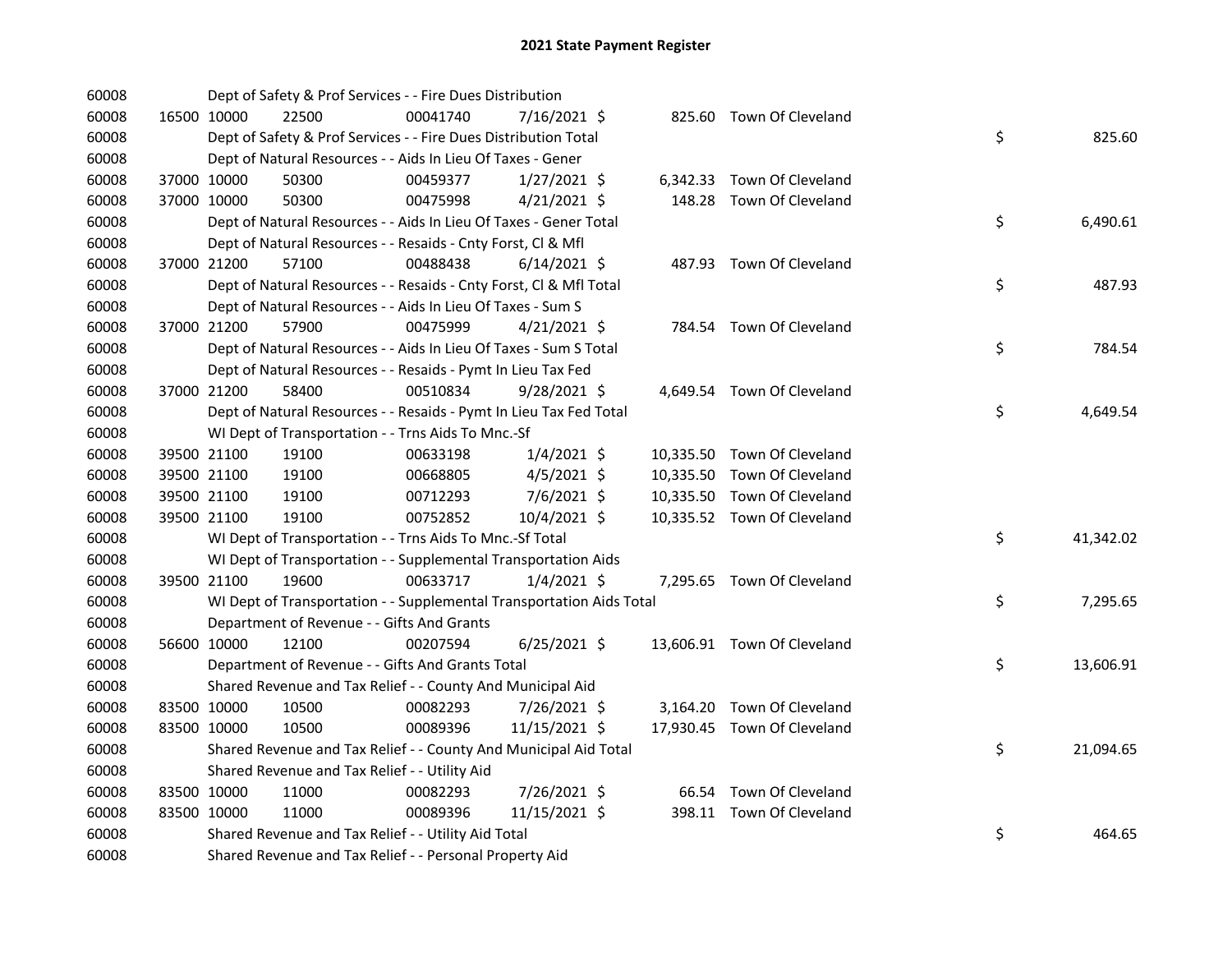| 60008       | 83500 10000 | 11100                                                         | 00077997 | 5/3/2021 \$ | 2.75 Town Of Cleveland |           |
|-------------|-------------|---------------------------------------------------------------|----------|-------------|------------------------|-----------|
| 60008       |             | Shared Revenue and Tax Relief - - Personal Property Aid Total |          |             |                        | 2.75      |
| 60008 Total |             |                                                               |          |             |                        | 97.044.85 |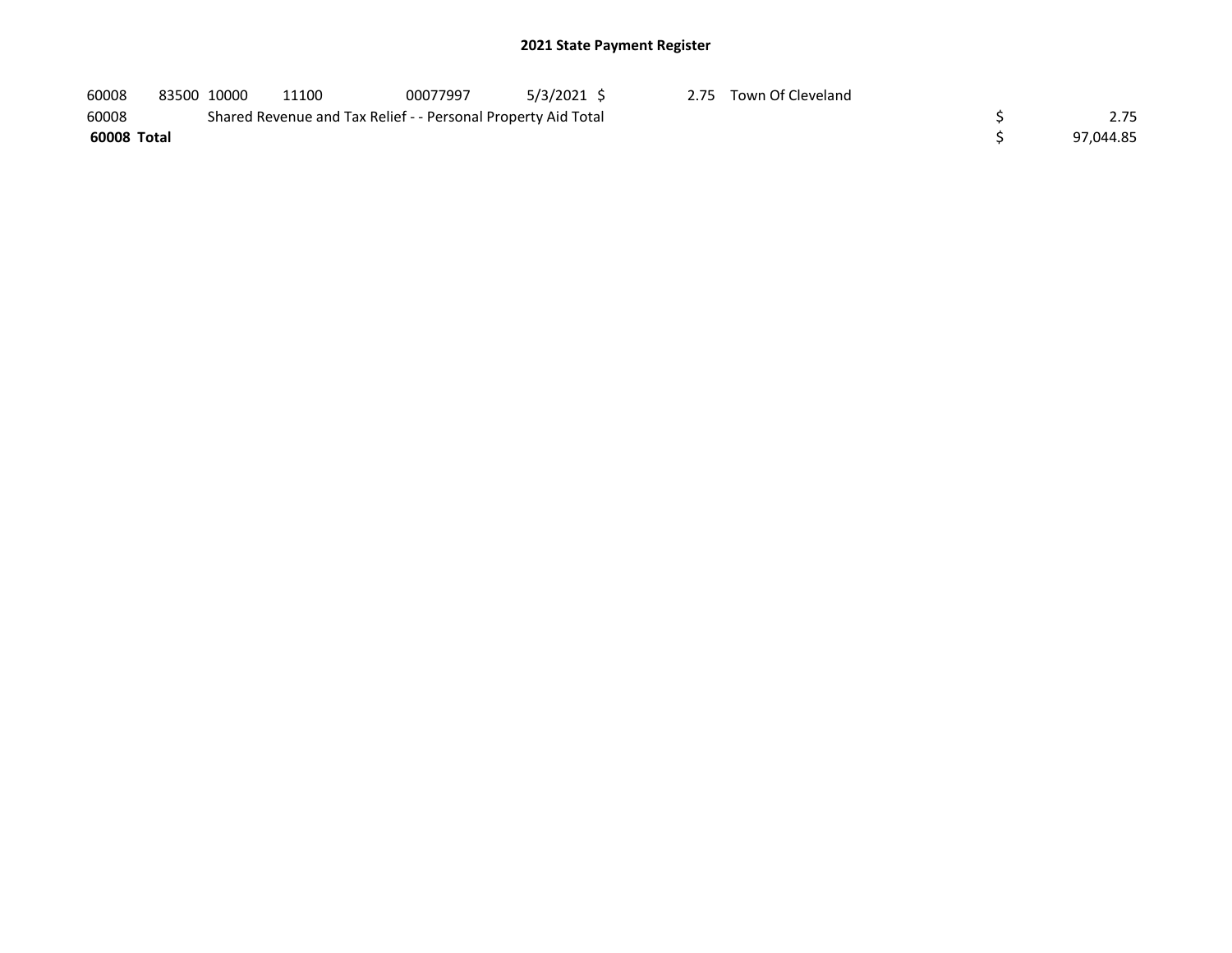| 60010       |             |             | Dept of Safety & Prof Services - - Fire Dues Distribution          |          |                |  |                              |    |            |
|-------------|-------------|-------------|--------------------------------------------------------------------|----------|----------------|--|------------------------------|----|------------|
| 60010       | 16500 10000 |             | 22500                                                              | 00041741 | 7/16/2021 \$   |  | 1,943.07 Town Of Deer Creek  |    |            |
| 60010       |             |             | Dept of Safety & Prof Services - - Fire Dues Distribution Total    |          |                |  |                              | \$ | 1,943.07   |
| 60010       |             |             | Dept of Natural Resources - - Resaids - Cnty Forst, CI & Mfl       |          |                |  |                              |    |            |
| 60010       | 37000 21200 |             | 57100                                                              | 00488439 | $6/14/2021$ \$ |  | 62.45 Town Of Deer Creek     |    |            |
| 60010       |             |             | Dept of Natural Resources - - Resaids - Cnty Forst, CI & Mfl Total |          |                |  |                              | \$ | 62.45      |
| 60010       |             |             | WI Dept of Transportation - - Trns Aids To Mnc.-Sf                 |          |                |  |                              |    |            |
| 60010       |             | 39500 21100 | 19100                                                              | 00633199 | $1/4/2021$ \$  |  | 35,997.03 Town Of Deer Creek |    |            |
| 60010       | 39500 21100 |             | 19100                                                              | 00668806 | $4/5/2021$ \$  |  | 35,997.03 Town Of Deer Creek |    |            |
| 60010       |             | 39500 21100 | 19100                                                              | 00712294 | 7/6/2021 \$    |  | 35,997.03 Town Of Deer Creek |    |            |
| 60010       | 39500 21100 |             | 19100                                                              | 00752853 | 10/4/2021 \$   |  | 35,997.03 Town Of Deer Creek |    |            |
| 60010       |             |             | WI Dept of Transportation - - Trns Aids To Mnc.-Sf Total           |          |                |  |                              | \$ | 143,988.12 |
| 60010       |             |             | Elections Commission - - General Program Ops, GPR                  |          |                |  |                              |    |            |
| 60010       | 51000 10000 |             | 10100                                                              | 00005096 | $1/11/2021$ \$ |  | 158.15 Town Of Deer Creek    |    |            |
| 60010       |             |             | Elections Commission - - General Program Ops, GPR Total            |          |                |  |                              | \$ | 158.15     |
| 60010       |             |             | Department of Revenue - - Gifts And Grants                         |          |                |  |                              |    |            |
| 60010       |             | 56600 10000 | 12100                                                              | 00207595 | $6/25/2021$ \$ |  | 39,931.05 Town Of Deer Creek |    |            |
| 60010       |             |             | Department of Revenue - - Gifts And Grants Total                   |          |                |  |                              | \$ | 39,931.05  |
| 60010       |             |             | Shared Revenue and Tax Relief - - County And Municipal Aid         |          |                |  |                              |    |            |
| 60010       |             | 83500 10000 | 10500                                                              | 00082294 | 7/26/2021 \$   |  | 9,699.29 Town Of Deer Creek  |    |            |
| 60010       |             | 83500 10000 | 10500                                                              | 00089397 | 11/15/2021 \$  |  | 54,962.67 Town Of Deer Creek |    |            |
| 60010       |             |             | Shared Revenue and Tax Relief - - County And Municipal Aid Total   |          |                |  |                              | \$ | 64,661.96  |
| 60010       |             |             | Shared Revenue and Tax Relief - - Exempt Computer Aid              |          |                |  |                              |    |            |
| 60010       | 83500 10000 |             | 10900                                                              | 00084816 | 7/26/2021 \$   |  | 6.24 Town Of Deer Creek      |    |            |
| 60010       |             |             | Shared Revenue and Tax Relief - - Exempt Computer Aid Total        |          |                |  |                              | \$ | 6.24       |
| 60010       |             |             | Shared Revenue and Tax Relief - - Utility Aid                      |          |                |  |                              |    |            |
| 60010       | 83500 10000 |             | 11000                                                              | 00082294 | 7/26/2021 \$   |  | 56.22 Town Of Deer Creek     |    |            |
| 60010       | 83500 10000 |             | 11000                                                              | 00089397 | 11/15/2021 \$  |  | 339.02 Town Of Deer Creek    |    |            |
| 60010       |             |             | Shared Revenue and Tax Relief - - Utility Aid Total                |          |                |  |                              | \$ | 395.24     |
| 60010       |             |             | Shared Revenue and Tax Relief - - Personal Property Aid            |          |                |  |                              |    |            |
| 60010       | 83500 10000 |             | 11100                                                              | 00077998 | $5/3/2021$ \$  |  | 80.88 Town Of Deer Creek     |    |            |
| 60010       |             |             | Shared Revenue and Tax Relief - - Personal Property Aid Total      |          |                |  |                              | \$ | 80.88      |
| 60010 Total |             |             |                                                                    |          |                |  |                              | \$ | 251,227.16 |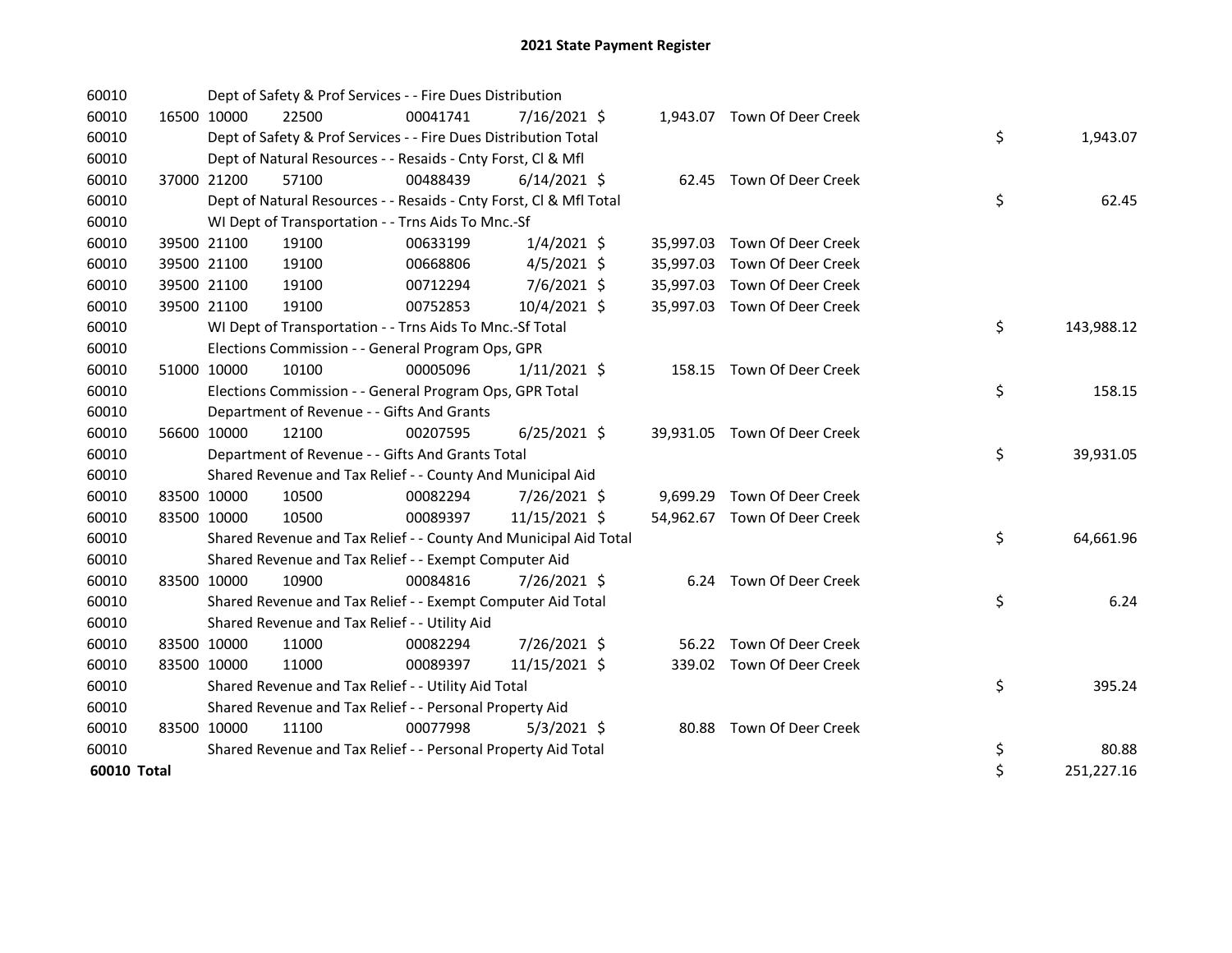| 60012       |             | Dept of Safety & Prof Services - - Fire Dues Distribution            |          |                |  |                        |    |            |
|-------------|-------------|----------------------------------------------------------------------|----------|----------------|--|------------------------|----|------------|
| 60012       | 16500 10000 | 22500                                                                | 00041742 | $7/16/2021$ \$ |  | 760.60 Town Of Ford    |    |            |
| 60012       |             | Dept of Safety & Prof Services - - Fire Dues Distribution Total      |          |                |  |                        | \$ | 760.60     |
| 60012       |             | Dept of Natural Resources - - Seg Earned                             |          |                |  |                        |    |            |
| 60012       | 37000 21200 | 100SE                                                                | 00474041 | $4/15/2021$ \$ |  | 3,691.67 Town Of Ford  |    |            |
| 60012       |             | Dept of Natural Resources - - Seg Earned Total                       |          |                |  |                        | \$ | 3,691.67   |
| 60012       |             | Dept of Natural Resources - - Resaids - Cnty Forst, CI & Mfl         |          |                |  |                        |    |            |
| 60012       | 37000 21200 | 57100                                                                | 00488440 | $6/14/2021$ \$ |  | 325.40 Town Of Ford    |    |            |
| 60012       |             | Dept of Natural Resources - - Resaids - Cnty Forst, Cl & Mfl Total   |          |                |  |                        | \$ | 325.40     |
| 60012       |             | Dept of Natural Resources - - Resaids - Pymt In Lieu Tax Fed         |          |                |  |                        |    |            |
| 60012       | 37000 21200 | 58400                                                                | 00510835 | $9/28/2021$ \$ |  | 7,074.16 Town Of Ford  |    |            |
| 60012       |             | Dept of Natural Resources - - Resaids - Pymt In Lieu Tax Fed Total   |          |                |  |                        | \$ | 7,074.16   |
| 60012       |             | WI Dept of Transportation - - Trns Aids To Mnc.-Sf                   |          |                |  |                        |    |            |
| 60012       | 39500 21100 | 19100                                                                | 00633200 | $1/4/2021$ \$  |  | 16,995.60 Town Of Ford |    |            |
| 60012       | 39500 21100 | 19100                                                                | 00668807 | $4/5/2021$ \$  |  | 16,995.60 Town Of Ford |    |            |
| 60012       | 39500 21100 | 19100                                                                | 00712295 | 7/6/2021 \$    |  | 16,995.60 Town Of Ford |    |            |
| 60012       | 39500 21100 | 19100                                                                | 00752854 | 10/4/2021 \$   |  | 16,995.63 Town Of Ford |    |            |
| 60012       |             | WI Dept of Transportation - - Trns Aids To Mnc.-Sf Total             |          |                |  |                        | \$ | 67,982.43  |
| 60012       |             | WI Dept of Transportation - - Supplemental Transportation Aids       |          |                |  |                        |    |            |
| 60012       | 39500 21100 | 19600                                                                | 00633718 | $1/4/2021$ \$  |  | 11,996.90 Town Of Ford |    |            |
| 60012       |             | WI Dept of Transportation - - Supplemental Transportation Aids Total |          |                |  |                        | \$ | 11,996.90  |
| 60012       |             | Department of Administration - - Hv Trans Ln Annual Impact Fee       |          |                |  |                        |    |            |
| 60012       | 50500 10000 | 17400                                                                | 00144457 | $5/3/2021$ \$  |  | 12,694.00 Town Of Ford |    |            |
| 60012       |             | Department of Administration - - Hv Trans Ln Annual Impact Fee Total |          |                |  |                        | \$ | 12,694.00  |
| 60012       |             | Department of Revenue - - Gifts And Grants                           |          |                |  |                        |    |            |
| 60012       | 56600 10000 | 12100                                                                | 00207596 | $6/25/2021$ \$ |  | 13,973.25 Town Of Ford |    |            |
| 60012       |             | Department of Revenue - - Gifts And Grants Total                     |          |                |  |                        | \$ | 13,973.25  |
| 60012       |             | Shared Revenue and Tax Relief - - County And Municipal Aid           |          |                |  |                        |    |            |
| 60012       | 83500 10000 | 10500                                                                | 00082295 | 7/26/2021 \$   |  | 3,619.53 Town Of Ford  |    |            |
| 60012       | 83500 10000 | 10500                                                                | 00089398 | 11/15/2021 \$  |  | 20,510.66 Town Of Ford |    |            |
| 60012       |             | Shared Revenue and Tax Relief - - County And Municipal Aid Total     |          |                |  |                        | \$ | 24,130.19  |
| 60012 Total |             |                                                                      |          |                |  |                        | \$ | 142,628.60 |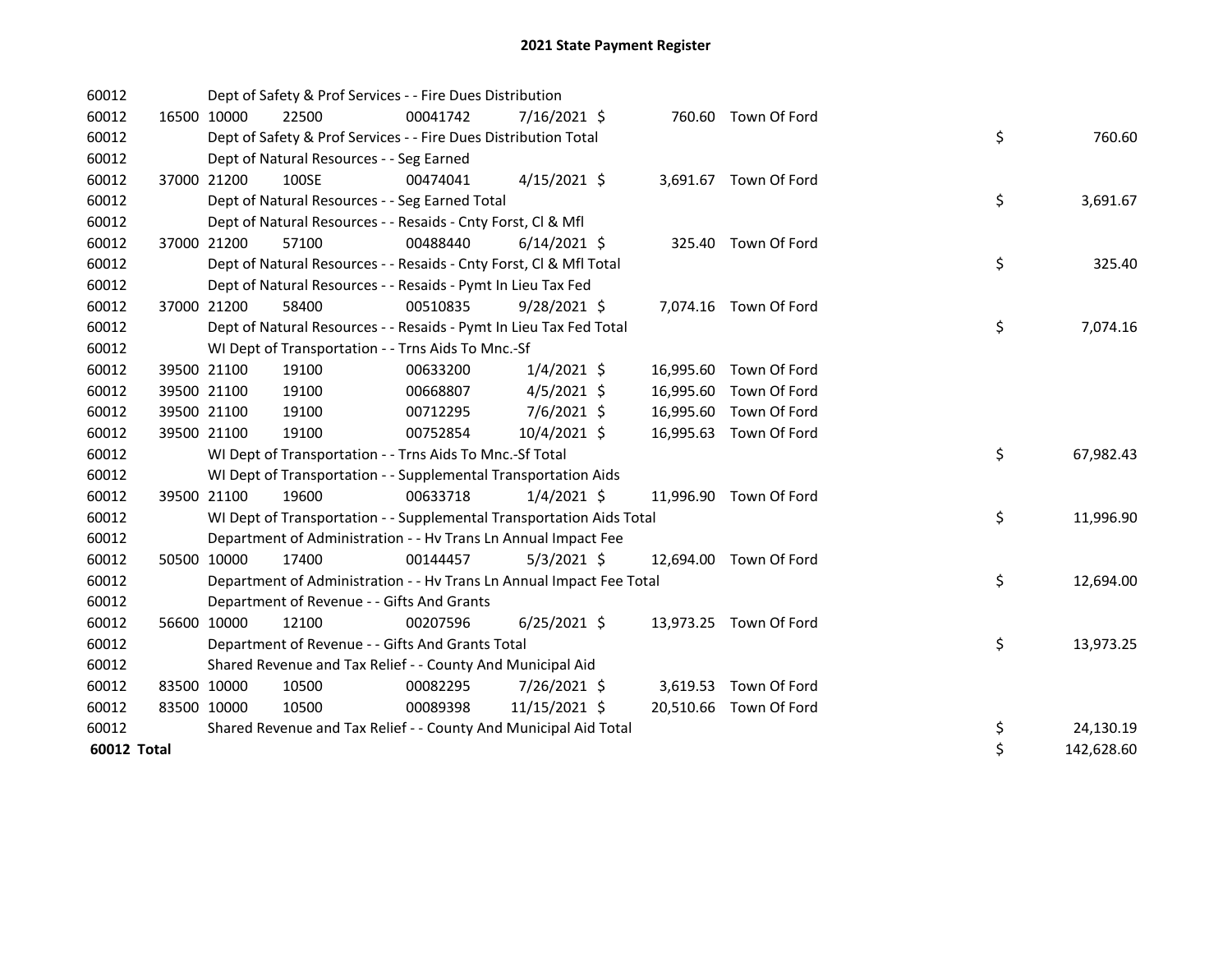| 60014       |       |             | Dept of Safety & Prof Services - - Fire Dues Distribution          |          |                |           |                           |    |            |
|-------------|-------|-------------|--------------------------------------------------------------------|----------|----------------|-----------|---------------------------|----|------------|
| 60014       | 16500 | 10000       | 22500                                                              | 00041744 | $7/16/2021$ \$ | 1,370.80  | Town Of Goodrich          |    |            |
| 60014       |       |             | Dept of Safety & Prof Services - - Fire Dues Distribution Total    |          |                |           |                           | \$ | 1,370.80   |
| 60014       |       |             | Dept of Natural Resources - - Resaids - Cnty Forst, CI & Mfl       |          |                |           |                           |    |            |
| 60014       |       | 37000 21200 | 57100                                                              | 00488441 | $6/14/2021$ \$ |           | 1,419.51 Town Of Goodrich |    |            |
| 60014       |       |             | Dept of Natural Resources - - Resaids - Cnty Forst, Cl & Mfl Total |          |                |           |                           | \$ | 1,419.51   |
| 60014       |       |             | WI Dept of Transportation - - Trns Aids To Mnc.-Sf                 |          |                |           |                           |    |            |
| 60014       |       | 39500 21100 | 19100                                                              | 00633201 | $1/4/2021$ \$  | 24.913.44 | Town Of Goodrich          |    |            |
| 60014       |       | 39500 21100 | 19100                                                              | 00668808 | $4/5/2021$ \$  | 24.913.44 | Town Of Goodrich          |    |            |
| 60014       |       | 39500 21100 | 19100                                                              | 00712296 | 7/6/2021 \$    | 24.913.44 | Town Of Goodrich          |    |            |
| 60014       |       | 39500 21100 | 19100                                                              | 00752855 | $10/4/2021$ \$ | 24,913.44 | Town Of Goodrich          |    |            |
| 60014       |       |             | WI Dept of Transportation - - Trns Aids To Mnc.-Sf Total           |          |                |           |                           | \$ | 99,653.76  |
| 60014       |       |             | Department of Revenue - - Gifts And Grants                         |          |                |           |                           |    |            |
| 60014       |       | 56600 10000 | 12100                                                              | 00207597 | $6/25/2021$ \$ | 26,742.82 | Town Of Goodrich          |    |            |
| 60014       |       |             | Department of Revenue - - Gifts And Grants Total                   |          |                |           |                           | \$ | 26,742.82  |
| 60014       |       |             | Shared Revenue and Tax Relief - - County And Municipal Aid         |          |                |           |                           |    |            |
| 60014       |       | 83500 10000 | 10500                                                              | 00082296 | 7/26/2021 \$   | 4,594.83  | Town Of Goodrich          |    |            |
| 60014       | 83500 | 10000       | 10500                                                              | 00089399 | 11/15/2021 \$  | 26,067.29 | Town Of Goodrich          |    |            |
| 60014       |       |             | Shared Revenue and Tax Relief - - County And Municipal Aid Total   |          |                |           |                           | \$ | 30,662.12  |
| 60014       |       |             | Shared Revenue and Tax Relief - - Exempt Computer Aid              |          |                |           |                           |    |            |
| 60014       |       | 83500 10000 | 10900                                                              | 00084817 | 7/26/2021 \$   | 1.03      | Town Of Goodrich          |    |            |
| 60014       |       |             | Shared Revenue and Tax Relief - - Exempt Computer Aid Total        |          |                |           |                           | \$ | 1.03       |
| 60014       |       |             | Shared Revenue and Tax Relief - - Personal Property Aid            |          |                |           |                           |    |            |
| 60014       |       | 83500 10000 | 11100                                                              | 00077999 | $5/3/2021$ \$  | 6.12      | Town Of Goodrich          |    |            |
| 60014       |       |             | Shared Revenue and Tax Relief - - Personal Property Aid Total      |          |                |           |                           | \$ | 6.12       |
| 60014 Total |       |             |                                                                    |          |                |           |                           | \$ | 159,856.16 |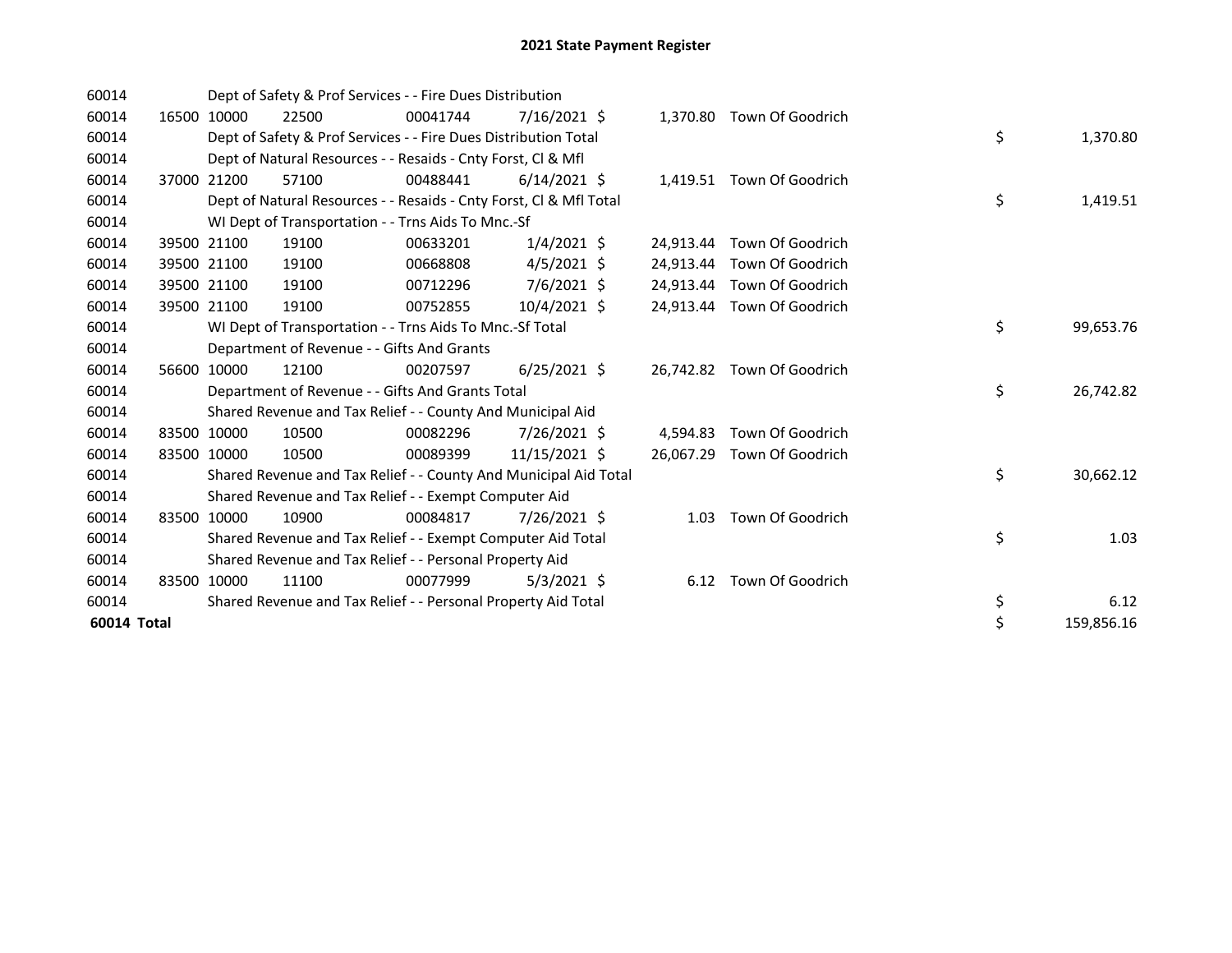| 60016       |       |             | Dept of Safety & Prof Services - - Fire Dues Distribution          |          |                |           |                             |    |            |
|-------------|-------|-------------|--------------------------------------------------------------------|----------|----------------|-----------|-----------------------------|----|------------|
| 60016       |       | 16500 10000 | 22500                                                              | 00041745 | $7/16/2021$ \$ |           | 1,768.55 Town Of Greenwood  |    |            |
| 60016       |       |             | Dept of Safety & Prof Services - - Fire Dues Distribution Total    |          |                |           |                             | \$ | 1,768.55   |
| 60016       |       |             | Dept of Natural Resources - - Aids In Lieu Of Taxes - Gener        |          |                |           |                             |    |            |
| 60016       |       | 37000 10000 | 50300                                                              | 00459330 | $1/27/2021$ \$ | 5,740.32  | Town Of Greenwood           |    |            |
| 60016       |       | 37000 10000 | 50300                                                              | 00475210 | $4/21/2021$ \$ | 19.47     | Town Of Greenwood           |    |            |
| 60016       |       |             | Dept of Natural Resources - - Aids In Lieu Of Taxes - Gener Total  |          |                |           |                             | \$ | 5,759.79   |
| 60016       |       |             | Dept of Natural Resources - - Resaids - Cnty Forst, CI & Mfl       |          |                |           |                             |    |            |
| 60016       | 37000 | 21200       | 57100                                                              | 00488442 | $6/14/2021$ \$ |           | 1,516.43 Town Of Greenwood  |    |            |
| 60016       |       |             | Dept of Natural Resources - - Resaids - Cnty Forst, CI & Mfl Total |          |                |           |                             | \$ | 1,516.43   |
| 60016       |       |             | WI Dept of Transportation - - Trns Aids To Mnc.-Sf                 |          |                |           |                             |    |            |
| 60016       |       | 39500 21100 | 19100                                                              | 00633202 | $1/4/2021$ \$  | 36,246.69 | Town Of Greenwood           |    |            |
| 60016       |       | 39500 21100 | 19100                                                              | 00668809 | $4/5/2021$ \$  | 36,246.69 | Town Of Greenwood           |    |            |
| 60016       |       | 39500 21100 | 19100                                                              | 00712297 | 7/6/2021 \$    | 36,246.69 | Town Of Greenwood           |    |            |
| 60016       |       | 39500 21100 | 19100                                                              | 00752856 | 10/4/2021 \$   | 36,246.69 | Town Of Greenwood           |    |            |
| 60016       |       |             | WI Dept of Transportation - - Trns Aids To Mnc.-Sf Total           |          |                |           |                             | \$ | 144,986.76 |
| 60016       |       |             | Department of Revenue - - Gifts And Grants                         |          |                |           |                             |    |            |
| 60016       |       | 56600 10000 | 12100                                                              | 00207598 | $6/25/2021$ \$ |           | 33,179.93 Town Of Greenwood |    |            |
| 60016       |       |             | Department of Revenue - - Gifts And Grants Total                   |          |                |           |                             | \$ | 33,179.93  |
| 60016       |       |             | Shared Revenue and Tax Relief - - County And Municipal Aid         |          |                |           |                             |    |            |
| 60016       |       | 83500 10000 | 10500                                                              | 00082297 | 7/26/2021 \$   |           | 5,093.52 Town Of Greenwood  |    |            |
| 60016       |       | 83500 10000 | 10500                                                              | 00089400 | 11/15/2021 \$  |           | 28,863.31 Town Of Greenwood |    |            |
| 60016       |       |             | Shared Revenue and Tax Relief - - County And Municipal Aid Total   |          |                |           |                             | \$ | 33,956.83  |
| 60016       |       |             | Shared Revenue and Tax Relief - - Personal Property Aid            |          |                |           |                             |    |            |
| 60016       |       | 83500 10000 | 11100                                                              | 00078000 | $5/3/2021$ \$  |           | 124.11 Town Of Greenwood    |    |            |
| 60016       |       |             | Shared Revenue and Tax Relief - - Personal Property Aid Total      |          |                |           |                             | \$ | 124.11     |
| 60016 Total |       |             |                                                                    |          |                |           |                             | \$ | 221,292.40 |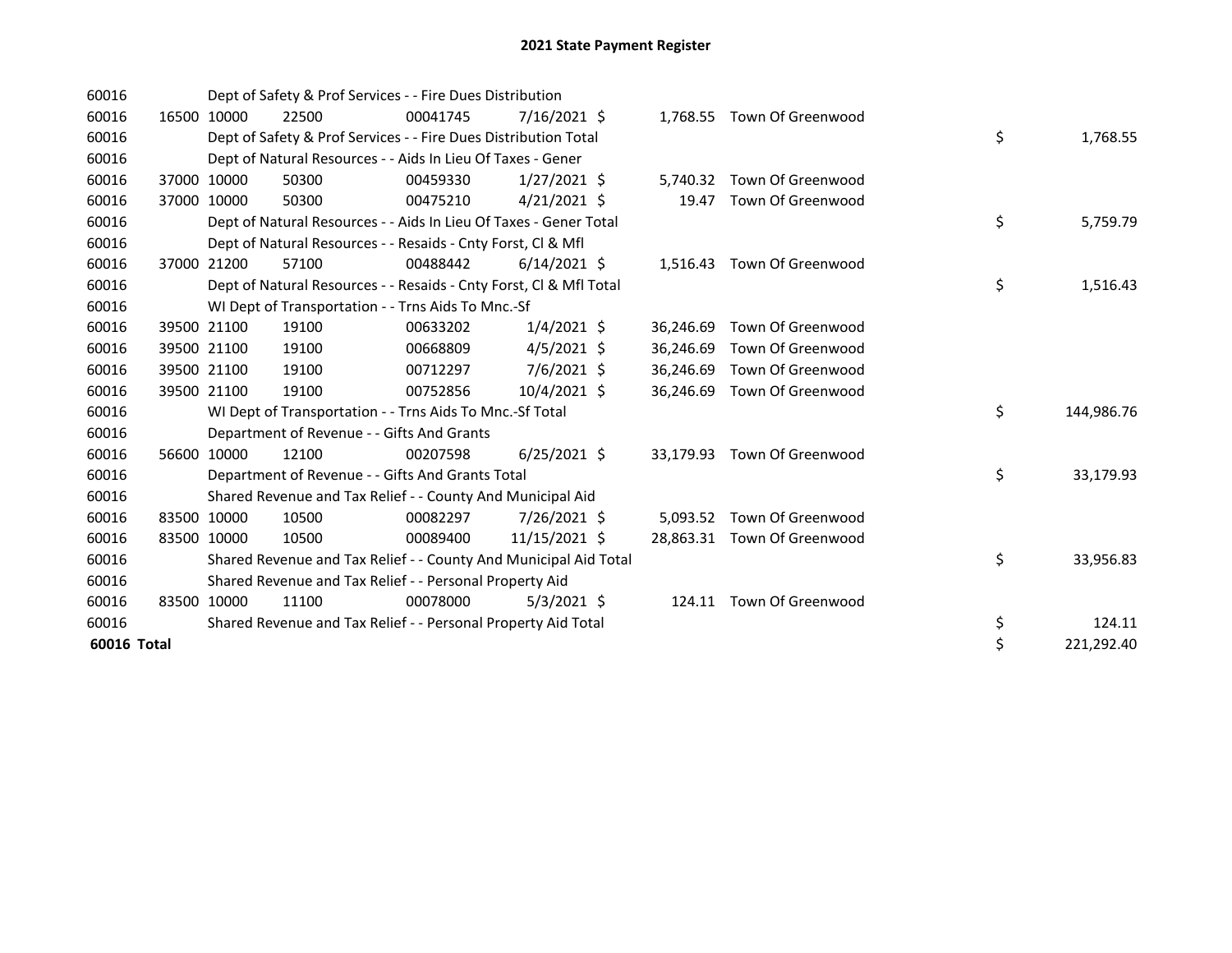| 60018       |             |                                            | Dept of Safety & Prof Services - - Fire Dues Distribution            |                |      |                          |    |            |
|-------------|-------------|--------------------------------------------|----------------------------------------------------------------------|----------------|------|--------------------------|----|------------|
| 60018       | 16500 10000 | 22500                                      | 00041746                                                             | 7/16/2021 \$   |      | 1,249.73 Town Of Grover  |    |            |
| 60018       |             |                                            | Dept of Safety & Prof Services - - Fire Dues Distribution Total      |                |      |                          | \$ | 1,249.73   |
| 60018       |             |                                            | Dept of Natural Resources - - Resaids - Cnty Forst, CI & Mfl         |                |      |                          |    |            |
| 60018       | 37000 21200 | 57100                                      | 00488443                                                             | $6/14/2021$ \$ |      | 660.10 Town Of Grover    |    |            |
| 60018       |             |                                            | Dept of Natural Resources - - Resaids - Cnty Forst, CI & Mfl Total   |                |      |                          | \$ | 660.10     |
| 60018       |             |                                            | Dept of Natural Resources - - Resaids - Pymt In Lieu Tax Fed         |                |      |                          |    |            |
| 60018       | 37000 21200 | 58400                                      | 00510836                                                             | $9/29/2021$ \$ |      | 59,766.95 Town Of Grover |    |            |
| 60018       |             |                                            | Dept of Natural Resources - - Resaids - Pymt In Lieu Tax Fed Total   |                |      |                          | \$ | 59,766.95  |
| 60018       |             |                                            | WI Dept of Transportation - - Trns Aids To Mnc.-Sf                   |                |      |                          |    |            |
| 60018       | 39500 21100 | 19100                                      | 00633203                                                             | $1/4/2021$ \$  |      | 37,994.85 Town Of Grover |    |            |
| 60018       | 39500 21100 | 19100                                      | 00668810                                                             | $4/5/2021$ \$  |      | 37,994.85 Town Of Grover |    |            |
| 60018       | 39500 21100 | 19100                                      | 00712298                                                             | 7/6/2021 \$    |      | 37,994.85 Town Of Grover |    |            |
| 60018       | 39500 21100 | 19100                                      | 00752857                                                             | 10/4/2021 \$   |      | 37,994.88 Town Of Grover |    |            |
| 60018       |             |                                            | WI Dept of Transportation - - Trns Aids To Mnc.-Sf Total             |                |      |                          | \$ | 151,979.43 |
| 60018       |             |                                            | WI Dept of Transportation - - Supplemental Transportation Aids       |                |      |                          |    |            |
| 60018       | 39500 21100 | 19600                                      | 00633719                                                             | $1/4/2021$ \$  |      | 26,819.90 Town Of Grover |    |            |
| 60018       |             |                                            | WI Dept of Transportation - - Supplemental Transportation Aids Total |                |      |                          | \$ | 26,819.90  |
| 60018       |             | Department of Revenue - - Gifts And Grants |                                                                      |                |      |                          |    |            |
| 60018       | 56600 10000 | 12100                                      | 00207599                                                             | $6/25/2021$ \$ |      | 13,816.25 Town Of Grover |    |            |
| 60018       |             |                                            | Department of Revenue - - Gifts And Grants Total                     |                |      |                          | \$ | 13,816.25  |
| 60018       |             |                                            | Shared Revenue and Tax Relief - - County And Municipal Aid           |                |      |                          |    |            |
| 60018       | 83500 10000 | 10500                                      | 00082298                                                             | 7/26/2021 \$   |      | 1,632.56 Town Of Grover  |    |            |
| 60018       | 83500 10000 | 10500                                      | 00089401                                                             | 11/15/2021 \$  |      | 9,251.15 Town Of Grover  |    |            |
| 60018       |             |                                            | Shared Revenue and Tax Relief - - County And Municipal Aid Total     |                |      |                          | \$ | 10,883.71  |
| 60018       |             |                                            | Shared Revenue and Tax Relief - - Exempt Computer Aid                |                |      |                          |    |            |
| 60018       | 83500 10000 | 10900                                      | 00084818                                                             | 7/26/2021 \$   | 5.19 | Town Of Grover           |    |            |
| 60018       |             |                                            | Shared Revenue and Tax Relief - - Exempt Computer Aid Total          |                |      |                          | \$ | 5.19       |
| 60018       |             |                                            | Shared Revenue and Tax Relief - - Personal Property Aid              |                |      |                          |    |            |
| 60018       | 83500 10000 | 11100                                      | 00078001                                                             | $5/3/2021$ \$  |      | 40.31 Town Of Grover     |    |            |
| 60018       |             |                                            | Shared Revenue and Tax Relief - - Personal Property Aid Total        |                |      |                          | \$ | 40.31      |
| 60018 Total |             |                                            |                                                                      |                |      |                          | \$ | 265,221.57 |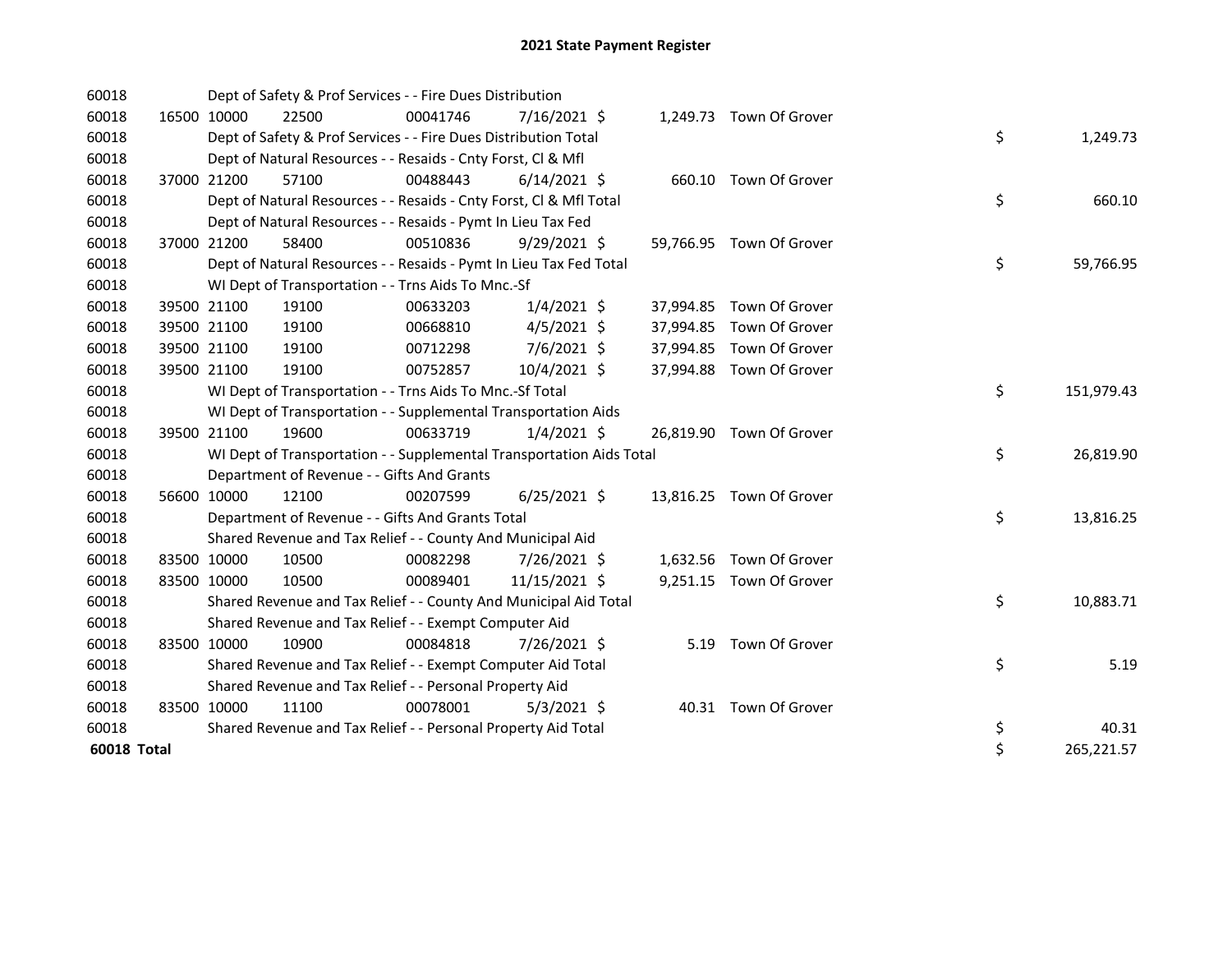| 60020       |             |                                            | Dept of Safety & Prof Services - - Fire Dues Distribution          |                |           |                           |    |            |
|-------------|-------------|--------------------------------------------|--------------------------------------------------------------------|----------------|-----------|---------------------------|----|------------|
| 60020       | 16500 10000 | 22500                                      | 00041747                                                           | 7/16/2021 \$   |           | 2,632.58 Hammel, Town of  |    |            |
| 60020       |             |                                            | Dept of Safety & Prof Services - - Fire Dues Distribution Total    |                |           |                           | \$ | 2,632.58   |
| 60020       |             |                                            | Dept of Natural Resources - - Resaids - Cnty Forst, CI & Mfl       |                |           |                           |    |            |
| 60020       | 37000 21200 | 57100                                      | 00488444                                                           | $6/14/2021$ \$ |           | 636.01 Hammel, Town of    |    |            |
| 60020       |             |                                            | Dept of Natural Resources - - Resaids - Cnty Forst, Cl & Mfl Total |                |           |                           | \$ | 636.01     |
| 60020       |             |                                            | Dept of Natural Resources - - Resaids - Pymt In Lieu Tax Fed       |                |           |                           |    |            |
| 60020       | 37000 21200 | 58400                                      | 00510837                                                           | $9/28/2021$ \$ |           | 6,803.85 Hammel, Town of  |    |            |
| 60020       |             |                                            | Dept of Natural Resources - - Resaids - Pymt In Lieu Tax Fed Total |                |           |                           | \$ | 6,803.85   |
| 60020       |             |                                            | WI Dept of Transportation - - Disastr Damag Aid Sf                 |                |           |                           |    |            |
| 60020       | 39500 21100 | 17400                                      | 00778979                                                           | $12/1/2021$ \$ |           | 12,538.78 Hammel, Town of |    |            |
| 60020       |             |                                            | WI Dept of Transportation - - Disastr Damag Aid Sf Total           |                |           |                           | \$ | 12,538.78  |
| 60020       |             |                                            | WI Dept of Transportation - - Trns Aids To Mnc.-Sf                 |                |           |                           |    |            |
| 60020       | 39500 21100 | 19100                                      | 00633204                                                           | $1/4/2021$ \$  | 24,236.73 | Hammel, Town of           |    |            |
| 60020       | 39500 21100 | 19100                                      | 00668811                                                           | $4/5/2021$ \$  | 24,236.73 | Hammel, Town of           |    |            |
| 60020       | 39500 21100 | 19100                                      | 00712299                                                           | $7/6/2021$ \$  | 24,236.73 | Hammel, Town of           |    |            |
| 60020       | 39500 21100 | 19100                                      | 00752858                                                           | 10/4/2021 \$   | 24,236.73 | Hammel, Town of           |    |            |
| 60020       |             |                                            | WI Dept of Transportation - - Trns Aids To Mnc.-Sf Total           |                |           |                           | \$ | 96,946.92  |
| 60020       |             | Department of Revenue - - Gifts And Grants |                                                                    |                |           |                           |    |            |
| 60020       | 56600 10000 | 12100                                      | 00207600                                                           | $6/25/2021$ \$ |           | 36,948.00 Hammel, Town of |    |            |
| 60020       |             |                                            | Department of Revenue - - Gifts And Grants Total                   |                |           |                           | \$ | 36,948.00  |
| 60020       |             |                                            | Shared Revenue and Tax Relief - - County And Municipal Aid         |                |           |                           |    |            |
| 60020       | 83500 10000 | 10500                                      | 00082299                                                           | 7/26/2021 \$   | 2,486.65  | Hammel, Town of           |    |            |
| 60020       | 83500 10000 | 10500                                      | 00089402                                                           | 11/15/2021 \$  | 14,090.99 | Hammel, Town of           |    |            |
| 60020       |             |                                            | Shared Revenue and Tax Relief - - County And Municipal Aid Total   |                |           |                           | \$ | 16,577.64  |
| 60020       |             |                                            | Shared Revenue and Tax Relief - - Exempt Computer Aid              |                |           |                           |    |            |
| 60020       | 83500 10000 | 10900                                      | 00084819                                                           | 7/26/2021 \$   |           | 3.11 Hammel, Town of      |    |            |
| 60020       |             |                                            | Shared Revenue and Tax Relief - - Exempt Computer Aid Total        |                |           |                           | \$ | 3.11       |
| 60020       |             |                                            | Shared Revenue and Tax Relief - - Personal Property Aid            |                |           |                           |    |            |
| 60020       | 83500 10000 | 11100                                      | 00078002                                                           | $5/3/2021$ \$  |           | 413.87 Hammel, Town of    |    |            |
| 60020       |             |                                            | Shared Revenue and Tax Relief - - Personal Property Aid Total      |                |           |                           | \$ | 413.87     |
| 60020 Total |             |                                            |                                                                    |                |           |                           | \$ | 173,500.76 |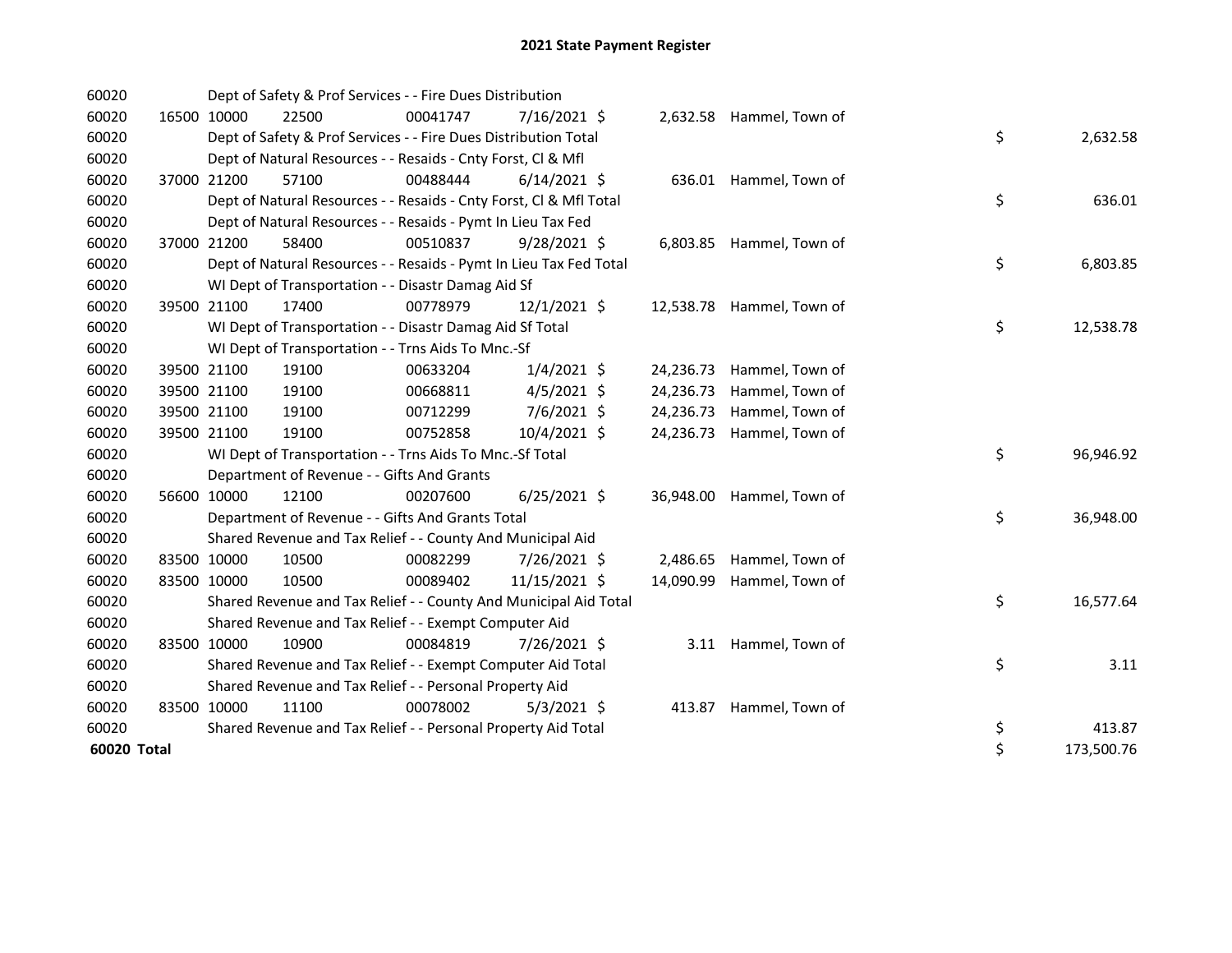| 60022       |       |             | Dept of Safety & Prof Services - - Fire Dues Distribution          |          |                |           |                       |    |            |
|-------------|-------|-------------|--------------------------------------------------------------------|----------|----------------|-----------|-----------------------|----|------------|
| 60022       | 16500 | 10000       | 22500                                                              | 00041748 | $7/16/2021$ \$ | 1,608.38  | Town Of Holway        |    |            |
| 60022       |       |             | Dept of Safety & Prof Services - - Fire Dues Distribution Total    |          |                |           |                       | \$ | 1,608.38   |
| 60022       |       |             | Dept of Natural Resources - - Resaids - Cnty Forst, CI & Mfl       |          |                |           |                       |    |            |
| 60022       |       | 37000 21200 | 57100                                                              | 00488445 | $6/14/2021$ \$ |           | 379.32 Town Of Holway |    |            |
| 60022       |       |             | Dept of Natural Resources - - Resaids - Cnty Forst, CI & Mfl Total |          |                |           |                       | \$ | 379.32     |
| 60022       |       |             | WI Dept of Transportation - - Trns Aids To Mnc.-Sf                 |          |                |           |                       |    |            |
| 60022       |       | 39500 21100 | 19100                                                              | 00633205 | $1/4/2021$ \$  | 32,284.98 | Town Of Holway        |    |            |
| 60022       |       | 39500 21100 | 19100                                                              | 00668812 | $4/5/2021$ \$  | 32,284.98 | Town Of Holway        |    |            |
| 60022       |       | 39500 21100 | 19100                                                              | 00712300 | 7/6/2021 \$    | 32,284.98 | Town Of Holway        |    |            |
| 60022       |       | 39500 21100 | 19100                                                              | 00752859 | 10/4/2021 \$   | 32,284.98 | Town Of Holway        |    |            |
| 60022       |       |             | WI Dept of Transportation - - Trns Aids To Mnc.-Sf Total           |          |                |           |                       | \$ | 129,139.92 |
| 60022       |       |             | Department of Revenue - - Gifts And Grants                         |          |                |           |                       |    |            |
| 60022       |       | 56600 10000 | 12100                                                              | 00207601 | $6/25/2021$ \$ | 49,926.90 | Town Of Holway        |    |            |
| 60022       |       |             | Department of Revenue - - Gifts And Grants Total                   |          |                |           |                       | \$ | 49,926.90  |
| 60022       |       |             | Shared Revenue and Tax Relief - - County And Municipal Aid         |          |                |           |                       |    |            |
| 60022       |       | 83500 10000 | 10500                                                              | 00082300 | 7/26/2021 \$   | 9,618.18  | Town Of Holway        |    |            |
| 60022       |       | 83500 10000 | 10500                                                              | 00089403 | 11/15/2021 \$  | 54,503.02 | Town Of Holway        |    |            |
| 60022       |       |             | Shared Revenue and Tax Relief - - County And Municipal Aid Total   |          |                |           |                       | \$ | 64,121.20  |
| 60022       |       |             | Shared Revenue and Tax Relief - - Exempt Computer Aid              |          |                |           |                       |    |            |
| 60022       |       | 83500 10000 | 10900                                                              | 00084820 | 7/26/2021 \$   | 1.03      | Town Of Holway        |    |            |
| 60022       |       |             | Shared Revenue and Tax Relief - - Exempt Computer Aid Total        |          |                |           |                       | \$ | 1.03       |
| 60022       |       |             | Shared Revenue and Tax Relief - - Personal Property Aid            |          |                |           |                       |    |            |
| 60022       |       | 83500 10000 | 11100                                                              | 00078003 | $5/3/2021$ \$  | 140.20    | Town Of Holway        |    |            |
| 60022       |       |             | Shared Revenue and Tax Relief - - Personal Property Aid Total      |          |                |           |                       | \$ | 140.20     |
| 60022 Total |       |             |                                                                    |          |                |           |                       | \$ | 245,316.95 |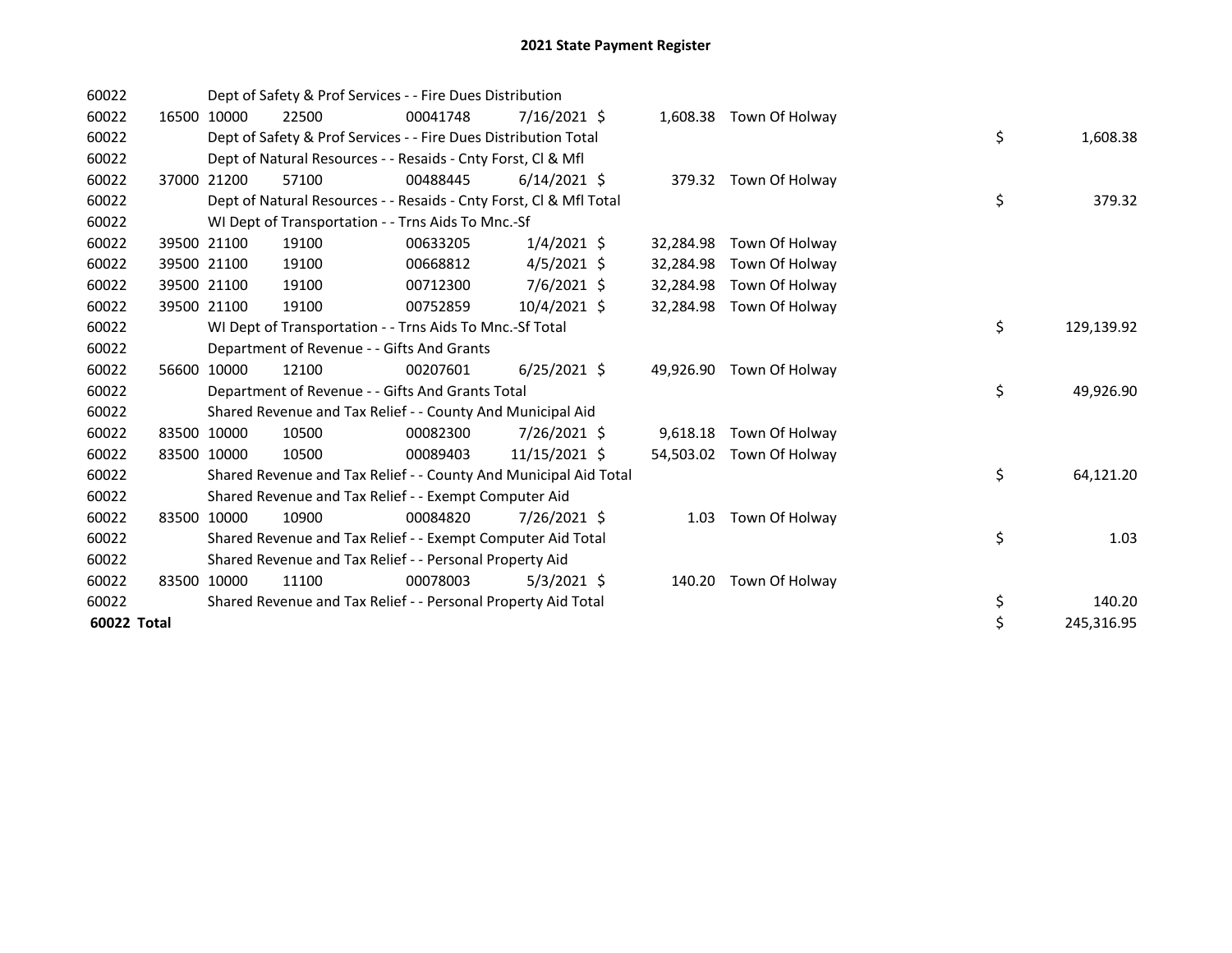| 60024       |             | Dept of Safety & Prof Services - - Fire Dues Distribution          |          |                |           |                              |    |            |
|-------------|-------------|--------------------------------------------------------------------|----------|----------------|-----------|------------------------------|----|------------|
| 60024       | 16500 10000 | 22500                                                              | 00041749 | 7/16/2021 \$   |           | 697.27 Town Of Jump River    |    |            |
| 60024       |             | Dept of Safety & Prof Services - - Fire Dues Distribution Total    |          |                |           |                              | \$ | 697.27     |
| 60024       |             | Dept of Natural Resources - - Aids In Lieu Of Taxes - Gener        |          |                |           |                              |    |            |
| 60024       | 37000 10000 | 50300                                                              | 00475846 | $4/21/2021$ \$ |           | 20.00 Town Of Jump River     |    |            |
| 60024       |             | Dept of Natural Resources - - Aids In Lieu Of Taxes - Gener Total  |          |                |           |                              | \$ | 20.00      |
| 60024       |             | Dept of Natural Resources - - Resaids - Cnty Forst, Cl & Mfl       |          |                |           |                              |    |            |
| 60024       | 37000 21200 | 57100                                                              | 00488446 | $6/14/2021$ \$ |           | 664.21 Town Of Jump River    |    |            |
| 60024       |             | Dept of Natural Resources - - Resaids - Cnty Forst, Cl & Mfl Total |          |                |           |                              | \$ | 664.21     |
| 60024       |             | Dept of Natural Resources - - Resaids - Pymt In Lieu Tax Fed       |          |                |           |                              |    |            |
| 60024       | 37000 21200 | 58400                                                              | 00510838 | 9/28/2021 \$   |           | 4,062.99 Town Of Jump River  |    |            |
| 60024       |             | Dept of Natural Resources - - Resaids - Pymt In Lieu Tax Fed Total |          |                |           |                              | \$ | 4,062.99   |
| 60024       |             | WI Dept of Transportation - - Trns Aids To Mnc.-Sf                 |          |                |           |                              |    |            |
| 60024       | 39500 21100 | 19100                                                              | 00633206 | $1/4/2021$ \$  | 19,164.69 | Town Of Jump River           |    |            |
| 60024       | 39500 21100 | 19100                                                              | 00668813 | $4/5/2021$ \$  | 19,164.69 | Town Of Jump River           |    |            |
| 60024       | 39500 21100 | 19100                                                              | 00712301 | 7/6/2021 \$    | 19,164.69 | Town Of Jump River           |    |            |
| 60024       | 39500 21100 | 19100                                                              | 00752860 | 10/4/2021 \$   | 19,164.69 | Town Of Jump River           |    |            |
| 60024       |             | WI Dept of Transportation - - Trns Aids To Mnc.-Sf Total           |          |                |           |                              | \$ | 76,658.76  |
| 60024       |             | Department of Revenue - - Gifts And Grants                         |          |                |           |                              |    |            |
| 60024       | 56600 10000 | 12100                                                              | 00207602 | $6/25/2021$ \$ |           | 18,997.34 Town Of Jump River |    |            |
| 60024       |             | Department of Revenue - - Gifts And Grants Total                   |          |                |           |                              | \$ | 18,997.34  |
| 60024       |             | Shared Revenue and Tax Relief - - County And Municipal Aid         |          |                |           |                              |    |            |
| 60024       | 83500 10000 | 10500                                                              | 00082301 | 7/26/2021 \$   |           | 5,365.78 Town Of Jump River  |    |            |
| 60024       | 83500 10000 | 10500                                                              | 00089404 | 11/15/2021 \$  |           | 30,423.06 Town Of Jump River |    |            |
| 60024       |             | Shared Revenue and Tax Relief - - County And Municipal Aid Total   |          |                |           |                              | \$ | 35,788.84  |
| 60024       |             | Shared Revenue and Tax Relief - - Exempt Computer Aid              |          |                |           |                              |    |            |
| 60024       | 83500 10000 | 10900                                                              | 00084821 | 7/26/2021 \$   | 9.35      | Town Of Jump River           |    |            |
| 60024       |             | Shared Revenue and Tax Relief - - Exempt Computer Aid Total        |          |                |           |                              | \$ | 9.35       |
| 60024       |             | Shared Revenue and Tax Relief - - Personal Property Aid            |          |                |           |                              |    |            |
| 60024       | 83500 10000 | 11100                                                              | 00078004 | $5/3/2021$ \$  | 39.19     | Town Of Jump River           |    |            |
| 60024       |             | Shared Revenue and Tax Relief - - Personal Property Aid Total      |          |                |           |                              | \$ | 39.19      |
| 60024 Total |             |                                                                    |          |                |           |                              | \$ | 136,937.95 |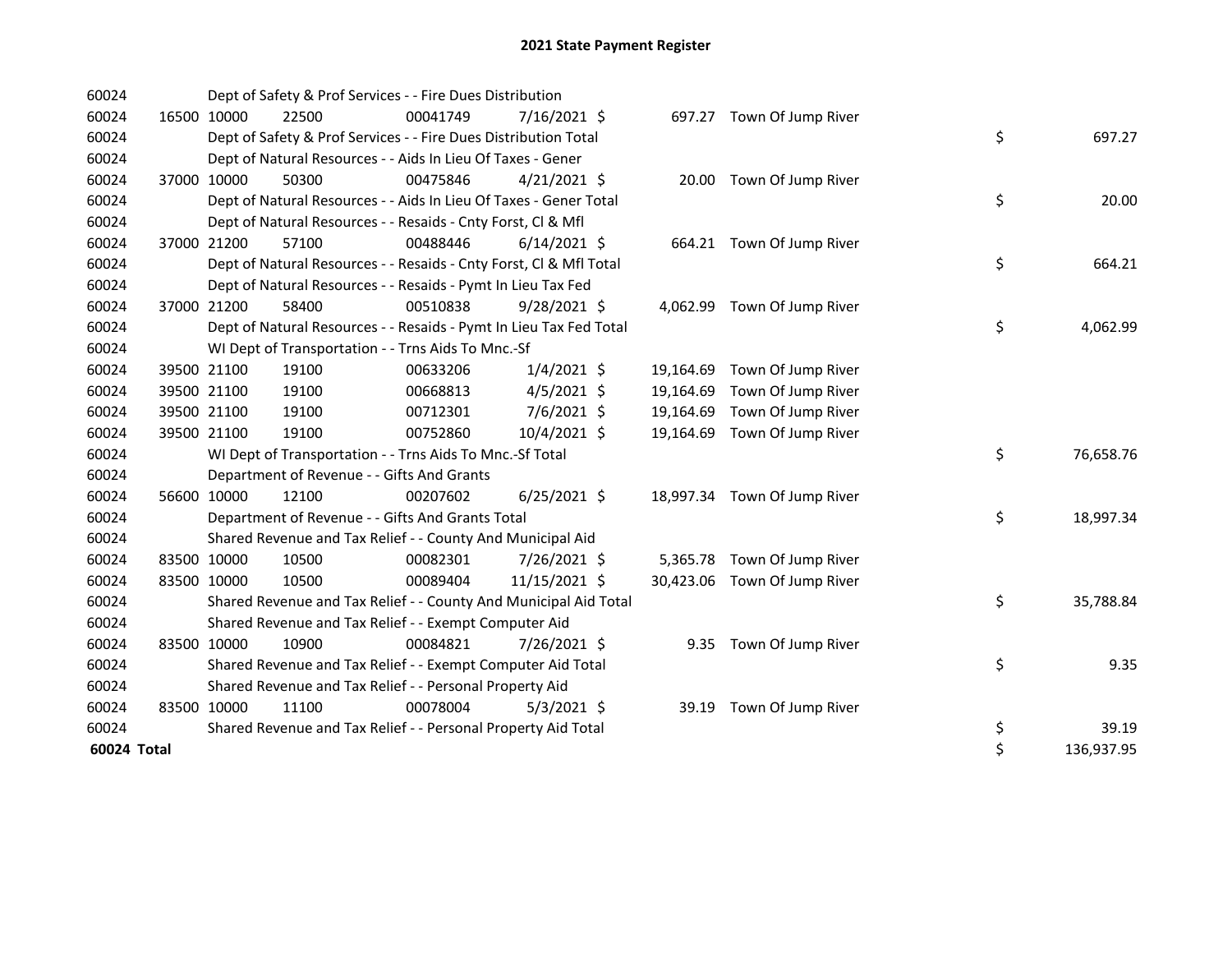| 60026       |             |             | Dept of Safety & Prof Services - - Fire Dues Distribution          |          |                |           |                                |    |            |
|-------------|-------------|-------------|--------------------------------------------------------------------|----------|----------------|-----------|--------------------------------|----|------------|
| 60026       | 16500 10000 |             | 22500                                                              | 00041750 | 7/16/2021 \$   |           | 2,857.74 Town Of Little Black  |    |            |
| 60026       |             |             | Dept of Safety & Prof Services - - Fire Dues Distribution Total    |          |                |           |                                | \$ | 2,857.74   |
| 60026       |             |             | Dept of Natural Resources - - Resaids - Cnty Forst, CI & Mfl       |          |                |           |                                |    |            |
| 60026       |             | 37000 21200 | 57100                                                              | 00488447 | $6/14/2021$ \$ |           | 40.19 Town Of Little Black     |    |            |
| 60026       |             |             | Dept of Natural Resources - - Resaids - Cnty Forst, Cl & Mfl Total |          |                |           |                                | \$ | 40.19      |
| 60026       |             |             | WI Dept of Transportation - - Trns Aids To Mnc.-Sf                 |          |                |           |                                |    |            |
| 60026       |             | 39500 21100 | 19100                                                              | 00633207 | $1/4/2021$ \$  |           | 37,639.53 Town Of Little Black |    |            |
| 60026       |             | 39500 21100 | 19100                                                              | 00668814 | $4/5/2021$ \$  | 37,639.53 | Town Of Little Black           |    |            |
| 60026       |             | 39500 21100 | 19100                                                              | 00712302 | 7/6/2021 \$    |           | 37,639.53 Town Of Little Black |    |            |
| 60026       |             | 39500 21100 | 19100                                                              | 00752861 | 10/4/2021 \$   |           | 37,639.53 Town Of Little Black |    |            |
| 60026       |             |             | WI Dept of Transportation - - Trns Aids To Mnc.-Sf Total           |          |                |           |                                | \$ | 150,558.12 |
| 60026       |             |             | WI Dept of Transportation - - Loc Rd Imp Prg St Fd                 |          |                |           |                                |    |            |
| 60026       |             | 39500 21100 | 27800                                                              | 00771061 | 11/5/2021 \$   |           | 14,817.14 Town Of Little Black |    |            |
| 60026       |             |             | WI Dept of Transportation - - Loc Rd Imp Prg St Fd Total           |          |                |           |                                | \$ | 14,817.14  |
| 60026       |             |             | Department of Revenue - - Gifts And Grants                         |          |                |           |                                |    |            |
| 60026       | 56600 10000 |             | 12100                                                              | 00207603 | $6/25/2021$ \$ |           | 58,248.05 Town Of Little Black |    |            |
| 60026       |             |             | Department of Revenue - - Gifts And Grants Total                   |          |                |           |                                | \$ | 58,248.05  |
| 60026       |             |             | Shared Revenue and Tax Relief - - County And Municipal Aid         |          |                |           |                                |    |            |
| 60026       |             | 83500 10000 | 10500                                                              | 00082302 | 7/26/2021 \$   |           | 7,522.72 Town Of Little Black  |    |            |
| 60026       |             | 83500 10000 | 10500                                                              | 00089405 | 11/15/2021 \$  |           | 42,628.77 Town Of Little Black |    |            |
| 60026       |             |             | Shared Revenue and Tax Relief - - County And Municipal Aid Total   |          |                |           |                                | \$ | 50,151.49  |
| 60026       |             |             | Shared Revenue and Tax Relief - - Exempt Computer Aid              |          |                |           |                                |    |            |
| 60026       | 83500 10000 |             | 10900                                                              | 00084822 | 7/26/2021 \$   |           | 244.22 Town Of Little Black    |    |            |
| 60026       |             |             | Shared Revenue and Tax Relief - - Exempt Computer Aid Total        |          |                |           |                                | \$ | 244.22     |
| 60026       |             |             | Shared Revenue and Tax Relief - - Utility Aid                      |          |                |           |                                |    |            |
| 60026       | 83500 10000 |             | 11000                                                              | 00082302 | 7/26/2021 \$   |           | 604.30 Town Of Little Black    |    |            |
| 60026       | 83500 10000 |             | 11000                                                              | 00089405 | 11/15/2021 \$  |           | 3,492.03 Town Of Little Black  |    |            |
| 60026       |             |             | Shared Revenue and Tax Relief - - Utility Aid Total                |          |                |           |                                | \$ | 4,096.33   |
| 60026       |             |             | Shared Revenue and Tax Relief - - Personal Property Aid            |          |                |           |                                |    |            |
| 60026       | 83500 10000 |             | 11100                                                              | 00078005 | $5/3/2021$ \$  |           | 22,326.55 Town Of Little Black |    |            |
| 60026       |             |             | Shared Revenue and Tax Relief - - Personal Property Aid Total      |          |                |           |                                | \$ | 22,326.55  |
| 60026 Total |             |             |                                                                    |          |                |           |                                | \$ | 303,339.83 |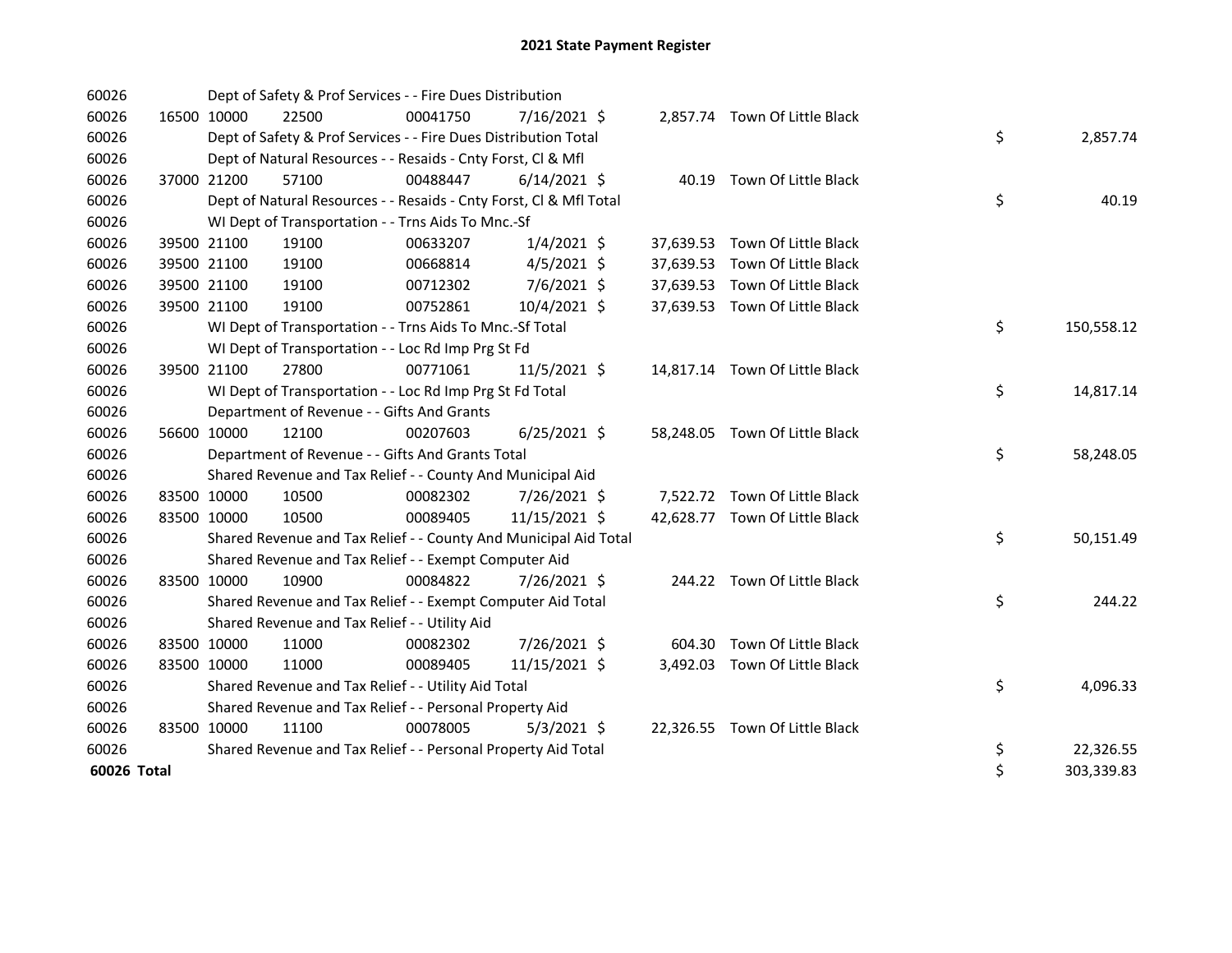| 60028 |             | Dept of Safety & Prof Services - - Fire Dues Distribution            |          |                |  |                              |                 |
|-------|-------------|----------------------------------------------------------------------|----------|----------------|--|------------------------------|-----------------|
| 60028 |             | 16500 10000<br>22500                                                 | 00041752 | 7/16/2021 \$   |  | 938.57 Town Of Maplehurst    |                 |
| 60028 |             | Dept of Safety & Prof Services - - Fire Dues Distribution Total      |          |                |  |                              | \$<br>938.57    |
| 60028 |             | Dept of Natural Resources - - Aids In Lieu Of Taxes - Gener          |          |                |  |                              |                 |
| 60028 | 37000 10000 | 50300                                                                | 00459361 | $1/27/2021$ \$ |  | 13,668.22 Town Of Maplehurst |                 |
| 60028 |             | Dept of Natural Resources - - Aids In Lieu Of Taxes - Gener Total    |          |                |  |                              | \$<br>13,668.22 |
| 60028 |             | Dept of Natural Resources - - Resaids - Cnty Forst, Cl & Mfl         |          |                |  |                              |                 |
| 60028 | 37000 21200 | 57100                                                                | 00488448 | $6/14/2021$ \$ |  | 381.18 Town Of Maplehurst    |                 |
| 60028 |             | Dept of Natural Resources - - Resaids - Cnty Forst, Cl & Mfl Total   |          |                |  |                              | \$<br>381.18    |
| 60028 |             | WI Dept of Transportation - - Trns Aids To Mnc.-Sf                   |          |                |  |                              |                 |
| 60028 |             | 39500 21100<br>19100                                                 | 00633208 | $1/4/2021$ \$  |  | 15,695.39 Town Of Maplehurst |                 |
| 60028 |             | 19100<br>39500 21100                                                 | 00668815 | 4/5/2021 \$    |  | 15,695.39 Town Of Maplehurst |                 |
| 60028 |             | 39500 21100<br>19100                                                 | 00712303 | $7/6/2021$ \$  |  | 15,695.39 Town Of Maplehurst |                 |
| 60028 | 39500 21100 | 19100                                                                | 00752862 | 10/4/2021 \$   |  | 15,695.40 Town Of Maplehurst |                 |
| 60028 |             | WI Dept of Transportation - - Trns Aids To Mnc.-Sf Total             |          |                |  |                              | \$<br>62,781.57 |
| 60028 |             | WI Dept of Transportation - - Supplemental Transportation Aids       |          |                |  |                              |                 |
| 60028 | 39500 21100 | 19600                                                                | 00633720 | $1/4/2021$ \$  |  | 11,079.10 Town Of Maplehurst |                 |
| 60028 |             | WI Dept of Transportation - - Supplemental Transportation Aids Total |          |                |  |                              | \$<br>11,079.10 |
| 60028 |             | WI Dept of Transportation - - Loc Rd Imp Prg St Fd                   |          |                |  |                              |                 |
| 60028 |             | 27800<br>39500 21100                                                 | 00776841 | 11/23/2021 \$  |  | 14,817.14 Town Of Maplehurst |                 |
| 60028 |             | WI Dept of Transportation - - Loc Rd Imp Prg St Fd Total             |          |                |  |                              | \$<br>14,817.14 |
| 60028 |             | Department of Administration - - Hv Trans Ln Annual Impact Fee       |          |                |  |                              |                 |
| 60028 | 50500 10000 | 17400                                                                | 00144468 | $5/3/2021$ \$  |  | 1,997.00 Town Of Maplehurst  |                 |
| 60028 |             | Department of Administration - - Hv Trans Ln Annual Impact Fee Total |          |                |  |                              | \$<br>1,997.00  |
| 60028 |             | Department of Revenue - - Gifts And Grants                           |          |                |  |                              |                 |
| 60028 |             | 56600 10000<br>12100                                                 | 00207604 | $6/25/2021$ \$ |  | 17,270.31 Town Of Maplehurst |                 |
| 60028 |             | Department of Revenue - - Gifts And Grants Total                     |          |                |  |                              | \$<br>17,270.31 |
| 60028 |             | Shared Revenue and Tax Relief - - County And Municipal Aid           |          |                |  |                              |                 |
| 60028 | 83500 10000 | 10500                                                                | 00082303 | 7/26/2021 \$   |  | 4,032.72 Town Of Maplehurst  |                 |
| 60028 | 83500 10000 | 10500                                                                | 00089406 | 11/15/2021 \$  |  | 22,852.09 Town Of Maplehurst |                 |
| 60028 |             | Shared Revenue and Tax Relief - - County And Municipal Aid Total     |          |                |  |                              | \$<br>26,884.81 |
| 60028 |             | Shared Revenue and Tax Relief - - Exempt Computer Aid                |          |                |  |                              |                 |
| 60028 |             | 83500 10000<br>10900                                                 | 00084823 | 7/26/2021 \$   |  | 1.03 Town Of Maplehurst      |                 |
| 60028 |             | Shared Revenue and Tax Relief - - Exempt Computer Aid Total          |          |                |  |                              | \$<br>1.03      |
| 60028 |             | Shared Revenue and Tax Relief - - Personal Property Aid              |          |                |  |                              |                 |
| 60028 | 83500 10000 | 11100                                                                | 00078006 | $5/3/2021$ \$  |  | 75.80 Town Of Maplehurst     |                 |
| 60028 |             | Shared Revenue and Tax Relief - - Personal Property Aid Total        |          |                |  |                              | \$<br>75.80     |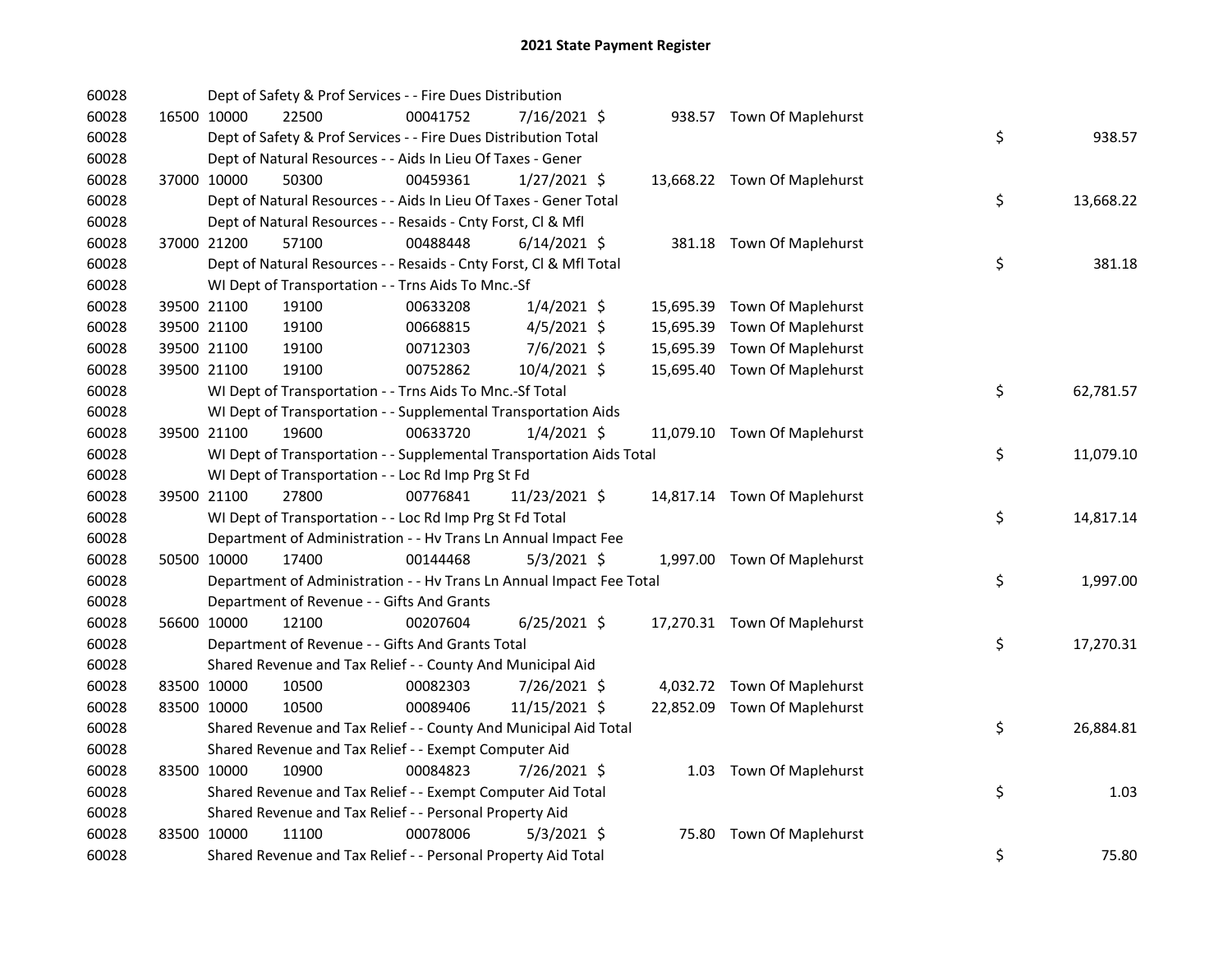$\sim$  60028 Total \$ 149,894.73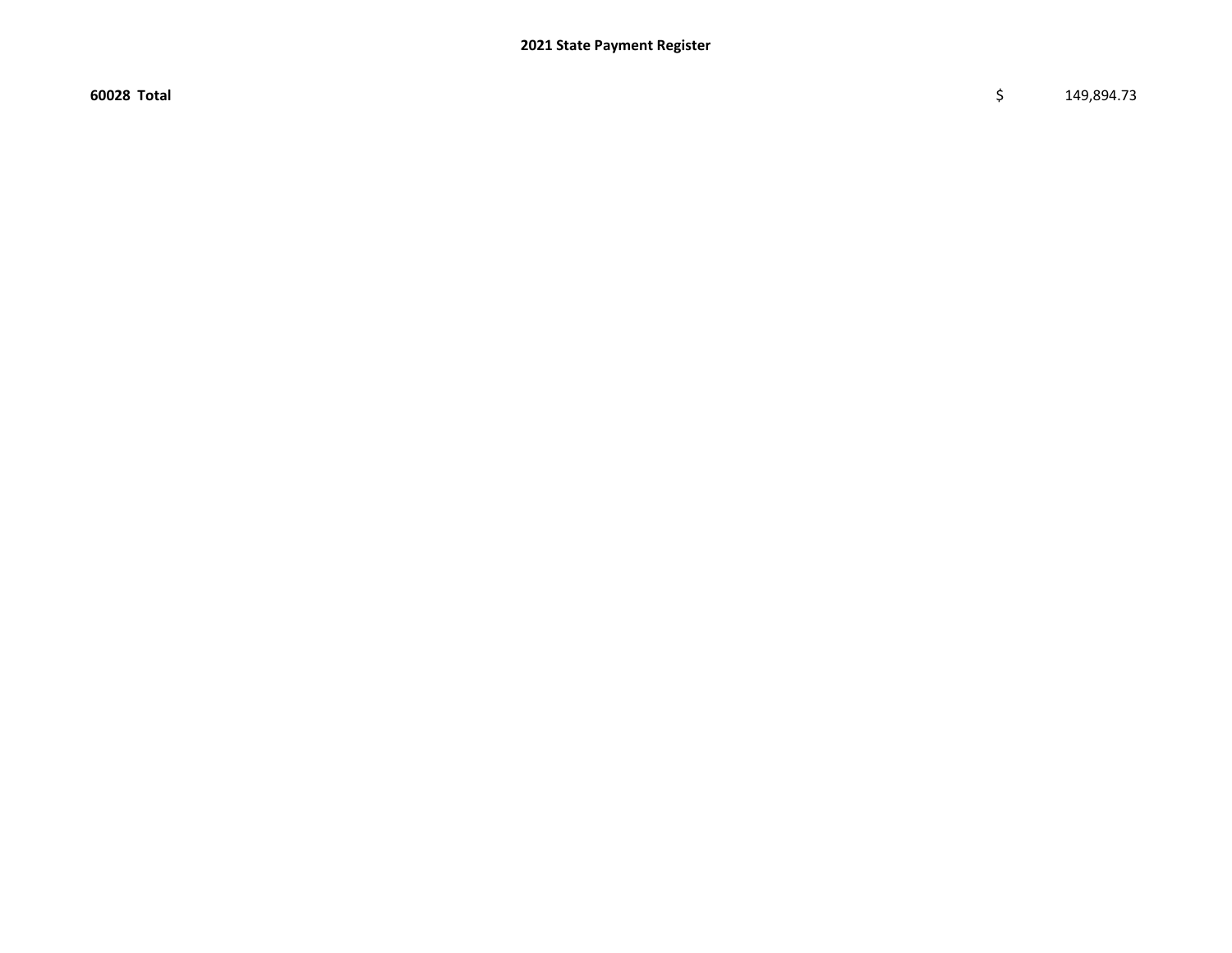| 60030       |             |             | Dept of Safety & Prof Services - - Fire Dues Distribution            |          |                |  |                             |    |            |
|-------------|-------------|-------------|----------------------------------------------------------------------|----------|----------------|--|-----------------------------|----|------------|
| 60030       |             | 16500 10000 | 22500                                                                | 00041753 | 7/16/2021 \$   |  | 968.36 Town Of Mc Kinley    |    |            |
| 60030       |             |             | Dept of Safety & Prof Services - - Fire Dues Distribution Total      |          |                |  |                             | \$ | 968.36     |
| 60030       |             |             | Dept of Natural Resources - - Aids In Lieu Of Taxes - Gener          |          |                |  |                             |    |            |
| 60030       |             | 37000 10000 | 50300                                                                | 00459375 | $1/27/2021$ \$ |  | 326.41 Town Of Mc Kinley    |    |            |
| 60030       |             | 37000 10000 | 50300                                                                | 00475965 | $4/21/2021$ \$ |  | 149.46 Town Of Mc Kinley    |    |            |
| 60030       |             |             | Dept of Natural Resources - - Aids In Lieu Of Taxes - Gener Total    |          |                |  |                             | \$ | 475.87     |
| 60030       |             |             | Dept of Natural Resources - - Resaids - Cnty Forst, Cl & Mfl         |          |                |  |                             |    |            |
| 60030       |             | 37000 21200 | 57100                                                                | 00488449 | $6/14/2021$ \$ |  | 493.65 Town Of Mc Kinley    |    |            |
| 60030       |             |             | Dept of Natural Resources - - Resaids - Cnty Forst, CI & Mfl Total   |          |                |  |                             | \$ | 493.65     |
| 60030       |             |             | Dept of Natural Resources - - Aids In Lieu Of Taxes - Sum S          |          |                |  |                             |    |            |
| 60030       |             | 37000 21200 | 57900                                                                | 00475966 | $4/21/2021$ \$ |  | 598.40 Town Of Mc Kinley    |    |            |
| 60030       |             |             | Dept of Natural Resources - - Aids In Lieu Of Taxes - Sum S Total    |          |                |  |                             | \$ | 598.40     |
| 60030       |             |             | WI Dept of Transportation - - Trns Aids To Mnc.-Sf                   |          |                |  |                             |    |            |
| 60030       |             | 39500 21100 | 19100                                                                | 00633209 | $1/4/2021$ \$  |  | 26,441.80 Town Of Mc Kinley |    |            |
| 60030       |             | 39500 21100 | 19100                                                                | 00668816 | $4/5/2021$ \$  |  | 26,441.80 Town Of Mc Kinley |    |            |
| 60030       |             | 39500 21100 | 19100                                                                | 00712304 | 7/6/2021 \$    |  | 26,441.80 Town Of Mc Kinley |    |            |
| 60030       |             | 39500 21100 | 19100                                                                | 00752863 | 10/4/2021 \$   |  | 26,441.80 Town Of Mc Kinley |    |            |
| 60030       |             |             | WI Dept of Transportation - - Trns Aids To Mnc.-Sf Total             |          |                |  |                             | \$ | 105,767.20 |
| 60030       |             |             | WI Dept of Transportation - - Supplemental Transportation Aids       |          |                |  |                             |    |            |
| 60030       |             | 39500 21100 | 19600                                                                | 00633721 | $1/4/2021$ \$  |  | 18,664.80 Town Of Mc Kinley |    |            |
| 60030       |             |             | WI Dept of Transportation - - Supplemental Transportation Aids Total |          |                |  |                             | \$ | 18,664.80  |
| 60030       |             |             | Department of Revenue - - Gifts And Grants                           |          |                |  |                             |    |            |
| 60030       |             | 56600 10000 | 12100                                                                | 00207605 | $6/25/2021$ \$ |  | 22,713.08 Town Of Mc Kinley |    |            |
| 60030       |             |             | Department of Revenue - - Gifts And Grants Total                     |          |                |  |                             | \$ | 22,713.08  |
| 60030       |             |             | Shared Revenue and Tax Relief - - County And Municipal Aid           |          |                |  |                             |    |            |
| 60030       |             | 83500 10000 | 10500                                                                | 00082304 | 7/26/2021 \$   |  | 5,456.92 Town Of Mc Kinley  |    |            |
| 60030       |             | 83500 10000 | 10500                                                                | 00089407 | 11/15/2021 \$  |  | 30,922.54 Town Of Mc Kinley |    |            |
| 60030       |             |             | Shared Revenue and Tax Relief - - County And Municipal Aid Total     |          |                |  |                             | \$ | 36,379.46  |
| 60030       |             |             | Shared Revenue and Tax Relief - - Exempt Computer Aid                |          |                |  |                             |    |            |
| 60030       | 83500 10000 |             | 10900                                                                | 00084824 | 7/26/2021 \$   |  | 9.35 Town Of Mc Kinley      |    |            |
| 60030       |             |             | Shared Revenue and Tax Relief - - Exempt Computer Aid Total          |          |                |  |                             | \$ | 9.35       |
| 60030       |             |             | Shared Revenue and Tax Relief - - Personal Property Aid              |          |                |  |                             |    |            |
| 60030       |             | 83500 10000 | 11100                                                                | 00078007 | $5/3/2021$ \$  |  | 308.27 Town Of Mc Kinley    |    |            |
| 60030       |             |             | Shared Revenue and Tax Relief - - Personal Property Aid Total        |          |                |  |                             | \$ | 308.27     |
| 60030 Total |             |             |                                                                      |          |                |  |                             | \$ | 186,378.44 |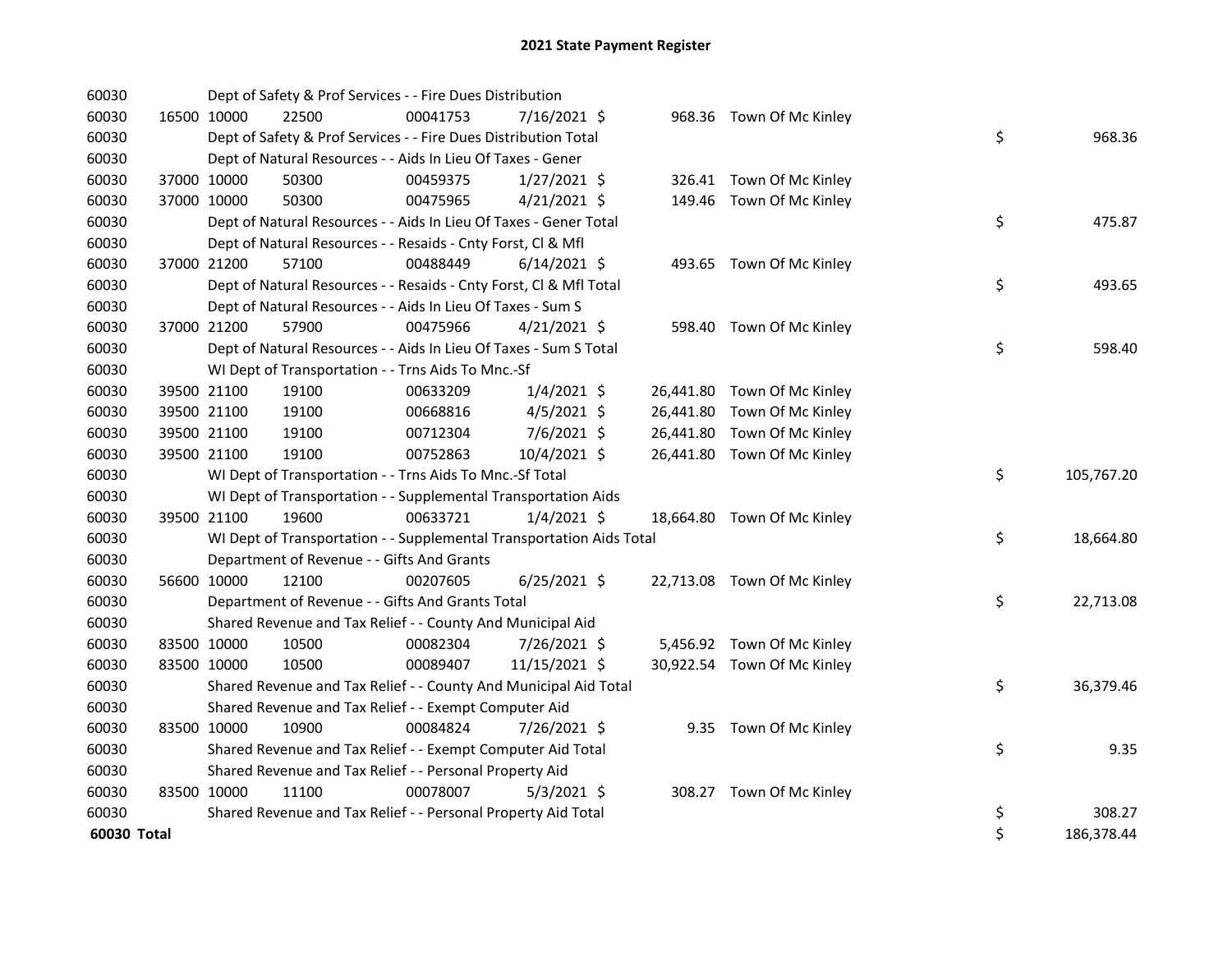| 60032 |             | Dept of Safety & Prof Services - - Fire Dues Distribution          |          |                |  |                            |    |            |
|-------|-------------|--------------------------------------------------------------------|----------|----------------|--|----------------------------|----|------------|
| 60032 | 16500 10000 | 22500                                                              | 00041755 | 7/16/2021 \$   |  | 7,418.73 Town Of Medford   |    |            |
| 60032 |             | Dept of Safety & Prof Services - - Fire Dues Distribution Total    |          |                |  |                            | \$ | 7,418.73   |
| 60032 |             | Dept of Natural Resources - - Seg Earned                           |          |                |  |                            |    |            |
| 60032 | 37000 21200 | 100SE                                                              | 00497503 | 7/15/2021 \$   |  | 6,256.73 Town Of Medford   |    |            |
| 60032 |             | Dept of Natural Resources - - Seg Earned Total                     |          |                |  |                            | \$ | 6,256.73   |
| 60032 |             | Dept of Natural Resources - - Resaids - Cnty Forst, Cl & Mfl       |          |                |  |                            |    |            |
| 60032 | 37000 21200 | 57100                                                              | 00488450 | $6/14/2021$ \$ |  | 108.39 Town Of Medford     |    |            |
| 60032 |             | Dept of Natural Resources - - Resaids - Cnty Forst, Cl & Mfl Total |          |                |  |                            | \$ | 108.39     |
| 60032 |             | Dept of Natural Resources - - Fin Asst For Responsible Units       |          |                |  |                            |    |            |
| 60032 | 37000 27400 | 67000                                                              | 00482990 | $5/21/2021$ \$ |  | 2,688.97 Town Of Medford   |    |            |
| 60032 |             | Dept of Natural Resources - - Fin Asst For Responsible Units Total |          |                |  |                            | \$ | 2,688.97   |
| 60032 |             | WI Dept of Transportation - - Trns Aids To Mnc.-Sf                 |          |                |  |                            |    |            |
| 60032 | 39500 21100 | 19100                                                              | 00633210 | $1/4/2021$ \$  |  | 38,014.02 Town Of Medford  |    |            |
| 60032 | 39500 21100 | 19100                                                              | 00668817 | $4/5/2021$ \$  |  | 38,014.02 Town Of Medford  |    |            |
| 60032 | 39500 21100 | 19100                                                              | 00712305 | 7/6/2021 \$    |  | 38,014.02 Town Of Medford  |    |            |
| 60032 | 39500 21100 | 19100                                                              | 00752864 | 10/4/2021 \$   |  | 38,014.02 Town Of Medford  |    |            |
| 60032 |             | WI Dept of Transportation - - Trns Aids To Mnc.-Sf Total           |          |                |  |                            | \$ | 152,056.08 |
| 60032 |             | Elections Commission - - General Program Ops, GPR                  |          |                |  |                            |    |            |
| 60032 | 51000 10000 | 10100                                                              | 00005129 | $1/8/2021$ \$  |  | 555.75 Town Of Medford     |    |            |
| 60032 |             | Elections Commission - - General Program Ops, GPR Total            |          |                |  |                            | \$ | 555.75     |
| 60032 |             | Department of Revenue - - Gifts And Grants                         |          |                |  |                            |    |            |
| 60032 | 56600 10000 | 12100                                                              | 00207606 | $6/25/2021$ \$ |  | 134,551.43 Town Of Medford |    |            |
| 60032 |             | Department of Revenue - - Gifts And Grants Total                   |          |                |  |                            | \$ | 134,551.43 |
| 60032 |             | Shared Revenue and Tax Relief - - County And Municipal Aid         |          |                |  |                            |    |            |
| 60032 | 83500 10000 | 10500                                                              | 00082305 | 7/26/2021 \$   |  | 9,386.94 Town Of Medford   |    |            |
| 60032 | 83500 10000 | 10500                                                              | 00089408 | 11/15/2021 \$  |  | 53,192.69 Town Of Medford  |    |            |
| 60032 |             | Shared Revenue and Tax Relief - - County And Municipal Aid Total   |          |                |  |                            | \$ | 62,579.63  |
| 60032 |             | Shared Revenue and Tax Relief - - Exempt Computer Aid              |          |                |  |                            |    |            |
| 60032 | 83500 10000 | 10900                                                              | 00084825 | 7/26/2021 \$   |  | 34.48 Town Of Medford      |    |            |
| 60032 |             | Shared Revenue and Tax Relief - - Exempt Computer Aid Total        |          |                |  |                            | \$ | 34.48      |
| 60032 |             | Shared Revenue and Tax Relief - - Utility Aid                      |          |                |  |                            |    |            |
| 60032 | 83500 10000 | 11000                                                              | 00082305 | 7/26/2021 \$   |  | 549.30 Town Of Medford     |    |            |
| 60032 | 83500 10000 | 11000                                                              | 00089408 | 11/15/2021 \$  |  | 3,227.57 Town Of Medford   |    |            |
| 60032 |             | Shared Revenue and Tax Relief - - Utility Aid Total                |          |                |  |                            | \$ | 3,776.87   |
| 60032 |             | Shared Revenue and Tax Relief - - Personal Property Aid            |          |                |  |                            |    |            |
| 60032 | 83500 10000 | 11100                                                              | 00078008 | $5/3/2021$ \$  |  | 1,119.20 Town Of Medford   |    |            |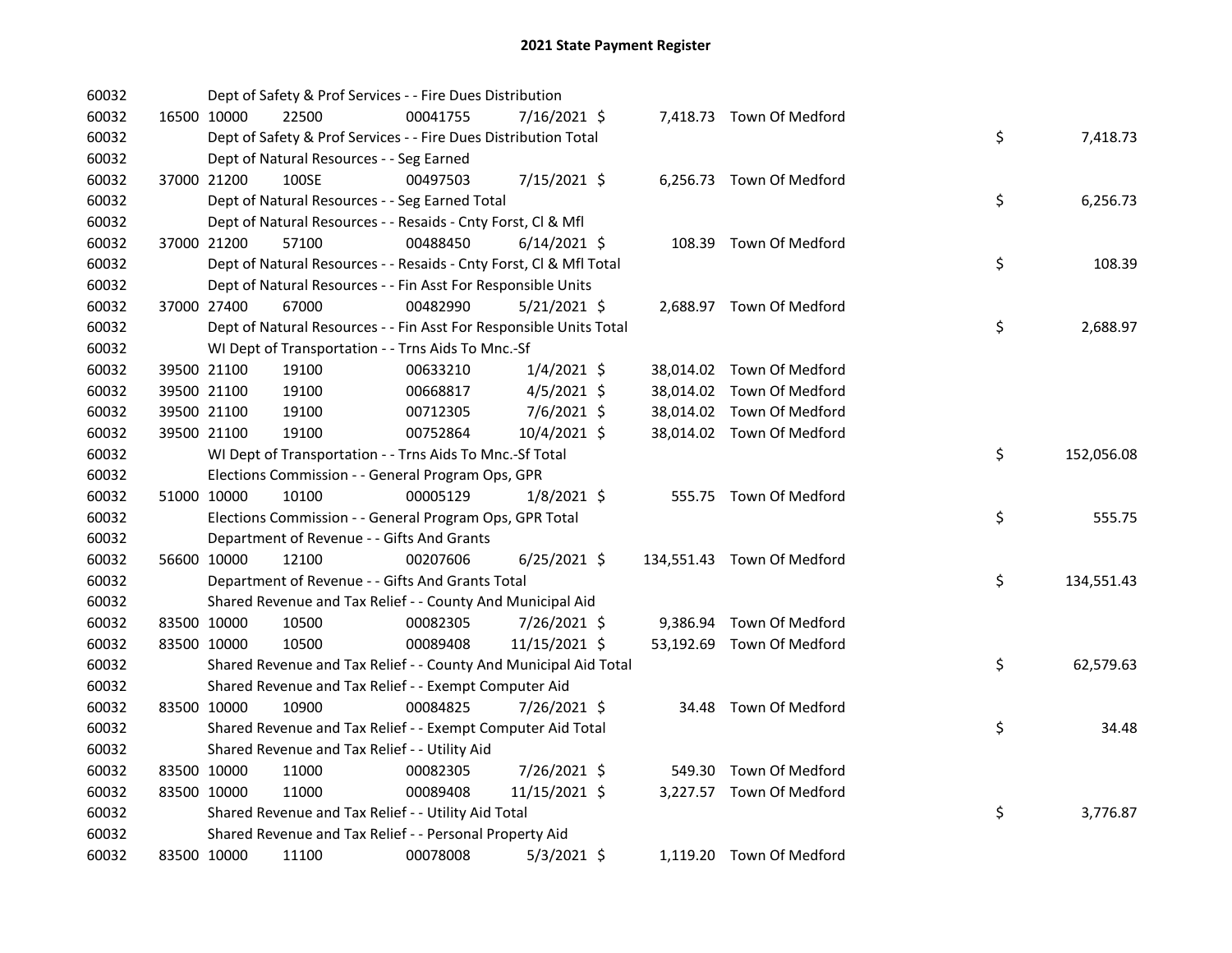| 60032       |             |       | Shared Revenue and Tax Relief - - Personal Property Aid Total   |              |  |                        |  | 1,119.20   |
|-------------|-------------|-------|-----------------------------------------------------------------|--------------|--|------------------------|--|------------|
| 60032       |             |       | Shared Revenue and Tax Relief - - Lottery & Gaming Credit       |              |  |                        |  |            |
| 60032       | 83500 52100 | 36300 | 00074426                                                        | 3/22/2021 \$ |  | 311.52 Town Of Medford |  |            |
| 60032       |             |       | Shared Revenue and Tax Relief - - Lottery & Gaming Credit Total |              |  |                        |  | 311.52     |
| 60032 Total |             |       |                                                                 |              |  |                        |  | 371.457.78 |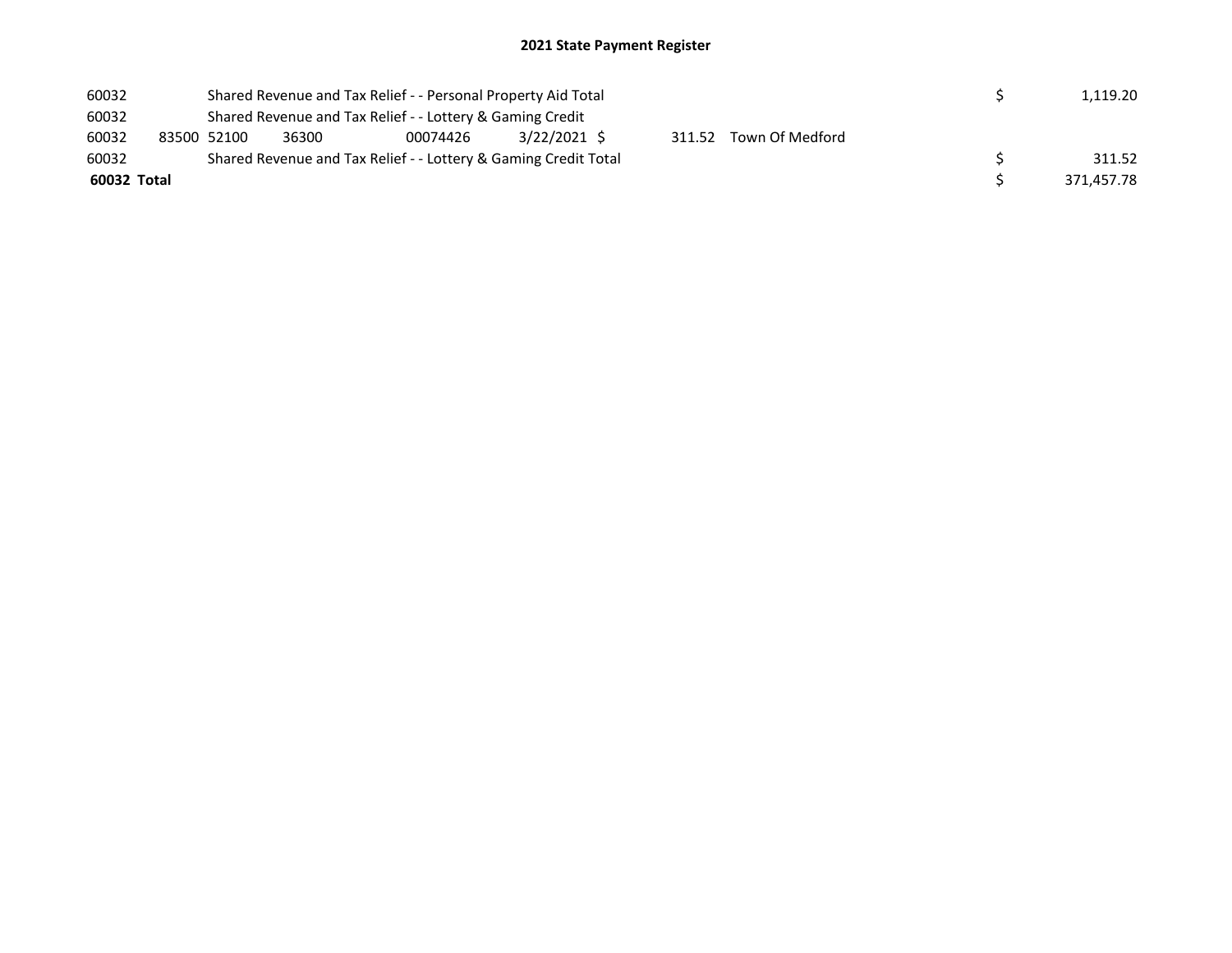| 60034       |             |             | Dept of Safety & Prof Services - - Fire Dues Distribution          |          |                |       |                           |    |            |
|-------------|-------------|-------------|--------------------------------------------------------------------|----------|----------------|-------|---------------------------|----|------------|
| 60034       | 16500 10000 |             | 22500                                                              | 00041756 | 7/16/2021 \$   |       | 1,539.57 Town Of Molitor  |    |            |
| 60034       |             |             | Dept of Safety & Prof Services - - Fire Dues Distribution Total    |          |                |       |                           | \$ | 1,539.57   |
| 60034       |             |             | Dept of Natural Resources - - Resaids - Cnty Forst, Cl & Mfl       |          |                |       |                           |    |            |
| 60034       | 37000 21200 |             | 57100                                                              | 00488451 | $6/14/2021$ \$ |       | 671.20 Town Of Molitor    |    |            |
| 60034       |             |             | Dept of Natural Resources - - Resaids - Cnty Forst, Cl & Mfl Total |          |                |       |                           | \$ | 671.20     |
| 60034       |             |             | Dept of Natural Resources - - Resaids - Pymt In Lieu Tax Fed       |          |                |       |                           |    |            |
| 60034       | 37000 21200 |             | 58400                                                              | 00510839 | 9/28/2021 \$   |       | 16,342.83 Town Of Molitor |    |            |
| 60034       |             |             | Dept of Natural Resources - - Resaids - Pymt In Lieu Tax Fed Total |          |                |       |                           | \$ | 16,342.83  |
| 60034       |             |             | Dept of Natural Resources - - Fin Asst For Responsible Units       |          |                |       |                           |    |            |
| 60034       | 37000 27400 |             | 67000                                                              | 00483557 | $5/21/2021$ \$ |       | 745.75 Town Of Molitor    |    |            |
| 60034       |             |             | Dept of Natural Resources - - Fin Asst For Responsible Units Total |          |                |       |                           | \$ | 745.75     |
| 60034       |             |             | WI Dept of Transportation - - Trns Aids To Mnc.-Sf                 |          |                |       |                           |    |            |
| 60034       |             | 39500 21100 | 19100                                                              | 00633211 | $1/4/2021$ \$  |       | 19,821.69 Town Of Molitor |    |            |
| 60034       | 39500 21100 |             | 19100                                                              | 00668818 | $4/5/2021$ \$  |       | 19,821.69 Town Of Molitor |    |            |
| 60034       | 39500 21100 |             | 19100                                                              | 00712306 | 7/6/2021 \$    |       | 19,821.69 Town Of Molitor |    |            |
| 60034       | 39500 21100 |             | 19100                                                              | 00752865 | 10/4/2021 \$   |       | 19,821.69 Town Of Molitor |    |            |
| 60034       |             |             | WI Dept of Transportation - - Trns Aids To Mnc.-Sf Total           |          |                |       |                           | \$ | 79,286.76  |
| 60034       |             |             | Elections Commission - - General Program Ops, GPR                  |          |                |       |                           |    |            |
| 60034       | 51000 10000 |             | 10100                                                              | 00005135 | $1/8/2021$ \$  |       | 120.70 Town Of Molitor    |    |            |
| 60034       |             |             | Elections Commission - - General Program Ops, GPR Total            |          |                |       |                           | \$ | 120.70     |
| 60034       |             |             | Department of Revenue - - Gifts And Grants                         |          |                |       |                           |    |            |
| 60034       | 56600 10000 |             | 12100                                                              | 00207607 | $6/25/2021$ \$ |       | 17,060.97 Town Of Molitor |    |            |
| 60034       |             |             | Department of Revenue - - Gifts And Grants Total                   |          |                |       |                           | \$ | 17,060.97  |
| 60034       |             |             | Shared Revenue and Tax Relief - - County And Municipal Aid         |          |                |       |                           |    |            |
| 60034       | 83500 10000 |             | 10500                                                              | 00082306 | 7/26/2021 \$   |       | 1,392.57 Town Of Molitor  |    |            |
| 60034       |             | 83500 10000 | 10500                                                              | 00089409 | 11/15/2021 \$  |       | 7,891.24 Town Of Molitor  |    |            |
| 60034       |             |             | Shared Revenue and Tax Relief - - County And Municipal Aid Total   |          |                |       |                           | \$ | 9,283.81   |
| 60034       |             |             | Shared Revenue and Tax Relief - - Exempt Computer Aid              |          |                |       |                           |    |            |
| 60034       | 83500 10000 |             | 10900                                                              | 00084826 | 7/26/2021 \$   |       | 1.03 Town Of Molitor      |    |            |
| 60034       |             |             | Shared Revenue and Tax Relief - - Exempt Computer Aid Total        |          |                |       |                           | \$ | 1.03       |
| 60034       |             |             | Shared Revenue and Tax Relief - - Personal Property Aid            |          |                |       |                           |    |            |
| 60034       | 83500 10000 |             | 11100                                                              | 00078009 | $5/3/2021$ \$  | 44.60 | Town Of Molitor           |    |            |
| 60034       |             |             | Shared Revenue and Tax Relief - - Personal Property Aid Total      |          |                |       |                           | \$ | 44.60      |
| 60034 Total |             |             |                                                                    |          |                |       |                           | \$ | 125,097.22 |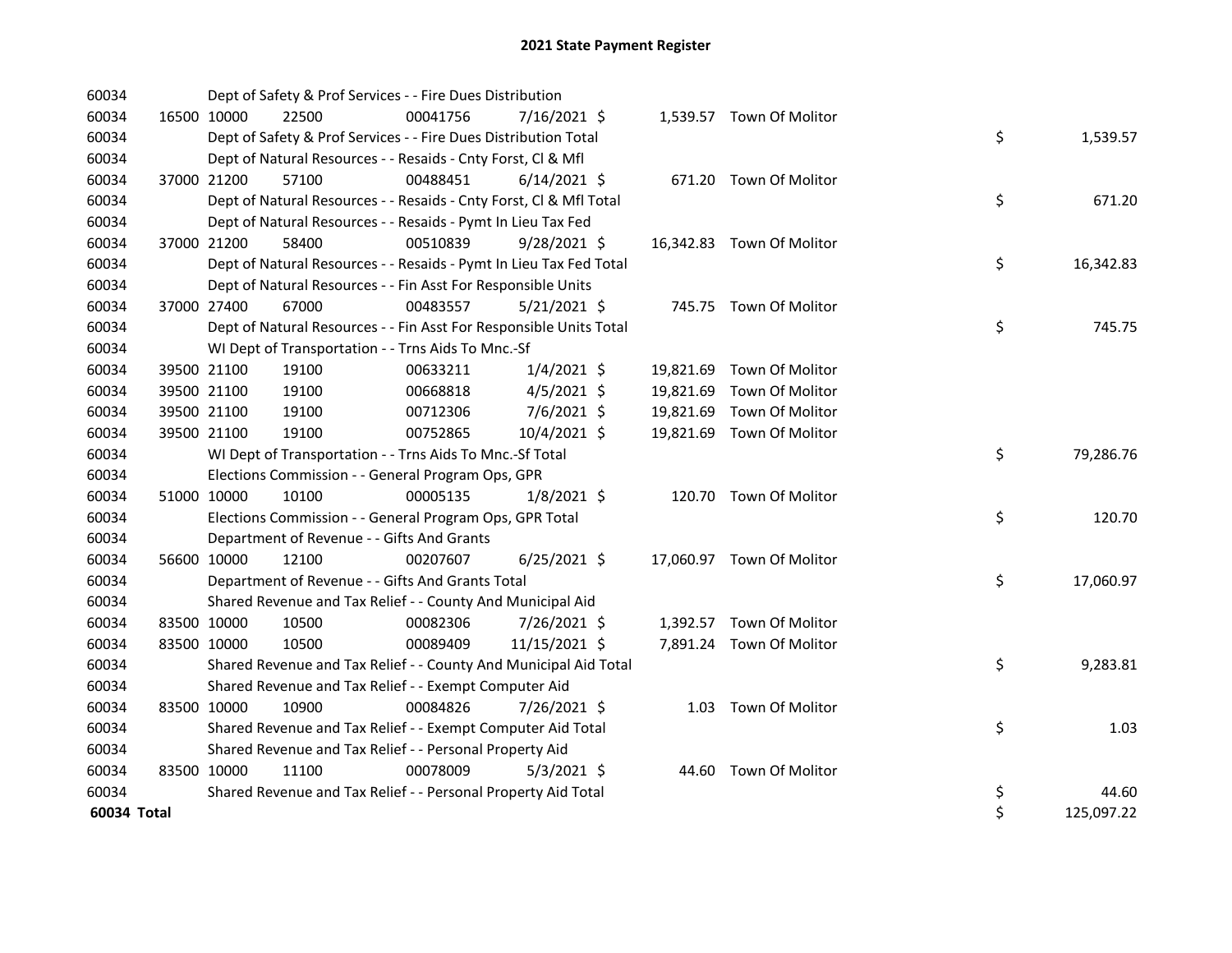| 60036 |             | Dept of Safety & Prof Services - - Fire Dues Distribution            |          |                |  |                            |    |           |
|-------|-------------|----------------------------------------------------------------------|----------|----------------|--|----------------------------|----|-----------|
| 60036 | 16500 10000 | 22500                                                                | 00041757 | 7/16/2021 \$   |  | 544.22 Town Of Pershing    |    |           |
| 60036 |             | Dept of Safety & Prof Services - - Fire Dues Distribution Total      |          |                |  |                            | \$ | 544.22    |
| 60036 |             | Dept of Natural Resources - - Aids In Lieu Of Taxes - Gener          |          |                |  |                            |    |           |
| 60036 | 37000 10000 | 50300                                                                | 00459378 | $1/27/2021$ \$ |  | 25,241.19 Town Of Pershing |    |           |
| 60036 | 37000 10000 | 50300                                                                | 00476011 | $4/21/2021$ \$ |  | 180.71 Town Of Pershing    |    |           |
| 60036 |             | Dept of Natural Resources - - Aids In Lieu Of Taxes - Gener Total    |          |                |  |                            | \$ | 25,421.90 |
| 60036 |             | Dept of Natural Resources - - Resaids - Cnty Forst, Cl & Mfl         |          |                |  |                            |    |           |
| 60036 | 37000 21200 | 57100                                                                | 00488452 | 6/14/2021 \$   |  | 368.69 Town Of Pershing    |    |           |
| 60036 |             | Dept of Natural Resources - - Resaids - Cnty Forst, Cl & Mfl Total   |          |                |  |                            | \$ | 368.69    |
| 60036 |             | Dept of Natural Resources - - Aids In Lieu Of Taxes - Sum S          |          |                |  |                            |    |           |
| 60036 | 37000 21200 | 57900                                                                | 00476010 | $4/21/2021$ \$ |  | 4,414.52 Town Of Pershing  |    |           |
| 60036 |             | Dept of Natural Resources - - Aids In Lieu Of Taxes - Sum S Total    |          |                |  |                            | \$ | 4,414.52  |
| 60036 |             | Dept of Natural Resources - - Resource Maint Develop Sp Frst         |          |                |  |                            |    |           |
| 60036 | 37000 21200 | 77900                                                                | 00458406 | $2/12/2021$ \$ |  | 16,700.00 Town Of Pershing |    |           |
| 60036 |             | Dept of Natural Resources - - Resource Maint Develop Sp Frst Total   |          |                |  |                            | \$ | 16,700.00 |
| 60036 |             | WI Dept of Transportation - - Trns Aids To Mnc.-Sf                   |          |                |  |                            |    |           |
| 60036 | 39500 21100 | 19100                                                                | 00633212 | $1/4/2021$ \$  |  | 21,562.74 Town Of Pershing |    |           |
| 60036 | 39500 21100 | 19100                                                                | 00668819 | $4/5/2021$ \$  |  | 21,562.74 Town Of Pershing |    |           |
| 60036 | 39500 21100 | 19100                                                                | 00712307 | 7/6/2021 \$    |  | 21,562.74 Town Of Pershing |    |           |
| 60036 | 39500 21100 | 19100                                                                | 00752866 | 10/4/2021 \$   |  | 21,562.74 Town Of Pershing |    |           |
| 60036 |             | WI Dept of Transportation - - Trns Aids To Mnc.-Sf Total             |          |                |  |                            | \$ | 86,250.96 |
| 60036 |             | Department of Administration - - Hv Trans Ln Annual Impact Fee       |          |                |  |                            |    |           |
| 60036 | 50500 10000 | 17400                                                                | 00144475 | $5/3/2021$ \$  |  | 25,270.00 Town Of Pershing |    |           |
| 60036 |             | Department of Administration - - Hv Trans Ln Annual Impact Fee Total |          |                |  |                            | \$ | 25,270.00 |
| 60036 |             | Department of Revenue - - Gifts And Grants                           |          |                |  |                            |    |           |
| 60036 | 56600 10000 | 12100                                                                | 00207608 | $6/25/2021$ \$ |  | 9,210.83 Town Of Pershing  |    |           |
| 60036 |             | Department of Revenue - - Gifts And Grants Total                     |          |                |  |                            | \$ | 9,210.83  |
| 60036 |             | Shared Revenue and Tax Relief - - County And Municipal Aid           |          |                |  |                            |    |           |
| 60036 | 83500 10000 | 10500                                                                | 00082307 | 7/26/2021 \$   |  | 3,534.70 Town Of Pershing  |    |           |
| 60036 | 83500 10000 | 10500                                                                | 00089410 | 11/15/2021 \$  |  | 20,029.98 Town Of Pershing |    |           |
| 60036 |             | Shared Revenue and Tax Relief - - County And Municipal Aid Total     |          |                |  |                            | \$ | 23,564.68 |
| 60036 |             | Shared Revenue and Tax Relief - - Personal Property Aid              |          |                |  |                            |    |           |
| 60036 | 83500 10000 | 11100                                                                | 00078010 | $5/3/2021$ \$  |  | 39.45 Town Of Pershing     |    |           |
| 60036 |             | Shared Revenue and Tax Relief - - Personal Property Aid Total        |          |                |  |                            | \$ | 39.45     |
| 60036 |             | Shared Revenue and Tax Relief - - Payments For Municipal Svcs        |          |                |  |                            |    |           |
| 60036 | 83500 10000 | 50100                                                                | 00073795 | $2/1/2021$ \$  |  | 158.64 Town Of Pershing    |    |           |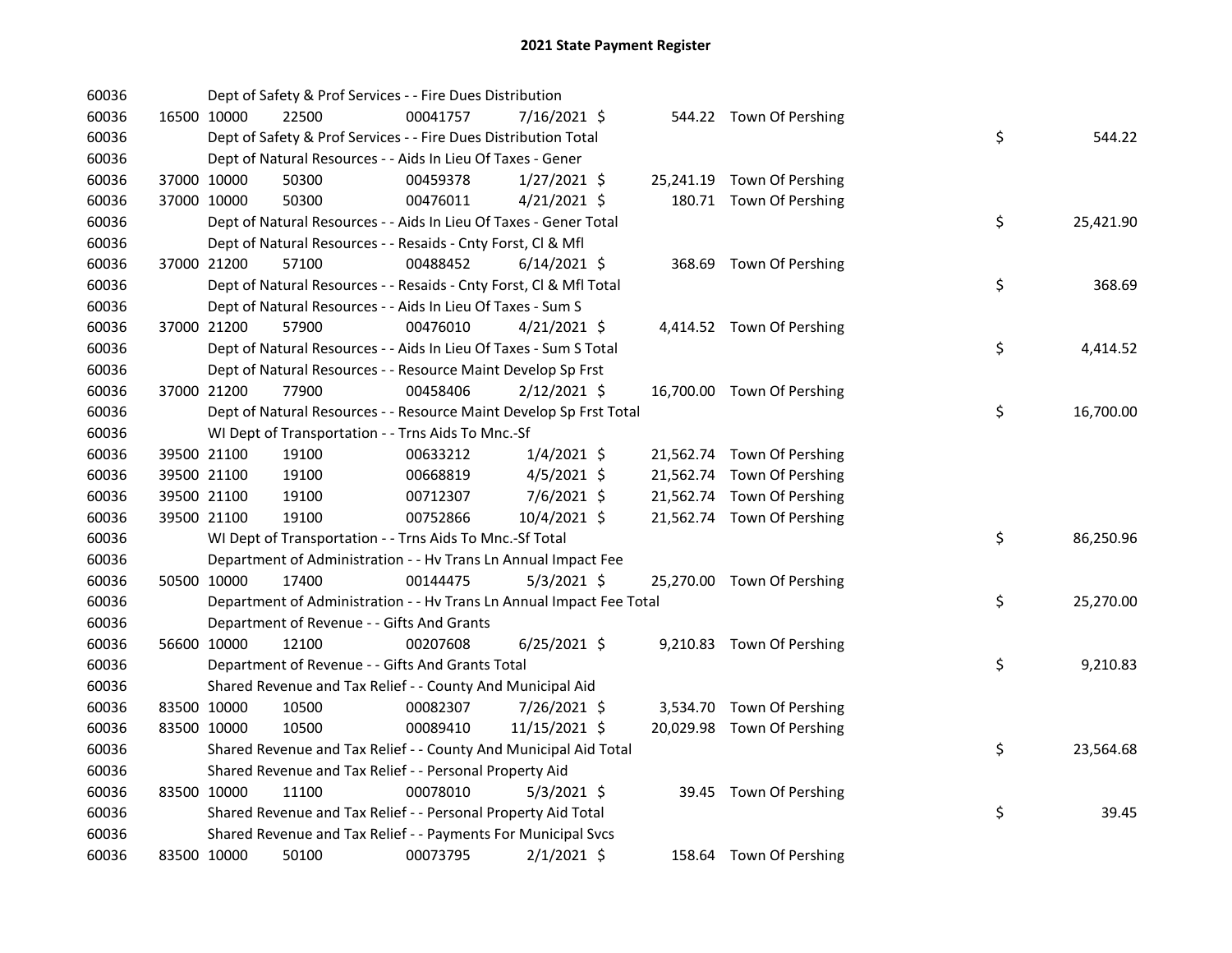| 60036       | Shared Revenue and Tax Relief - - Payments For Municipal Svcs Total | 158.64     |
|-------------|---------------------------------------------------------------------|------------|
| 60036 Total |                                                                     | 191,943.89 |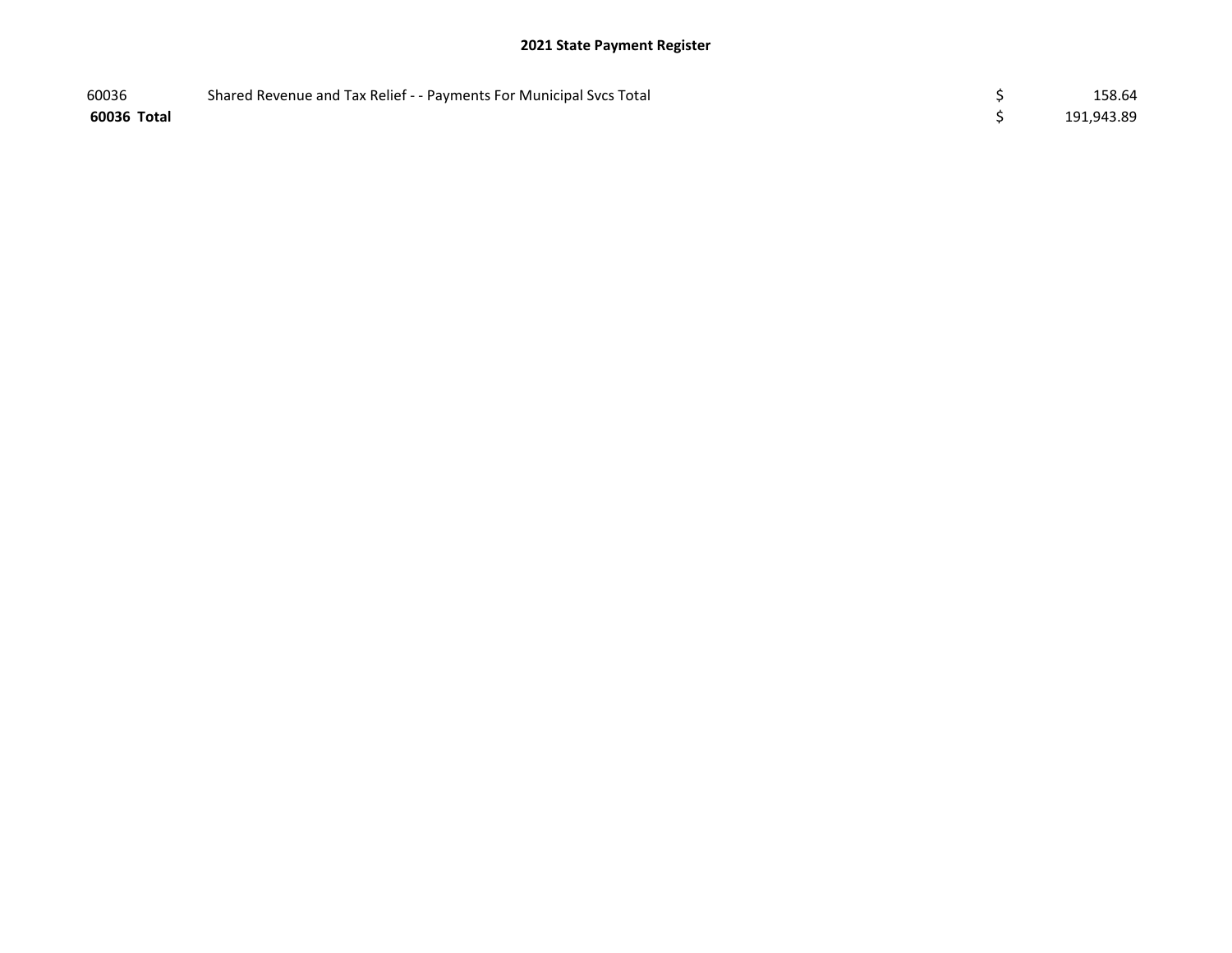| 60038       |             | Dept of Safety & Prof Services - - Fire Dues Distribution          |          |                |  |                            |    |            |
|-------------|-------------|--------------------------------------------------------------------|----------|----------------|--|----------------------------|----|------------|
| 60038       | 16500 10000 | 22500                                                              | 00041758 | 7/16/2021 \$   |  | 2,913.04 Town Of Rib Lake  |    |            |
| 60038       |             | Dept of Safety & Prof Services - - Fire Dues Distribution Total    |          |                |  |                            | \$ | 2,913.04   |
| 60038       |             | Dept of Natural Resources - - Aids In Lieu Of Taxes - Gener        |          |                |  |                            |    |            |
| 60038       | 37000 10000 | 50300                                                              | 00459328 | $1/27/2021$ \$ |  | 1,635.76 Town Of Rib Lake  |    |            |
| 60038       | 37000 10000 | 50300                                                              | 00475199 | $4/21/2021$ \$ |  | 8.21 Town Of Rib Lake      |    |            |
| 60038       |             | Dept of Natural Resources - - Aids In Lieu Of Taxes - Gener Total  |          |                |  |                            | \$ | 1,643.97   |
| 60038       |             | Dept of Natural Resources - - Seg Earned                           |          |                |  |                            |    |            |
| 60038       | 37000 21200 | 100SE                                                              | 00474042 | $4/15/2021$ \$ |  | 6,020.84 Town Of Rib Lake  |    |            |
| 60038       |             | Dept of Natural Resources - - Seg Earned Total                     |          |                |  |                            | \$ | 6,020.84   |
| 60038       |             | Dept of Natural Resources - - Resaids - Cnty Forst, Cl & Mfl       |          |                |  |                            |    |            |
| 60038       | 37000 21200 | 57100                                                              | 00488453 | $6/14/2021$ \$ |  | 6,905.49 Town Of Rib Lake  |    |            |
| 60038       |             | Dept of Natural Resources - - Resaids - Cnty Forst, Cl & Mfl Total |          |                |  |                            | \$ | 6,905.49   |
| 60038       |             | WI Dept of Transportation - - Trns Aids To Mnc.-Sf                 |          |                |  |                            |    |            |
| 60038       | 39500 21100 | 19100                                                              | 00633213 | $1/4/2021$ \$  |  | 44,886.24 Town Of Rib Lake |    |            |
| 60038       | 39500 21100 | 19100                                                              | 00668820 | $4/5/2021$ \$  |  | 44,886.24 Town Of Rib Lake |    |            |
| 60038       | 39500 21100 | 19100                                                              | 00712308 | 7/6/2021 \$    |  | 44,886.24 Town Of Rib Lake |    |            |
| 60038       | 39500 21100 | 19100                                                              | 00752867 | 10/4/2021 \$   |  | 44,886.24 Town Of Rib Lake |    |            |
| 60038       |             | WI Dept of Transportation - - Trns Aids To Mnc.-Sf Total           |          |                |  |                            | \$ | 179,544.96 |
| 60038       |             | Department of Revenue - - Gifts And Grants                         |          |                |  |                            |    |            |
| 60038       | 56600 10000 | 12100                                                              | 00209552 | 7/13/2021 \$   |  | 44,902.81 Town Of Rib Lake |    |            |
| 60038       |             | Department of Revenue - - Gifts And Grants Total                   |          |                |  |                            | \$ | 44,902.81  |
| 60038       |             | Shared Revenue and Tax Relief - - County And Municipal Aid         |          |                |  |                            |    |            |
| 60038       | 83500 10000 | 10500                                                              | 00082308 | 7/26/2021 \$   |  | 4,778.22 Town Of Rib Lake  |    |            |
| 60038       | 83500 10000 | 10500                                                              | 00089411 | 11/15/2021 \$  |  | 27,076.56 Town Of Rib Lake |    |            |
| 60038       |             | Shared Revenue and Tax Relief - - County And Municipal Aid Total   |          |                |  |                            | \$ | 31,854.78  |
| 60038       |             | Shared Revenue and Tax Relief - - Exempt Computer Aid              |          |                |  |                            |    |            |
| 60038       | 83500 10000 | 10900                                                              | 00084827 | 7/26/2021 \$   |  | 1.03 Town Of Rib Lake      |    |            |
| 60038       |             | Shared Revenue and Tax Relief - - Exempt Computer Aid Total        |          |                |  |                            | \$ | 1.03       |
| 60038       |             | Shared Revenue and Tax Relief - - Personal Property Aid            |          |                |  |                            |    |            |
| 60038       | 83500 10000 | 11100                                                              | 00078011 | $5/3/2021$ \$  |  | 90.43 Town Of Rib Lake     |    |            |
| 60038       |             | Shared Revenue and Tax Relief - - Personal Property Aid Total      |          |                |  |                            | \$ | 90.43      |
| 60038 Total |             |                                                                    |          |                |  |                            | \$ | 273,877.35 |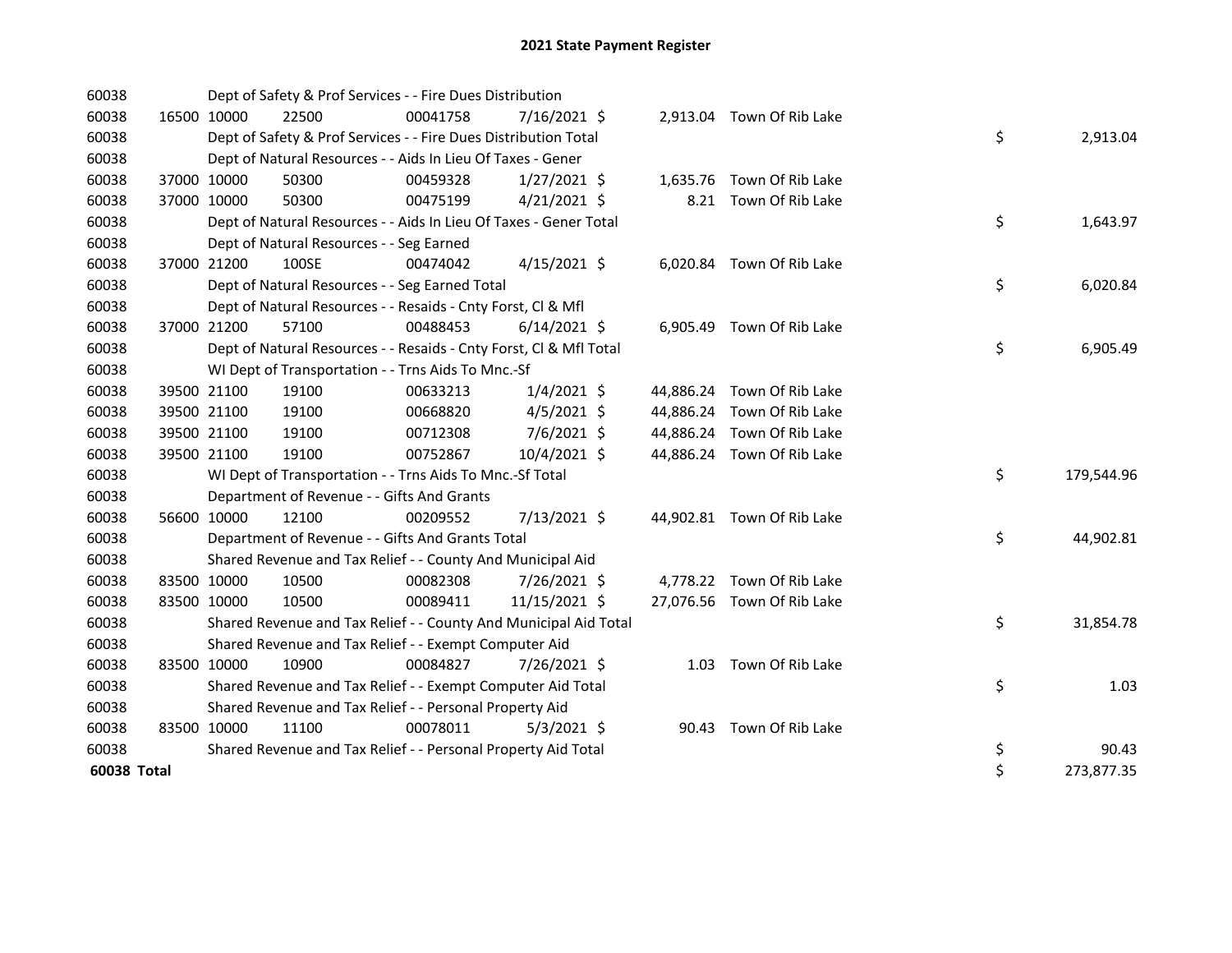| 60040 |             | Dept of Safety & Prof Services - - Fire Dues Distribution            |          |                |  |                             |    |            |
|-------|-------------|----------------------------------------------------------------------|----------|----------------|--|-----------------------------|----|------------|
| 60040 | 16500 10000 | 22500                                                                | 00041760 | 7/16/2021 \$   |  | 1,095.35 Town Of Roosevelt  |    |            |
| 60040 |             | Dept of Safety & Prof Services - - Fire Dues Distribution Total      |          |                |  |                             | \$ | 1,095.35   |
| 60040 |             | Dept of Natural Resources - - Aids In Lieu Of Taxes - Gener          |          |                |  |                             |    |            |
| 60040 | 37000 10000 | 50300                                                                | 00459348 | $1/27/2021$ \$ |  | 8,597.39 Town Of Roosevelt  |    |            |
| 60040 |             | Dept of Natural Resources - - Aids In Lieu Of Taxes - Gener Total    |          |                |  |                             | \$ | 8,597.39   |
| 60040 |             | Dept of Natural Resources - - Seg Earned                             |          |                |  |                             |    |            |
| 60040 | 37000 21200 | 100SE                                                                | 00456069 | $1/12/2021$ \$ |  | 346.16 Town Of Roosevelt    |    |            |
| 60040 | 37000 21200 | 100SE                                                                | 00497504 | 7/15/2021 \$   |  | 4,138.57 Town Of Roosevelt  |    |            |
| 60040 |             | Dept of Natural Resources - - Seg Earned Total                       |          |                |  |                             | \$ | 4,484.73   |
| 60040 |             | Dept of Natural Resources - - Resaids - Cnty Forst, Cl & Mfl         |          |                |  |                             |    |            |
| 60040 | 37000 21200 | 57100                                                                | 00488454 | $6/14/2021$ \$ |  | 205.19 Town Of Roosevelt    |    |            |
| 60040 |             | Dept of Natural Resources - - Resaids - Cnty Forst, Cl & Mfl Total   |          |                |  |                             | \$ | 205.19     |
| 60040 |             | WI Dept of Transportation - - Trns Aids To Mnc.-Sf                   |          |                |  |                             |    |            |
| 60040 | 39500 21100 | 19100                                                                | 00633214 | $1/4/2021$ \$  |  | 36,391.23 Town Of Roosevelt |    |            |
| 60040 | 39500 21100 | 19100                                                                | 00668821 | 4/5/2021 \$    |  | 36,391.23 Town Of Roosevelt |    |            |
| 60040 | 39500 21100 | 19100                                                                | 00712309 | $7/6/2021$ \$  |  | 36,391.23 Town Of Roosevelt |    |            |
| 60040 | 39500 21100 | 19100                                                                | 00752868 | 10/4/2021 \$   |  | 36,391.23 Town Of Roosevelt |    |            |
| 60040 |             | WI Dept of Transportation - - Trns Aids To Mnc.-Sf Total             |          |                |  |                             | \$ | 145,564.92 |
| 60040 |             | Department of Administration - - Hv Trans Ln Annual Impact Fee       |          |                |  |                             |    |            |
| 60040 | 50500 10000 | 17400                                                                | 00144477 | $5/3/2021$ \$  |  | 35,520.00 Town Of Roosevelt |    |            |
| 60040 |             | Department of Administration - - Hv Trans Ln Annual Impact Fee Total |          |                |  |                             | \$ | 35,520.00  |
| 60040 |             | Elections Commission - - General Program Ops, GPR                    |          |                |  |                             |    |            |
| 60040 | 51000 10000 | 10100                                                                | 00005148 | 1/8/2021 \$    |  | 99.00 Town Of Roosevelt     |    |            |
| 60040 |             | Elections Commission - - General Program Ops, GPR Total              |          |                |  |                             | \$ | 99.00      |
| 60040 |             | Department of Revenue - - Gifts And Grants                           |          |                |  |                             |    |            |
| 60040 | 56600 10000 | 12100                                                                | 00207609 | $6/25/2021$ \$ |  | 23,602.76 Town Of Roosevelt |    |            |
| 60040 |             | Department of Revenue - - Gifts And Grants Total                     |          |                |  |                             | \$ | 23,602.76  |
| 60040 |             | Shared Revenue and Tax Relief - - County And Municipal Aid           |          |                |  |                             |    |            |
| 60040 | 83500 10000 | 10500                                                                | 00082309 | 7/26/2021 \$   |  | 5,054.86 Town Of Roosevelt  |    |            |
| 60040 | 83500 10000 | 10500                                                                | 00089412 | 11/15/2021 \$  |  | 28,644.23 Town Of Roosevelt |    |            |
| 60040 |             | Shared Revenue and Tax Relief - - County And Municipal Aid Total     |          |                |  |                             | \$ | 33,699.09  |
| 60040 |             | Shared Revenue and Tax Relief - - Utility Aid                        |          |                |  |                             |    |            |
| 60040 | 83500 10000 | 11000                                                                | 00082309 | 7/26/2021 \$   |  | 140.23 Town Of Roosevelt    |    |            |
| 60040 | 83500 10000 | 11000                                                                | 00089412 | 11/15/2021 \$  |  | 839.30 Town Of Roosevelt    |    |            |
| 60040 |             | Shared Revenue and Tax Relief - - Utility Aid Total                  |          |                |  |                             | \$ | 979.53     |
| 60040 |             | Shared Revenue and Tax Relief - - Personal Property Aid              |          |                |  |                             |    |            |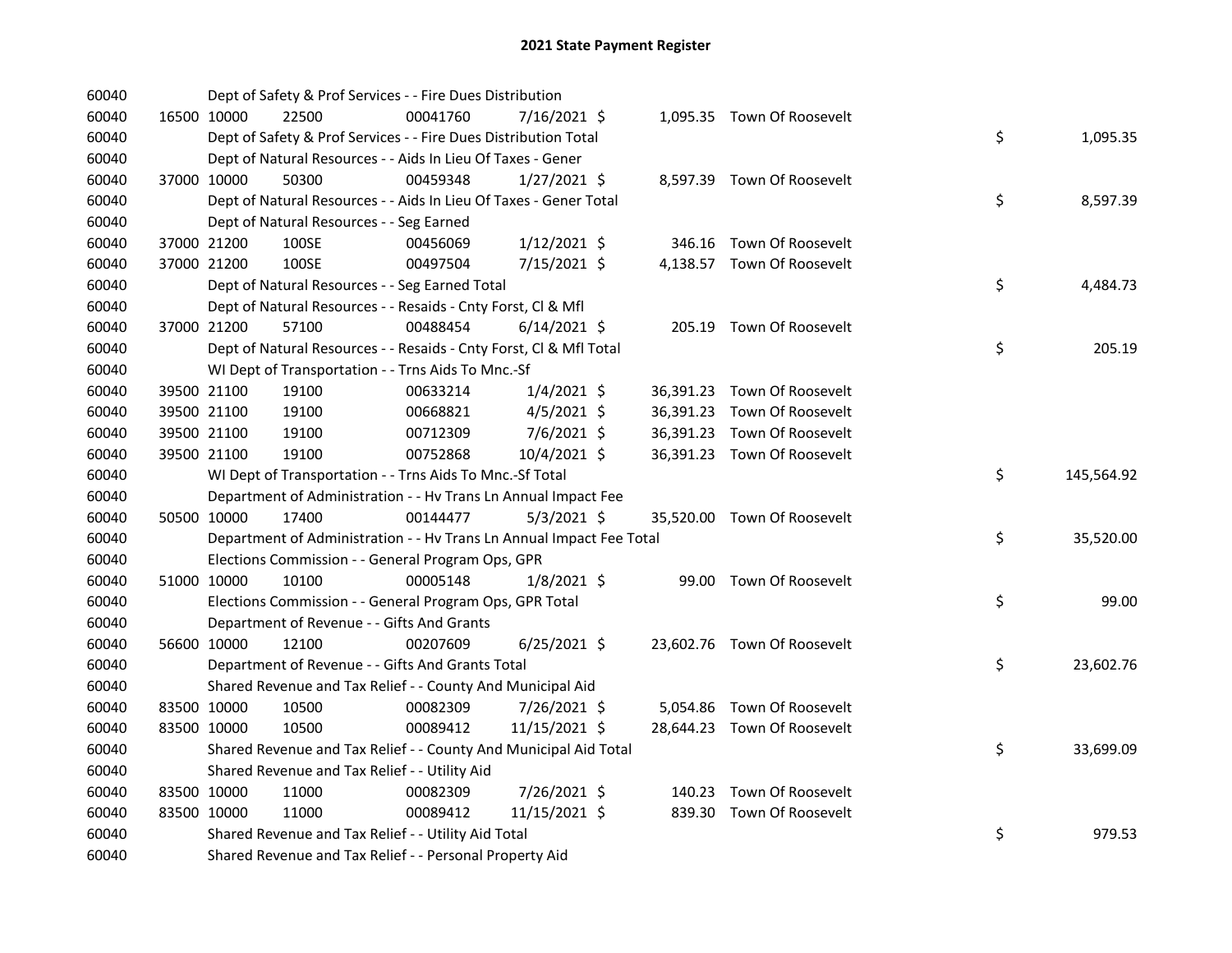| 60040       | 83500 10000 | 11100                                                         | 00078012 | 5/3/2021 \$ | 43.03 Town Of Roosevelt |            |
|-------------|-------------|---------------------------------------------------------------|----------|-------------|-------------------------|------------|
| 60040       |             | Shared Revenue and Tax Relief - - Personal Property Aid Total |          |             |                         | 43.03      |
| 60040 Total |             |                                                               |          |             |                         | 253.890.99 |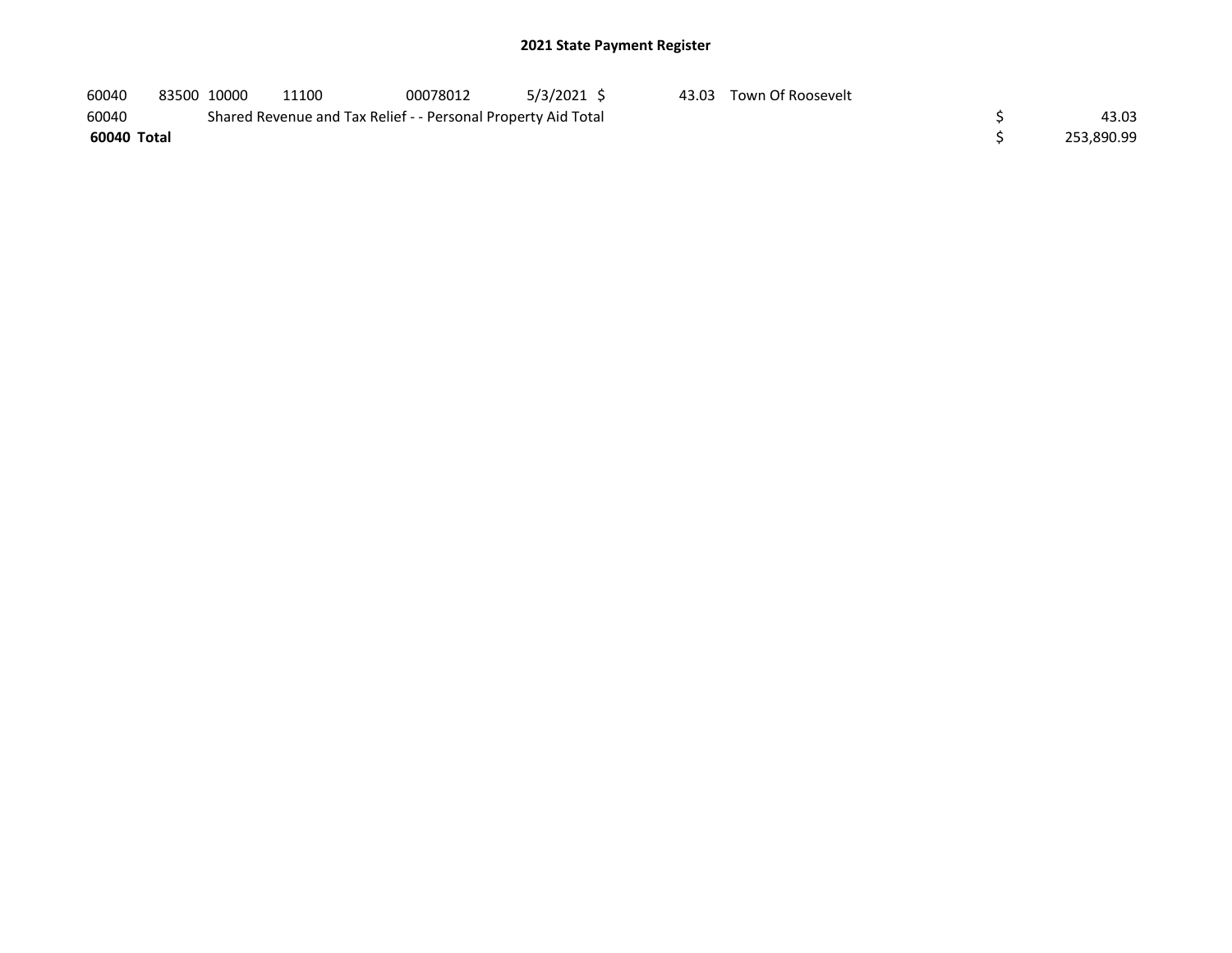| 60042       |             |             | Dept of Safety & Prof Services - - Fire Dues Distribution            |          |                |  |                        |    |            |
|-------------|-------------|-------------|----------------------------------------------------------------------|----------|----------------|--|------------------------|----|------------|
| 60042       |             | 16500 10000 | 22500                                                                | 00041762 | 7/16/2021 \$   |  | 959.66 Town Of Taft    |    |            |
| 60042       |             |             | Dept of Safety & Prof Services - - Fire Dues Distribution Total      |          |                |  |                        | \$ | 959.66     |
| 60042       |             |             | Dept of Natural Resources - - Seg Earned                             |          |                |  |                        |    |            |
| 60042       |             | 37000 21200 | 100SE                                                                | 00474043 | $4/15/2021$ \$ |  | 4,488.02 Town Of Taft  |    |            |
| 60042       |             |             | Dept of Natural Resources - - Seg Earned Total                       |          |                |  |                        | \$ | 4,488.02   |
| 60042       |             |             | Dept of Natural Resources - - Resaids - Cnty Forst, Cl & Mfl         |          |                |  |                        |    |            |
| 60042       |             | 37000 21200 | 57100                                                                | 00488455 | $6/14/2021$ \$ |  | 597.66 Town Of Taft    |    |            |
| 60042       |             |             | Dept of Natural Resources - - Resaids - Cnty Forst, Cl & Mfl Total   |          |                |  |                        | \$ | 597.66     |
| 60042       |             |             | WI Dept of Transportation - - Trns Aids To Mnc.-Sf                   |          |                |  |                        |    |            |
| 60042       |             | 39500 21100 | 19100                                                                | 00633215 | $1/4/2021$ \$  |  | 20,575.59 Town Of Taft |    |            |
| 60042       |             | 39500 21100 | 19100                                                                | 00668822 | $4/5/2021$ \$  |  | 20,575.59 Town Of Taft |    |            |
| 60042       |             | 39500 21100 | 19100                                                                | 00712310 | $7/6/2021$ \$  |  | 20,575.59 Town Of Taft |    |            |
| 60042       |             | 39500 21100 | 19100                                                                | 00752869 | 10/4/2021 \$   |  | 20,575.61 Town Of Taft |    |            |
| 60042       |             |             | WI Dept of Transportation - - Trns Aids To Mnc.-Sf Total             |          |                |  |                        | \$ | 82,302.38  |
| 60042       |             |             | WI Dept of Transportation - - Supplemental Transportation Aids       |          |                |  |                        |    |            |
| 60042       |             | 39500 21100 | 19600                                                                | 00633722 | $1/4/2021$ \$  |  | 14,523.95 Town Of Taft |    |            |
| 60042       |             |             | WI Dept of Transportation - - Supplemental Transportation Aids Total |          |                |  |                        | \$ | 14,523.95  |
| 60042       |             |             | Department of Revenue - - Gifts And Grants                           |          |                |  |                        |    |            |
| 60042       |             | 56600 10000 | 12100                                                                | 00207610 | $6/25/2021$ \$ |  | 21,928.06 Town Of Taft |    |            |
| 60042       |             |             | Department of Revenue - - Gifts And Grants Total                     |          |                |  |                        | \$ | 21,928.06  |
| 60042       |             |             | Shared Revenue and Tax Relief - - County And Municipal Aid           |          |                |  |                        |    |            |
| 60042       |             | 83500 10000 | 10500                                                                | 00082310 | 7/26/2021 \$   |  | 4,863.52 Town Of Taft  |    |            |
| 60042       | 83500 10000 |             | 10500                                                                | 00089413 | 11/15/2021 \$  |  | 27,559.96 Town Of Taft |    |            |
| 60042       |             |             | Shared Revenue and Tax Relief - - County And Municipal Aid Total     |          |                |  |                        | \$ | 32,423.48  |
| 60042       |             |             | Shared Revenue and Tax Relief - - Utility Aid                        |          |                |  |                        |    |            |
| 60042       |             | 83500 10000 | 11000                                                                | 00082310 | 7/26/2021 \$   |  | 65.30 Town Of Taft     |    |            |
| 60042       | 83500 10000 |             | 11000                                                                | 00089413 | 11/15/2021 \$  |  | 387.95 Town Of Taft    |    |            |
| 60042       |             |             | Shared Revenue and Tax Relief - - Utility Aid Total                  |          |                |  |                        | \$ | 453.25     |
| 60042       |             |             | Shared Revenue and Tax Relief - - Personal Property Aid              |          |                |  |                        |    |            |
| 60042       |             | 83500 10000 | 11100                                                                | 00078013 | $5/3/2021$ \$  |  | 99.56 Town Of Taft     |    |            |
| 60042       |             |             | Shared Revenue and Tax Relief - - Personal Property Aid Total        |          |                |  |                        | \$ | 99.56      |
| 60042 Total |             |             |                                                                      |          |                |  |                        | \$ | 157,776.02 |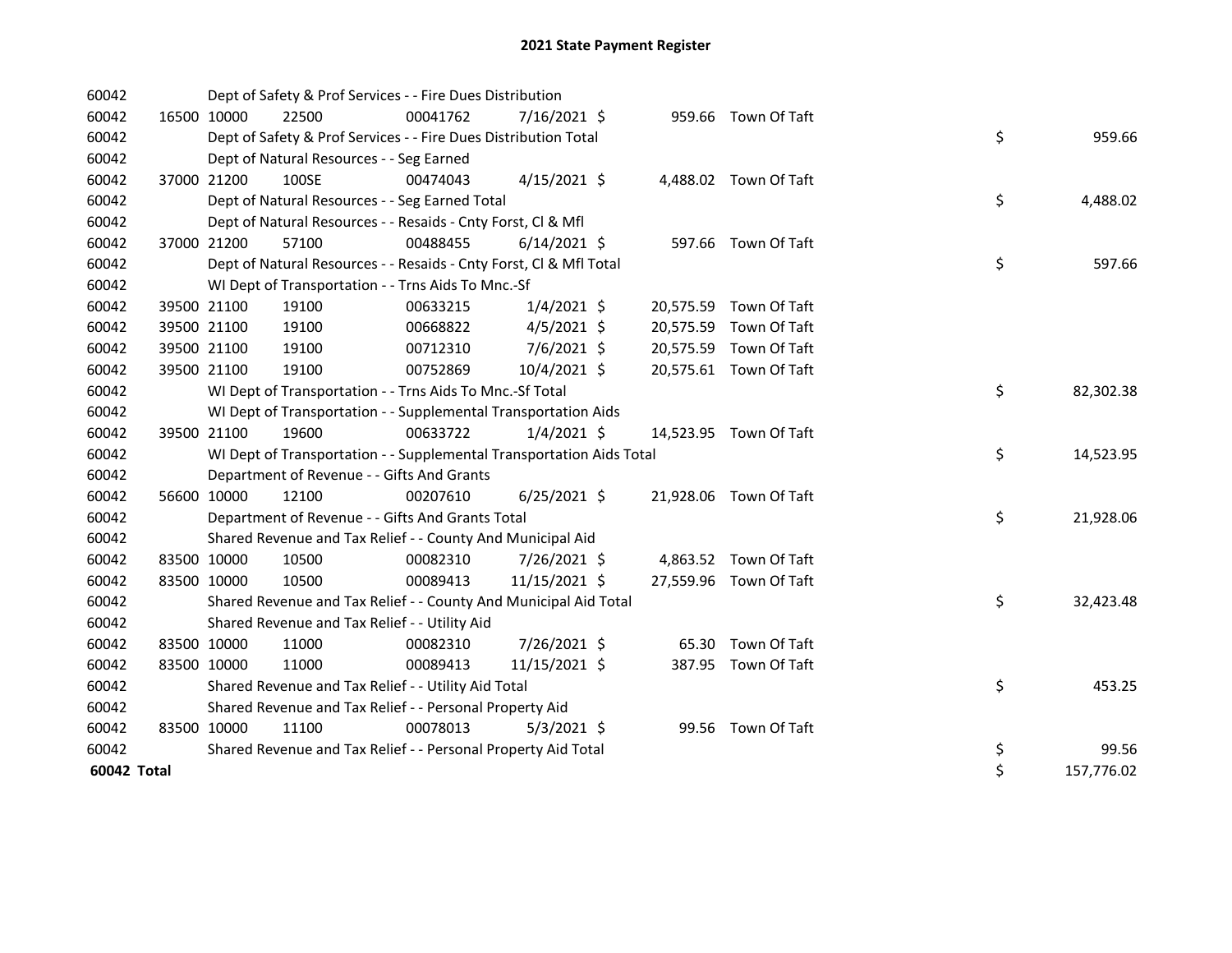| 60044 |             | Dept of Safety & Prof Services - - Fire Dues Distribution            |          |                |  |                            |    |            |
|-------|-------------|----------------------------------------------------------------------|----------|----------------|--|----------------------------|----|------------|
| 60044 | 16500 10000 | 22500                                                                | 00041763 | 7/16/2021 \$   |  | 1,938.20 Town Of Westboro  |    |            |
| 60044 |             | Dept of Safety & Prof Services - - Fire Dues Distribution Total      |          |                |  |                            | \$ | 1,938.20   |
| 60044 |             | Dept of Natural Resources - - Seg Earned                             |          |                |  |                            |    |            |
| 60044 | 37000 21200 | 100SE                                                                | 00474044 | 4/15/2021 \$   |  | 735.36 Town Of Westboro    |    |            |
| 60044 | 37000 21200 | 100SE                                                                | 00497505 | 7/15/2021 \$   |  | 2,740.23 Town Of Westboro  |    |            |
| 60044 |             | Dept of Natural Resources - - Seg Earned Total                       |          |                |  |                            | \$ | 3,475.59   |
| 60044 |             | Dept of Natural Resources - - Resaids - Cnty Forst, Cl & Mfl         |          |                |  |                            |    |            |
| 60044 | 37000 21200 | 57100                                                                | 00488456 | $6/14/2021$ \$ |  | 2,036.47 Town Of Westboro  |    |            |
| 60044 |             | Dept of Natural Resources - - Resaids - Cnty Forst, CI & Mfl Total   |          |                |  |                            | \$ | 2,036.47   |
| 60044 |             | Dept of Natural Resources - - Resaids - Pymt In Lieu Tax Fed         |          |                |  |                            |    |            |
| 60044 | 37000 21200 | 58400                                                                | 00510840 | $9/28/2021$ \$ |  | 61,580.69 Town Of Westboro |    |            |
| 60044 |             | Dept of Natural Resources - - Resaids - Pymt In Lieu Tax Fed Total   |          |                |  |                            | \$ | 61,580.69  |
| 60044 |             | Dept of Natural Resources - - Fin Asst For Responsible Units         |          |                |  |                            |    |            |
| 60044 | 37000 27400 | 67000                                                                | 00483916 | $5/21/2021$ \$ |  | 2,397.33 Town Of Westboro  |    |            |
| 60044 |             | Dept of Natural Resources - - Fin Asst For Responsible Units Total   |          |                |  |                            | \$ | 2,397.33   |
| 60044 |             | WI Dept of Transportation - - Trns Aids To Mnc.-Sf                   |          |                |  |                            |    |            |
| 60044 | 39500 21100 | 19100                                                                | 00633216 | $1/4/2021$ \$  |  | 56,858.90 Town Of Westboro |    |            |
| 60044 | 39500 21100 | 19100                                                                | 00668823 | 4/5/2021 \$    |  | 56,858.90 Town Of Westboro |    |            |
| 60044 | 39500 21100 | 19100                                                                | 00712311 | 7/6/2021 \$    |  | 56,858.90 Town Of Westboro |    |            |
| 60044 | 39500 21100 | 19100                                                                | 00752870 | 10/4/2021 \$   |  | 56,858.93 Town Of Westboro |    |            |
| 60044 |             | WI Dept of Transportation - - Trns Aids To Mnc.-Sf Total             |          |                |  |                            | \$ | 227,435.63 |
| 60044 |             | WI Dept of Transportation - - Supplemental Transportation Aids       |          |                |  |                            |    |            |
| 60044 | 39500 21100 | 19600                                                                | 00633723 | $1/4/2021$ \$  |  | 40,135.70 Town Of Westboro |    |            |
| 60044 |             | WI Dept of Transportation - - Supplemental Transportation Aids Total |          |                |  |                            | \$ | 40,135.70  |
| 60044 |             | Department of Revenue - - Gifts And Grants                           |          |                |  |                            |    |            |
| 60044 | 56600 10000 | 12100                                                                | 00207611 | $6/25/2021$ \$ |  | 35,168.63 Town Of Westboro |    |            |
| 60044 |             | Department of Revenue - - Gifts And Grants Total                     |          |                |  |                            | \$ | 35,168.63  |
| 60044 |             | Shared Revenue and Tax Relief - - County And Municipal Aid           |          |                |  |                            |    |            |
| 60044 | 83500 10000 | 10500                                                                | 00082311 | 7/26/2021 \$   |  | 7,531.91 Town Of Westboro  |    |            |
| 60044 | 83500 10000 | 10500                                                                | 00089414 | 11/15/2021 \$  |  | 42,680.79 Town Of Westboro |    |            |
| 60044 |             | Shared Revenue and Tax Relief - - County And Municipal Aid Total     |          |                |  |                            | \$ | 50,212.70  |
| 60044 |             | Shared Revenue and Tax Relief - - Exempt Computer Aid                |          |                |  |                            |    |            |
| 60044 | 83500 10000 | 10900                                                                | 00084828 | 7/26/2021 \$   |  | 2.08 Town Of Westboro      |    |            |
| 60044 |             | Shared Revenue and Tax Relief - - Exempt Computer Aid Total          |          |                |  |                            | \$ | 2.08       |
| 60044 |             | Shared Revenue and Tax Relief - - Utility Aid                        |          |                |  |                            |    |            |
| 60044 | 83500 10000 | 11000                                                                | 00082311 | 7/26/2021 \$   |  | 73.27 Town Of Westboro     |    |            |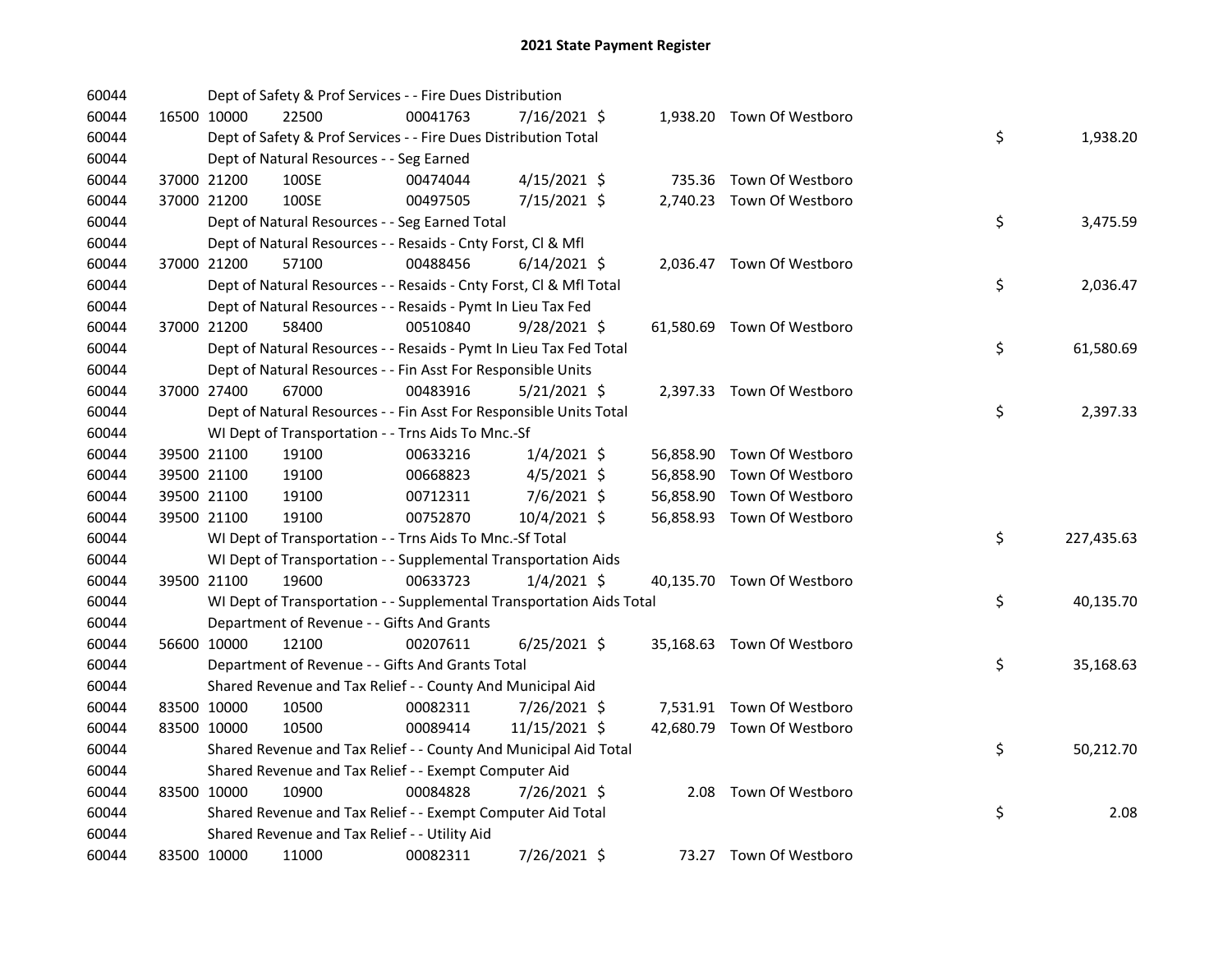| 60044       | 83500 10000 | 11000 | 00089414                                                      | 11/15/2021 \$ | 422.28 | Town Of Westboro |            |
|-------------|-------------|-------|---------------------------------------------------------------|---------------|--------|------------------|------------|
| 60044       |             |       | Shared Revenue and Tax Relief - - Utility Aid Total           |               |        |                  | 495.55     |
| 60044       |             |       | Shared Revenue and Tax Relief - - Personal Property Aid       |               |        |                  |            |
| 60044       | 83500 10000 | 11100 | 00078014                                                      | 5/3/2021 \$   | 19.97  | Town Of Westboro |            |
| 60044       |             |       | Shared Revenue and Tax Relief - - Personal Property Aid Total |               |        |                  | 19.97      |
| 60044 Total |             |       |                                                               |               |        |                  | 424,898.54 |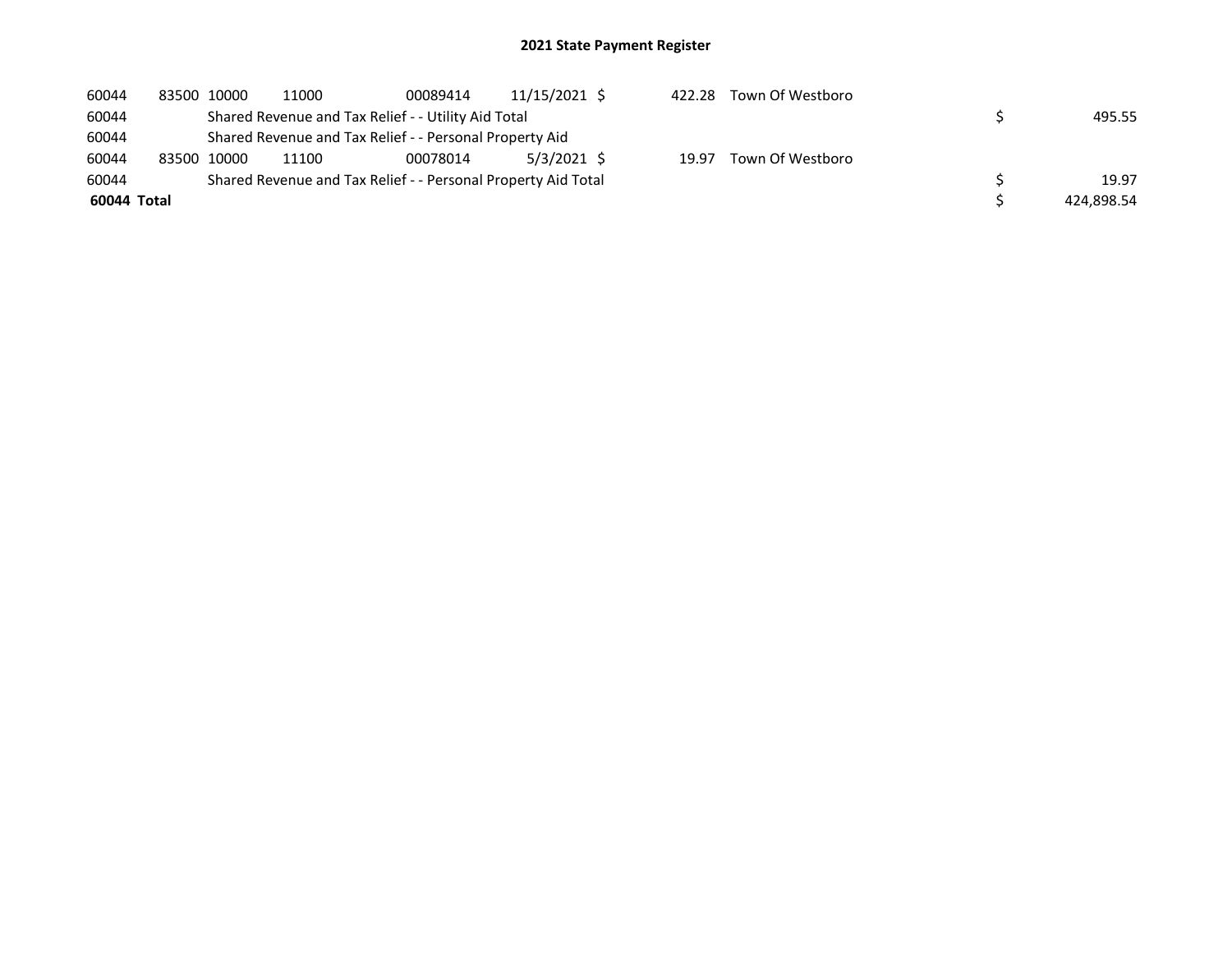| 60131 |             | Dept of Safety & Prof Services - - Fire Dues Distribution             |          |                |          |                              |    |            |
|-------|-------------|-----------------------------------------------------------------------|----------|----------------|----------|------------------------------|----|------------|
| 60131 | 16500 10000 | 22500                                                                 | 00041743 | 7/16/2021 \$   |          | 854.07 Village Of Gilman     |    |            |
| 60131 |             | Dept of Safety & Prof Services - - Fire Dues Distribution Total       |          |                |          |                              | \$ | 854.07     |
| 60131 |             | Dept of Natural Resources - - Fin Asst For Responsible Units          |          |                |          |                              |    |            |
| 60131 | 37000 27400 | 67000                                                                 | 00483125 | $5/21/2021$ \$ |          | 2,655.71 Village Of Gilman   |    |            |
| 60131 |             | Dept of Natural Resources - - Fin Asst For Responsible Units Total    |          |                |          |                              | \$ | 2,655.71   |
| 60131 |             | WI Dept of Transportation - - Trns Aids To Mnc.-Sf                    |          |                |          |                              |    |            |
| 60131 | 39500 21100 | 19100                                                                 | 00633217 | $1/4/2021$ \$  | 6,944.49 | Village Of Gilman            |    |            |
| 60131 | 39500 21100 | 19100                                                                 | 00668824 | 4/5/2021 \$    | 6,944.49 | Village Of Gilman            |    |            |
| 60131 | 39500 21100 | 19100                                                                 | 00712312 | 7/6/2021 \$    | 6,944.49 | Village Of Gilman            |    |            |
| 60131 | 39500 21100 | 19100                                                                 | 00752871 | 10/4/2021 \$   | 6,944.49 | Village Of Gilman            |    |            |
| 60131 |             | WI Dept of Transportation - - Trns Aids To Mnc.-Sf Total              |          |                |          |                              | \$ | 27,777.96  |
| 60131 |             | Department of Justice - - Officer training reimbursement              |          |                |          |                              |    |            |
| 60131 | 45500 10000 | 21400                                                                 | 00105283 | 11/16/2021 \$  |          | 160.00 Village Of Gilman     |    |            |
| 60131 |             | Department of Justice - - Officer training reimbursement Total        |          |                |          |                              | \$ | 160.00     |
| 60131 |             | Department of Revenue - - Gifts And Grants                            |          |                |          |                              |    |            |
| 60131 | 56600 10000 | 12100                                                                 | 00207612 | $6/25/2021$ \$ |          | 20,515.04 Village Of Gilman  |    |            |
| 60131 |             | Department of Revenue - - Gifts And Grants Total                      |          |                |          |                              | \$ | 20,515.04  |
| 60131 |             | Department of Revenue - - Misc Revenue Holding Clearing               |          |                |          |                              |    |            |
| 60131 | 56600 10000 | 99500                                                                 | 00195995 | 3/22/2021 \$   |          | 340.91 Village Of Gilman     |    |            |
| 60131 | 56600 10000 | 99500                                                                 | 00203826 | $6/1/2021$ \$  |          | 680.20 Village Of Gilman     |    |            |
| 60131 |             | Department of Revenue - - Misc Revenue Holding Clearing Total         |          |                |          |                              | \$ | 1,021.11   |
| 60131 |             | Shared Revenue and Tax Relief - - Expenditure Restraint Program       |          |                |          |                              |    |            |
| 60131 | 83500 10000 | 10100                                                                 | 00082312 | 7/26/2021 \$   |          | 5,717.90 Village Of Gilman   |    |            |
| 60131 |             | Shared Revenue and Tax Relief - - Expenditure Restraint Program Total |          |                |          |                              | \$ | 5,717.90   |
| 60131 |             | Shared Revenue and Tax Relief - - County And Municipal Aid            |          |                |          |                              |    |            |
| 60131 | 83500 10000 | 10500                                                                 | 00082312 | 7/26/2021 \$   |          | 21,696.76 Village Of Gilman  |    |            |
| 60131 | 83500 10000 | 10500                                                                 | 00089415 | 11/15/2021 \$  |          | 122,948.32 Village Of Gilman |    |            |
| 60131 |             | Shared Revenue and Tax Relief - - County And Municipal Aid Total      |          |                |          |                              | \$ | 144,645.08 |
| 60131 |             | Shared Revenue and Tax Relief - - Exempt Computer Aid                 |          |                |          |                              |    |            |
| 60131 | 83500 10000 | 10900                                                                 | 00084829 | 7/26/2021 \$   |          | 1,261.22 Village Of Gilman   |    |            |
| 60131 |             | Shared Revenue and Tax Relief - - Exempt Computer Aid Total           |          |                |          |                              | \$ | 1,261.22   |
| 60131 |             | Shared Revenue and Tax Relief - - Personal Property Aid               |          |                |          |                              |    |            |
| 60131 | 83500 10000 | 11100                                                                 | 00079025 | $5/3/2021$ \$  |          | 10,625.03 Village Of Gilman  |    |            |
| 60131 |             | Shared Revenue and Tax Relief - - Personal Property Aid Total         |          |                |          |                              | \$ | 10,625.03  |
| 60131 |             | Shared Revenue and Tax Relief - - Lottery & Gaming Credit             |          |                |          |                              |    |            |
| 60131 | 83500 52100 | 36300                                                                 | 00074427 | 3/22/2021 \$   |          | 688.56 Village Of Gilman     |    |            |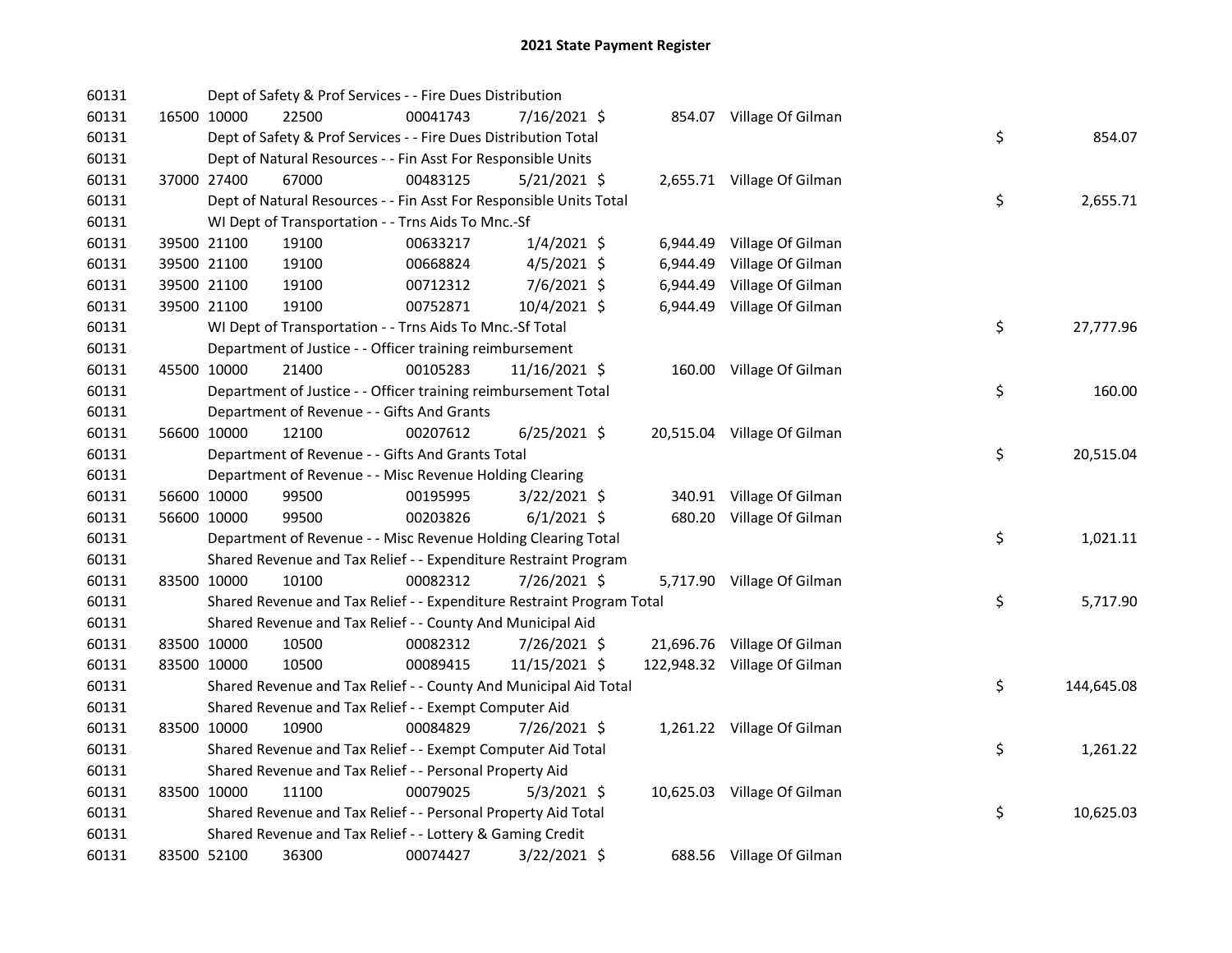| 60131       | Shared Revenue and Tax Relief - - Lottery & Gaming Credit Total | 688.56     |
|-------------|-----------------------------------------------------------------|------------|
| 60131 Total |                                                                 | 215,921.68 |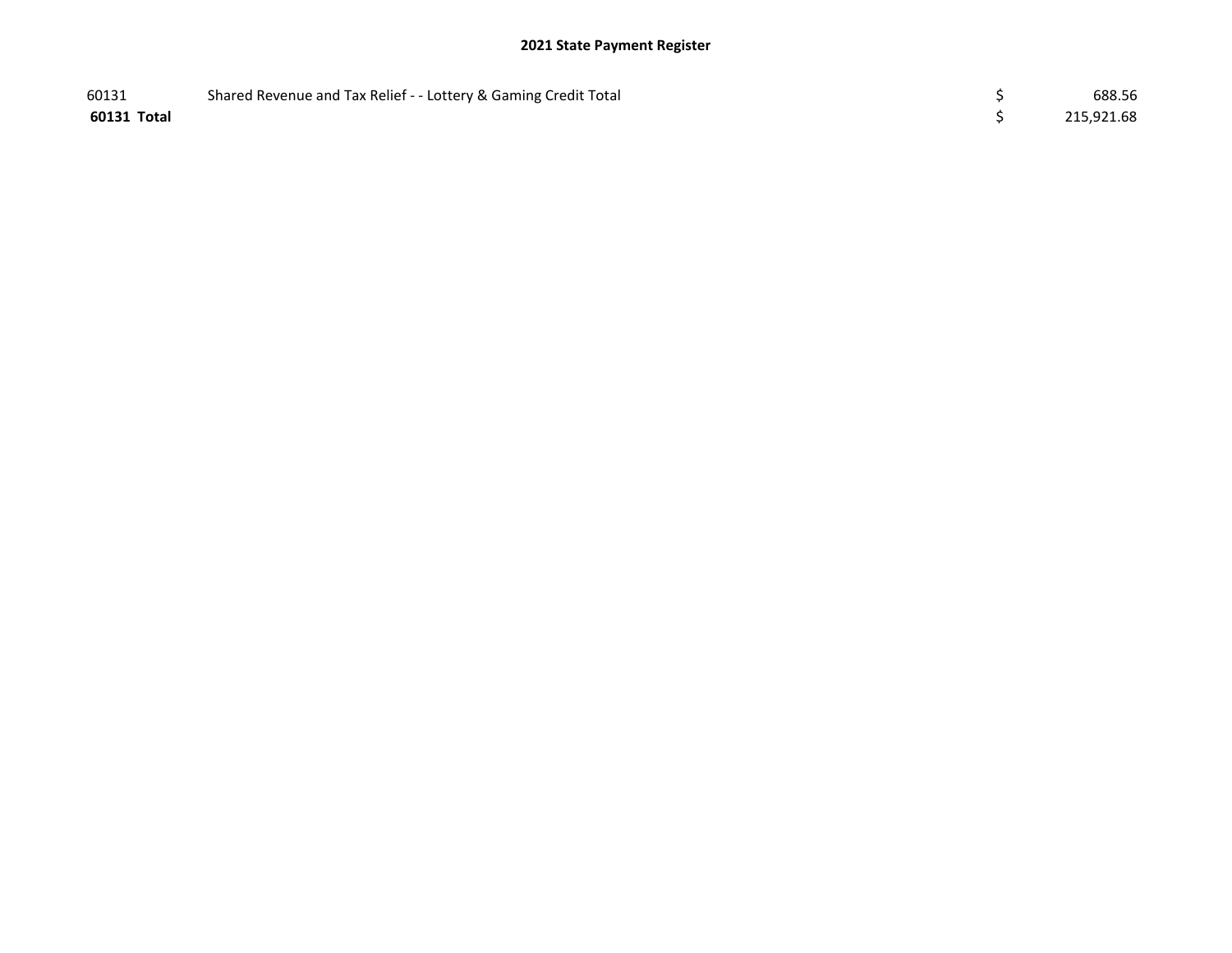| 60146       |       |             | Dept of Safety & Prof Services - - Fire Dues Distribution            |          |                |           |                          |    |           |
|-------------|-------|-------------|----------------------------------------------------------------------|----------|----------------|-----------|--------------------------|----|-----------|
| 60146       | 16500 | 10000       | 22500                                                                | 00041751 | 7/16/2021 \$   |           | 158.67 Village Of Lublin |    |           |
| 60146       |       |             | Dept of Safety & Prof Services - - Fire Dues Distribution Total      |          |                |           |                          | \$ | 158.67    |
| 60146       |       |             | WI Dept of Transportation - - Trns Aids To Mnc.-Sf                   |          |                |           |                          |    |           |
| 60146       |       | 39500 21100 | 19100                                                                | 00633218 | $1/4/2021$ \$  | 2,325.78  | Village Of Lublin        |    |           |
| 60146       |       | 39500 21100 | 19100                                                                | 00668825 | $4/5/2021$ \$  | 2,325.78  | Village Of Lublin        |    |           |
| 60146       |       | 39500 21100 | 19100                                                                | 00712313 | $7/6/2021$ \$  | 2,325.78  | Village Of Lublin        |    |           |
| 60146       |       | 39500 21100 | 19100                                                                | 00752872 | $10/4/2021$ \$ | 2,325.78  | Village Of Lublin        |    |           |
| 60146       |       |             | WI Dept of Transportation - - Trns Aids To Mnc.-Sf Total             |          |                |           |                          | \$ | 9,303.12  |
| 60146       |       |             | Department of Administration - - Hv Trans Ln Annual Impact Fee       |          |                |           |                          |    |           |
| 60146       | 50500 | 10000       | 17400                                                                | 00144489 | $5/3/2021$ \$  | 4,384.00  | Village Of Lublin        |    |           |
| 60146       |       |             | Department of Administration - - Hv Trans Ln Annual Impact Fee Total |          |                |           |                          | \$ | 4,384.00  |
| 60146       |       |             | Department of Revenue - - Gifts And Grants                           |          |                |           |                          |    |           |
| 60146       | 56600 | 10000       | 12100                                                                | 00207613 | $6/25/2021$ \$ | 5,913.77  | Village Of Lublin        |    |           |
| 60146       |       |             | Department of Revenue - - Gifts And Grants Total                     |          |                |           |                          | \$ | 5,913.77  |
| 60146       |       |             | Shared Revenue and Tax Relief - - County And Municipal Aid           |          |                |           |                          |    |           |
| 60146       | 83500 | 10000       | 10500                                                                | 00082313 | 7/26/2021 \$   | 7,661.70  | Village Of Lublin        |    |           |
| 60146       |       | 83500 10000 | 10500                                                                | 00089416 | 11/15/2021 \$  | 43,416.31 | Village Of Lublin        |    |           |
| 60146       |       |             | Shared Revenue and Tax Relief - - County And Municipal Aid Total     |          |                |           |                          | \$ | 51,078.01 |
| 60146       |       |             | Shared Revenue and Tax Relief - - Personal Property Aid              |          |                |           |                          |    |           |
| 60146       | 83500 | 10000       | 11100                                                                | 00078015 | $5/3/2021$ \$  | 12.21     | Village Of Lublin        |    |           |
| 60146       |       |             | Shared Revenue and Tax Relief - - Personal Property Aid Total        |          |                |           |                          | \$ | 12.21     |
| 60146 Total |       |             |                                                                      |          |                |           |                          | \$ | 70,849.78 |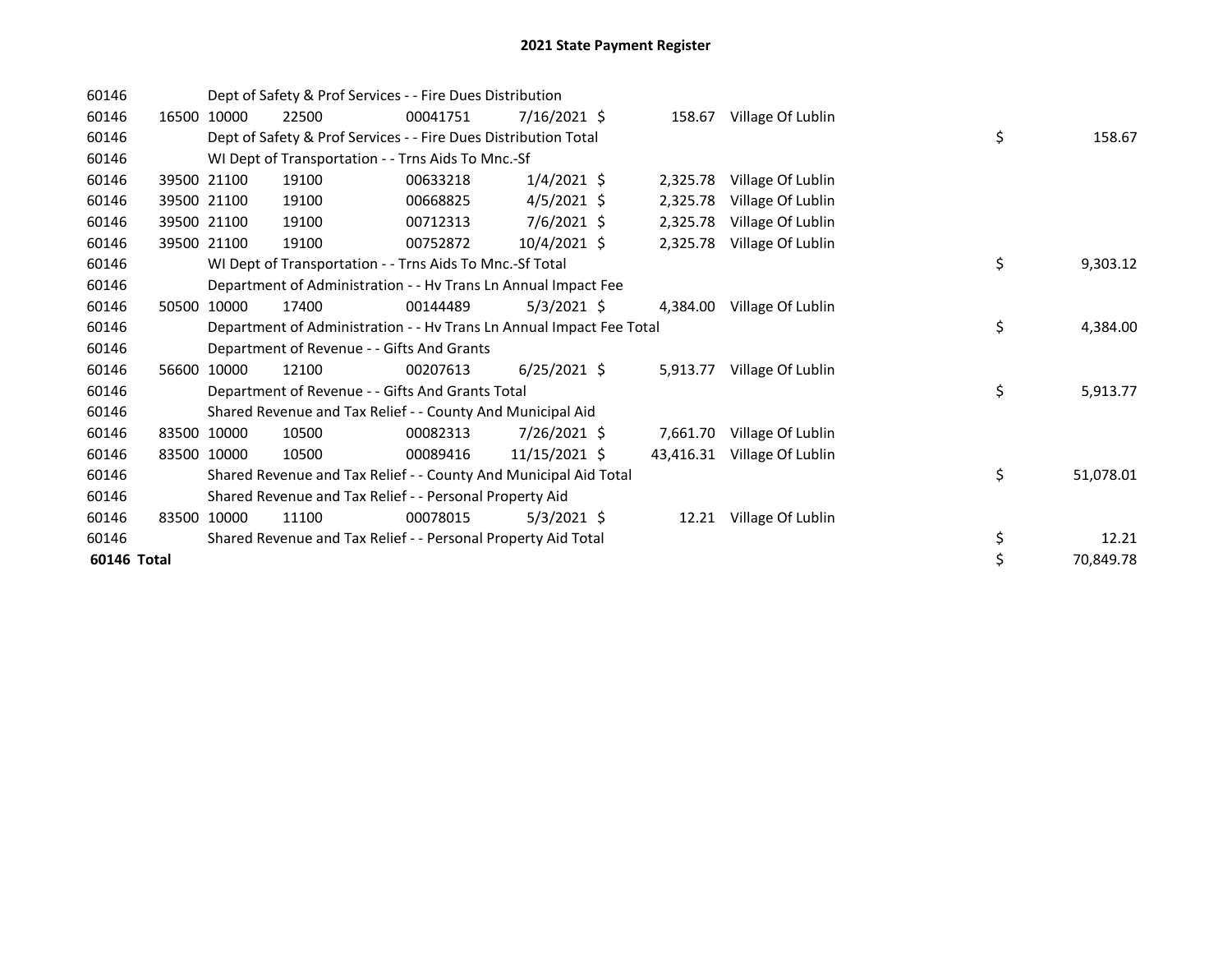| 60176 | Dept of Safety & Prof Services - - Fire Dues Distribution             |          |                |           |                                |    |            |
|-------|-----------------------------------------------------------------------|----------|----------------|-----------|--------------------------------|----|------------|
| 60176 | 16500 10000<br>22500                                                  | 00041759 | 7/16/2021 \$   |           | 1,693.40 Village Of Rib Lake   |    |            |
| 60176 | Dept of Safety & Prof Services - - Fire Dues Distribution Total       |          |                |           |                                | \$ | 1,693.40   |
| 60176 | Dept of Natural Resources - - Rec & Resource Aids, Fed                |          |                |           |                                |    |            |
| 60176 | 37000 21200<br>58300                                                  | 00464371 | 2/26/2021 \$   |           | 922.50 Village Of Rib Lake     |    |            |
| 60176 | Dept of Natural Resources - - Rec & Resource Aids, Fed Total          |          |                |           |                                | \$ | 922.50     |
| 60176 | WI Dept of Transportation - - Trns Aids To Mnc.-Sf                    |          |                |           |                                |    |            |
| 60176 | 39500 21100<br>19100                                                  | 00633219 | $1/4/2021$ \$  |           | 10,814.06 Village Of Rib Lake  |    |            |
| 60176 | 19100<br>39500 21100                                                  | 00668826 | $4/5/2021$ \$  | 10,814.06 | Village Of Rib Lake            |    |            |
| 60176 | 39500 21100<br>19100                                                  | 00712314 | $7/6/2021$ \$  | 10,814.06 | Village Of Rib Lake            |    |            |
| 60176 | 39500 21100<br>19100                                                  | 00752873 | 10/4/2021 \$   |           | 10,814.08 Village Of Rib Lake  |    |            |
| 60176 | WI Dept of Transportation - - Trns Aids To Mnc.-Sf Total              |          |                |           |                                | \$ | 43,256.26  |
| 60176 | WI Dept of Transportation - - Loc Rd Imp Prg St Fd                    |          |                |           |                                |    |            |
| 60176 | 27800<br>39500 21100                                                  | 00735836 | 8/17/2021 \$   |           | 8,164.66 Village Of Rib Lake   |    |            |
| 60176 | WI Dept of Transportation - - Loc Rd Imp Prg St Fd Total              |          |                |           |                                | \$ | 8,164.66   |
| 60176 | Department of Justice - - Officer training reimbursement              |          |                |           |                                |    |            |
| 60176 | 45500 10000<br>21400                                                  | 00105867 | 11/24/2021 \$  |           | 160.00 Village Of Rib Lake     |    |            |
| 60176 | Department of Justice - - Officer training reimbursement Total        |          |                |           |                                | \$ | 160.00     |
| 60176 | Department of Revenue - - Gifts And Grants                            |          |                |           |                                |    |            |
| 60176 | 12100<br>56600 10000                                                  | 00207614 | $6/25/2021$ \$ |           | 45,164.48 Village Of Rib Lake  |    |            |
| 60176 | Department of Revenue - - Gifts And Grants Total                      |          |                |           |                                | \$ | 45,164.48  |
| 60176 | Shared Revenue and Tax Relief - - Expenditure Restraint Program       |          |                |           |                                |    |            |
| 60176 | 83500 10000<br>10100                                                  | 00082314 | 7/26/2021 \$   |           | 1,714.66 Village Of Rib Lake   |    |            |
| 60176 | Shared Revenue and Tax Relief - - Expenditure Restraint Program Total |          |                |           |                                | \$ | 1,714.66   |
| 60176 | Shared Revenue and Tax Relief - - County And Municipal Aid            |          |                |           |                                |    |            |
| 60176 | 83500 10000<br>10500                                                  | 00082314 | 7/26/2021 \$   |           | 45,489.54 Village Of Rib Lake  |    |            |
| 60176 | 83500 10000<br>10500                                                  | 00089417 | 11/15/2021 \$  |           | 257,774.04 Village Of Rib Lake |    |            |
| 60176 | Shared Revenue and Tax Relief - - County And Municipal Aid Total      |          |                |           |                                | \$ | 303,263.58 |
| 60176 | Shared Revenue and Tax Relief - - Exempt Computer Aid                 |          |                |           |                                |    |            |
| 60176 | 83500 10000<br>10900                                                  | 00084830 | 7/26/2021 \$   |           | 78.99 Village Of Rib Lake      |    |            |
| 60176 | 83500 10000<br>10900                                                  | 00085944 | 7/26/2021 \$   |           | 878.90 Village Of Rib Lake     |    |            |
| 60176 | Shared Revenue and Tax Relief - - Exempt Computer Aid Total           |          |                |           |                                | \$ | 957.89     |
| 60176 | Shared Revenue and Tax Relief - - Utility Aid                         |          |                |           |                                |    |            |
| 60176 | 83500 10000<br>11000                                                  | 00082314 | 7/26/2021 \$   |           | 2.77 Village Of Rib Lake       |    |            |
| 60176 | 83500 10000<br>11000                                                  | 00089417 | 11/15/2021 \$  | 20.78     | Village Of Rib Lake            |    |            |
| 60176 | Shared Revenue and Tax Relief - - Utility Aid Total                   |          |                |           |                                | \$ | 23.55      |
| 60176 | Shared Revenue and Tax Relief - - Personal Property Aid               |          |                |           |                                |    |            |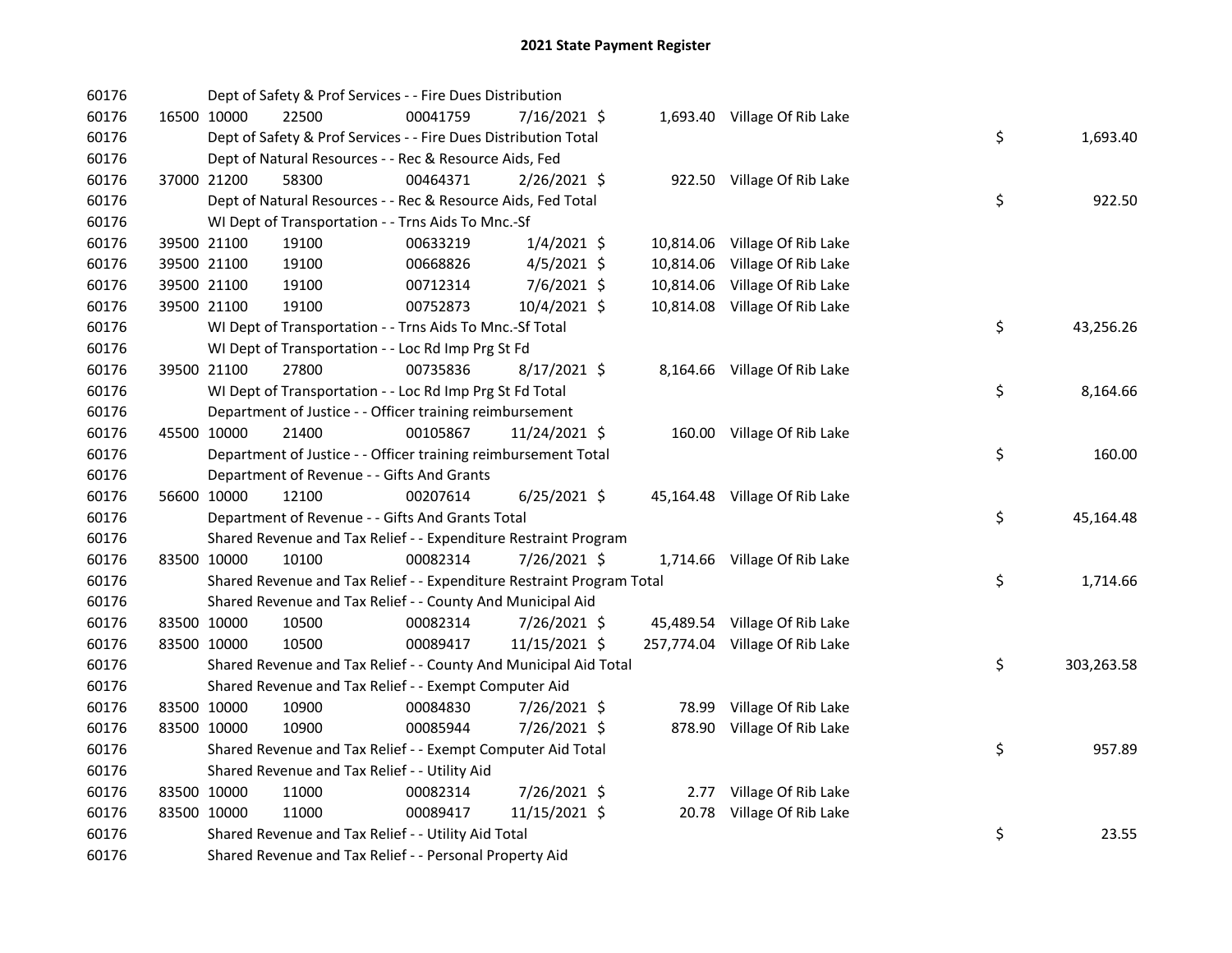| 60176       | 83500 10000 | 11100 | 00078016                                                        | $5/3/2021$ \$  | 691.75   | Village Of Rib Lake |            |
|-------------|-------------|-------|-----------------------------------------------------------------|----------------|----------|---------------------|------------|
| 60176       | 83500 10000 | 11100 | 00079026                                                        | $5/3/2021$ \$  | 4.026.47 | Village Of Rib Lake |            |
| 60176       |             |       | Shared Revenue and Tax Relief - - Personal Property Aid Total   |                |          |                     | 4.718.22   |
| 60176       |             |       | Shared Revenue and Tax Relief - - Lottery & Gaming Credit       |                |          |                     |            |
| 60176       | 83500 52100 | 36300 | 00074428                                                        | $3/22/2021$ \$ | 330.17   | Village Of Rib Lake |            |
| 60176       |             |       | Shared Revenue and Tax Relief - - Lottery & Gaming Credit Total |                |          |                     | 330.17     |
| 60176 Total |             |       |                                                                 |                |          |                     | 410,369.37 |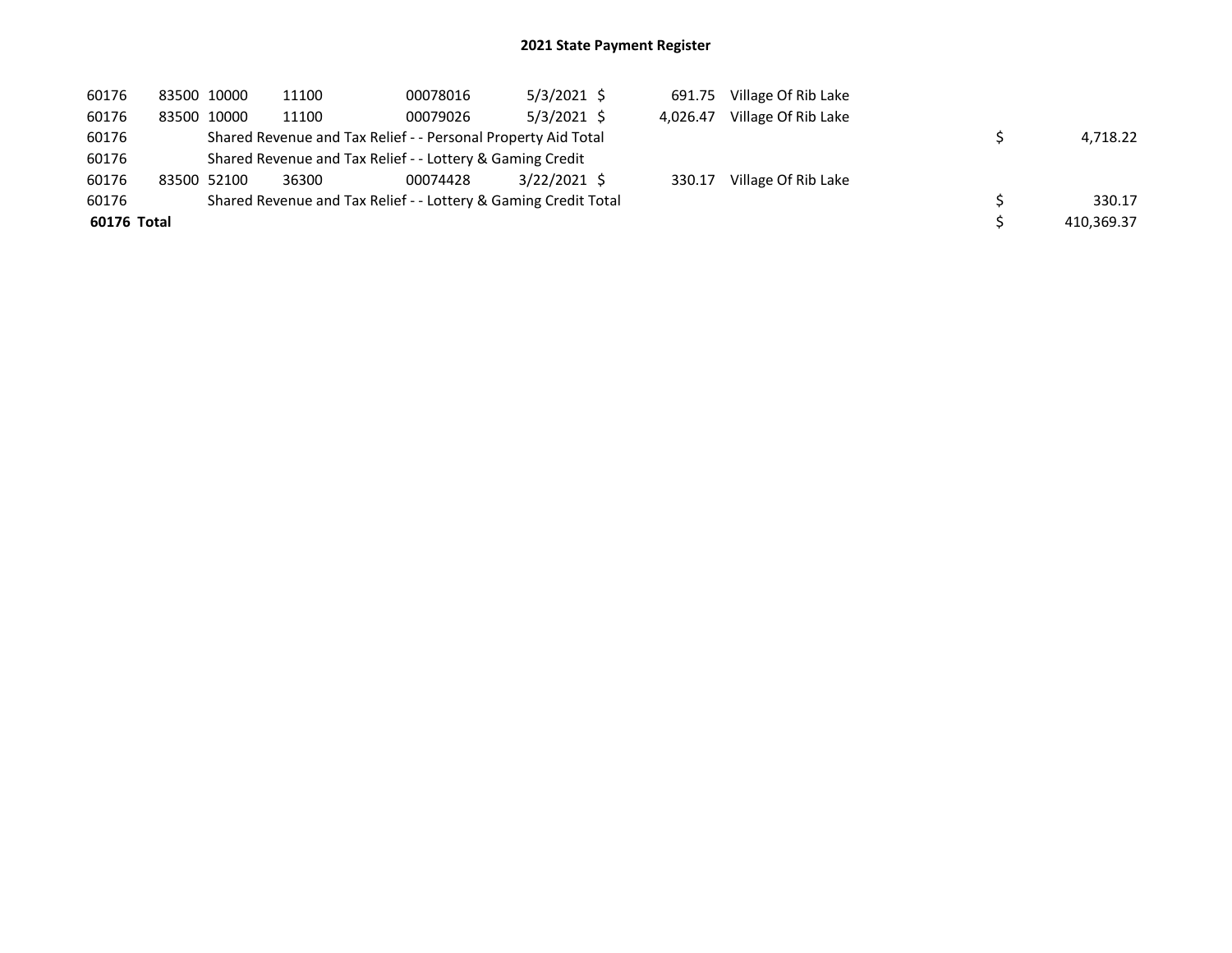| 60181       |       |             | Dept of Safety & Prof Services - - Fire Dues Distribution         |          |                |           |                                   |    |            |
|-------------|-------|-------------|-------------------------------------------------------------------|----------|----------------|-----------|-----------------------------------|----|------------|
| 60181       |       | 16500 10000 | 22500                                                             | 00041761 | 7/16/2021 \$   |           | 1,142.33 Village Of Stetsonville  |    |            |
| 60181       |       |             | Dept of Safety & Prof Services - - Fire Dues Distribution Total   |          |                |           |                                   | \$ | 1,142.33   |
| 60181       |       |             | Dept of Natural Resources - - General Program Operations --       |          |                |           |                                   |    |            |
| 60181       |       | 37000 21200 | 25400                                                             | 00485631 | $6/4/2021$ \$  |           | 498.00 Village Of Stetsonville    |    |            |
| 60181       |       |             | Dept of Natural Resources - - General Program Operations -- Total |          |                |           |                                   | \$ | 498.00     |
| 60181       |       |             | WI Dept of Transportation - - Trns Aids To Mnc.-Sf                |          |                |           |                                   |    |            |
| 60181       |       | 39500 21100 | 19100                                                             | 00633220 | $1/4/2021$ \$  |           | 4,913.75 Village Of Stetsonville  |    |            |
| 60181       |       | 39500 21100 | 19100                                                             | 00668827 | $4/5/2021$ \$  | 4,913.75  | Village Of Stetsonville           |    |            |
| 60181       |       | 39500 21100 | 19100                                                             | 00712315 | 7/6/2021 \$    | 4,913.75  | Village Of Stetsonville           |    |            |
| 60181       |       | 39500 21100 | 19100                                                             | 00752874 | 10/4/2021 \$   | 4,913.76  | Village Of Stetsonville           |    |            |
| 60181       |       |             | WI Dept of Transportation - - Trns Aids To Mnc.-Sf Total          |          |                |           |                                   | \$ | 19,655.01  |
| 60181       |       |             | Department of Revenue - - Gifts And Grants                        |          |                |           |                                   |    |            |
| 60181       |       | 56600 10000 | 12100                                                             | 00207615 | $6/25/2021$ \$ |           | 27,161.49 Village Of Stetsonville |    |            |
| 60181       |       |             | Department of Revenue - - Gifts And Grants Total                  |          |                |           |                                   | \$ | 27,161.49  |
| 60181       |       |             | Shared Revenue and Tax Relief - - County And Municipal Aid        |          |                |           |                                   |    |            |
| 60181       |       | 83500 10000 | 10500                                                             | 00082315 | 7/26/2021 \$   |           | 17,528.76 Village Of Stetsonville |    |            |
| 60181       |       | 83500 10000 | 10500                                                             | 00089418 | 11/15/2021 \$  | 99,329.67 | Village Of Stetsonville           |    |            |
| 60181       |       |             | Shared Revenue and Tax Relief - - County And Municipal Aid Total  |          |                |           |                                   | \$ | 116,858.43 |
| 60181       |       |             | Shared Revenue and Tax Relief - - Exempt Computer Aid             |          |                |           |                                   |    |            |
| 60181       |       | 83500 10000 | 10900                                                             | 00084831 | 7/26/2021 \$   |           | 33.26 Village Of Stetsonville     |    |            |
| 60181       |       |             | Shared Revenue and Tax Relief - - Exempt Computer Aid Total       |          |                |           |                                   | \$ | 33.26      |
| 60181       |       |             | Shared Revenue and Tax Relief - - Personal Property Aid           |          |                |           |                                   |    |            |
| 60181       | 83500 | 10000       | 11100                                                             | 00078017 | $5/3/2021$ \$  |           | 185.95 Village Of Stetsonville    |    |            |
| 60181       |       |             | Shared Revenue and Tax Relief - - Personal Property Aid Total     |          |                |           |                                   | \$ | 185.95     |
| 60181       |       |             | Shared Revenue and Tax Relief - - Lottery & Gaming Credit         |          |                |           |                                   |    |            |
| 60181       |       | 83500 52100 | 36300                                                             | 00074429 | $3/22/2021$ \$ |           | 410.70 Village Of Stetsonville    |    |            |
| 60181       |       |             | Shared Revenue and Tax Relief - - Lottery & Gaming Credit Total   |          |                |           |                                   | \$ | 410.70     |
| 60181 Total |       |             |                                                                   |          |                |           |                                   | \$ | 165,945.17 |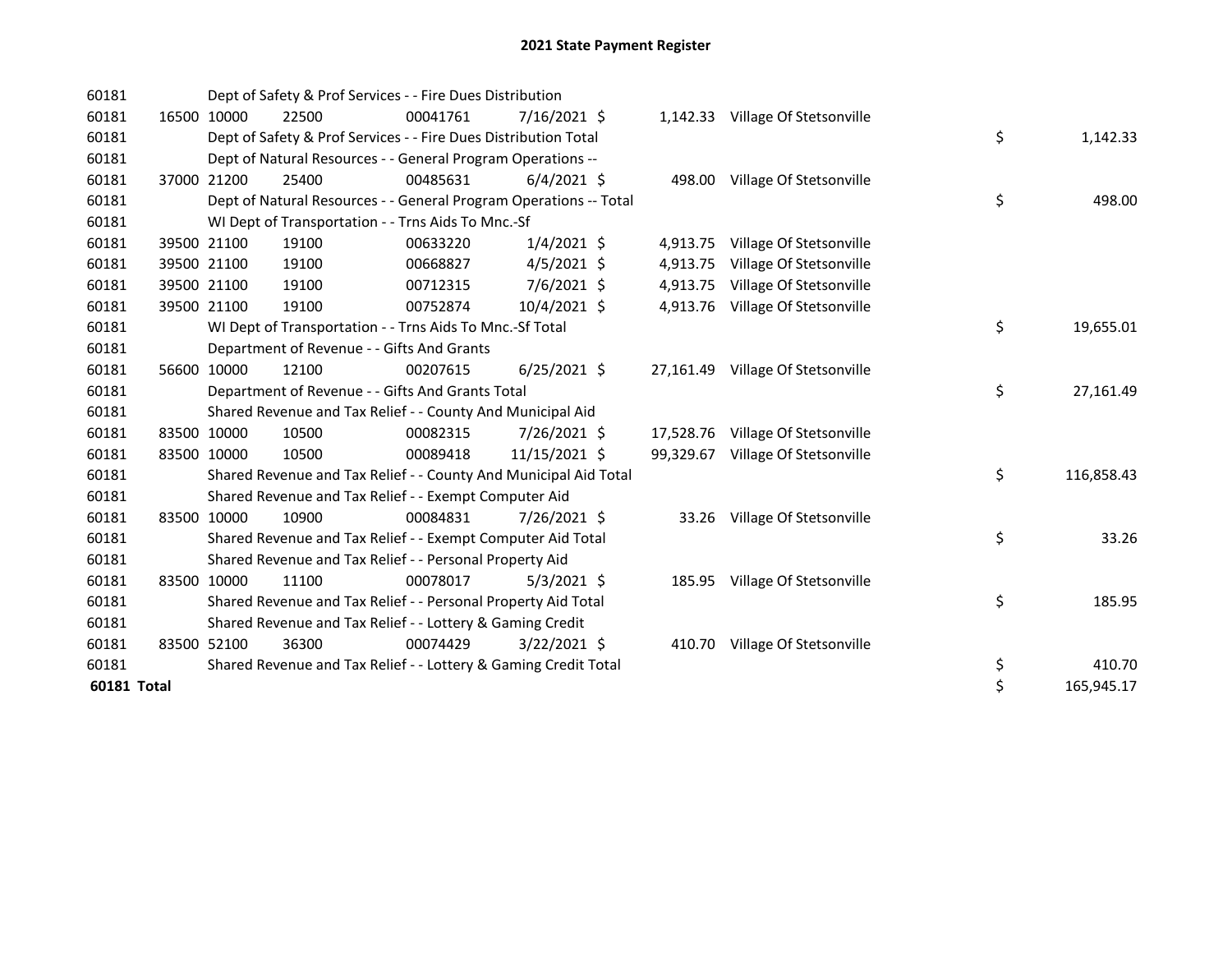| 60251 |             | Dept of Safety & Prof Services - - Fire Dues Distribution         |          |                |        |                           |    |           |
|-------|-------------|-------------------------------------------------------------------|----------|----------------|--------|---------------------------|----|-----------|
| 60251 | 16500 10000 | 22500                                                             | 00041754 | 7/16/2021 \$   |        | 13,701.92 City Of Medford |    |           |
| 60251 |             | Dept of Safety & Prof Services - - Fire Dues Distribution Total   |          |                |        |                           | \$ | 13,701.92 |
| 60251 |             | Dept of Natural Resources - - Aids In Lieu Of Taxes - Gener       |          |                |        |                           |    |           |
| 60251 | 37000 10000 | 50300                                                             | 00459379 | $1/27/2021$ \$ |        | 236.48 City Of Medford    |    |           |
| 60251 |             | Dept of Natural Resources - - Aids In Lieu Of Taxes - Gener Total |          |                |        |                           | \$ | 236.48    |
| 60251 |             | Dept of Natural Resources - - General Program Operations --       |          |                |        |                           |    |           |
| 60251 | 37000 21200 | 25400                                                             | 00455975 | $1/13/2021$ \$ | 212.46 | City Of Medford           |    |           |
| 60251 | 37000 21200 | 25400                                                             | 00463759 | $2/16/2021$ \$ | 209.91 | City Of Medford           |    |           |
| 60251 | 37000 21200 | 25400                                                             | 00467322 | $3/12/2021$ \$ | 206.59 | City Of Medford           |    |           |
| 60251 | 37000 21200 | 25400                                                             | 00473247 | $4/13/2021$ \$ | 219.92 | City Of Medford           |    |           |
| 60251 | 37000 21200 | 25400                                                             | 00480932 | $5/13/2021$ \$ | 210.84 | City Of Medford           |    |           |
| 60251 | 37000 21200 | 25400                                                             | 00489898 | $6/14/2021$ \$ | 209.03 | City Of Medford           |    |           |
| 60251 | 37000 21200 | 25400                                                             | 00496627 | 7/12/2021 \$   | 196.92 | City Of Medford           |    |           |
| 60251 | 37000 21200 | 25400                                                             | 00502709 | 8/13/2021 \$   | 204.37 | City Of Medford           |    |           |
| 60251 | 37000 21200 | 25400                                                             | 00508949 | $9/14/2021$ \$ | 182.71 | City Of Medford           |    |           |
| 60251 | 37000 21200 | 25400                                                             | 00514847 | 10/14/2021 \$  | 176.72 | City Of Medford           |    |           |
| 60251 | 37000 21200 | 25400                                                             | 00519447 | 11/12/2021 \$  | 182.61 | City Of Medford           |    |           |
| 60251 | 37000 21200 | 25400                                                             | 00523999 | 12/9/2021 \$   | 193.99 | City Of Medford           |    |           |
| 60251 |             | Dept of Natural Resources - - General Program Operations -- Total |          |                |        |                           | \$ | 2,406.07  |
| 60251 |             | Dept of Natural Resources - - GPO--State Funds                    |          |                |        |                           |    |           |
| 60251 | 37000 21200 | 36100                                                             | 00455975 | $1/13/2021$ \$ | 70.82  | City Of Medford           |    |           |
| 60251 | 37000 21200 | 36100                                                             | 00463759 | 2/16/2021 \$   | 69.97  | City Of Medford           |    |           |
| 60251 | 37000 21200 | 36100                                                             | 00467322 | 3/12/2021 \$   | 68.87  | City Of Medford           |    |           |
| 60251 | 37000 21200 | 36100                                                             | 00473247 | $4/13/2021$ \$ | 73.30  | City Of Medford           |    |           |
| 60251 | 37000 21200 | 36100                                                             | 00480932 | $5/13/2021$ \$ | 70.27  | City Of Medford           |    |           |
| 60251 | 37000 21200 | 36100                                                             | 00489898 | $6/14/2021$ \$ | 69.67  | City Of Medford           |    |           |
| 60251 | 37000 21200 | 36100                                                             | 00496627 | 7/12/2021 \$   | 65.64  | City Of Medford           |    |           |
| 60251 | 37000 21200 | 36100                                                             | 00502709 | $8/13/2021$ \$ | 68.12  | City Of Medford           |    |           |
| 60251 | 37000 21200 | 36100                                                             | 00508949 | $9/14/2021$ \$ | 60.90  | City Of Medford           |    |           |
| 60251 | 37000 21200 | 36100                                                             | 00514847 | 10/14/2021 \$  | 58.91  | City Of Medford           |    |           |
| 60251 | 37000 21200 | 36100                                                             | 00519447 | 11/12/2021 \$  | 60.87  | City Of Medford           |    |           |
| 60251 | 37000 21200 | 36100                                                             | 00523999 | 12/9/2021 \$   | 64.66  | City Of Medford           |    |           |
| 60251 |             | Dept of Natural Resources - - GPO--State Funds Total              |          |                |        |                           | \$ | 802.00    |
|       |             |                                                                   |          |                |        |                           |    |           |
| 60251 |             | Dept of Natural Resources - - Resaids - Cnty Forst, Cl & Mfl      |          |                |        |                           |    |           |
| 60251 | 37000 21200 | 57100                                                             | 00488457 | $6/14/2021$ \$ | 10.77  | City Of Medford           |    |           |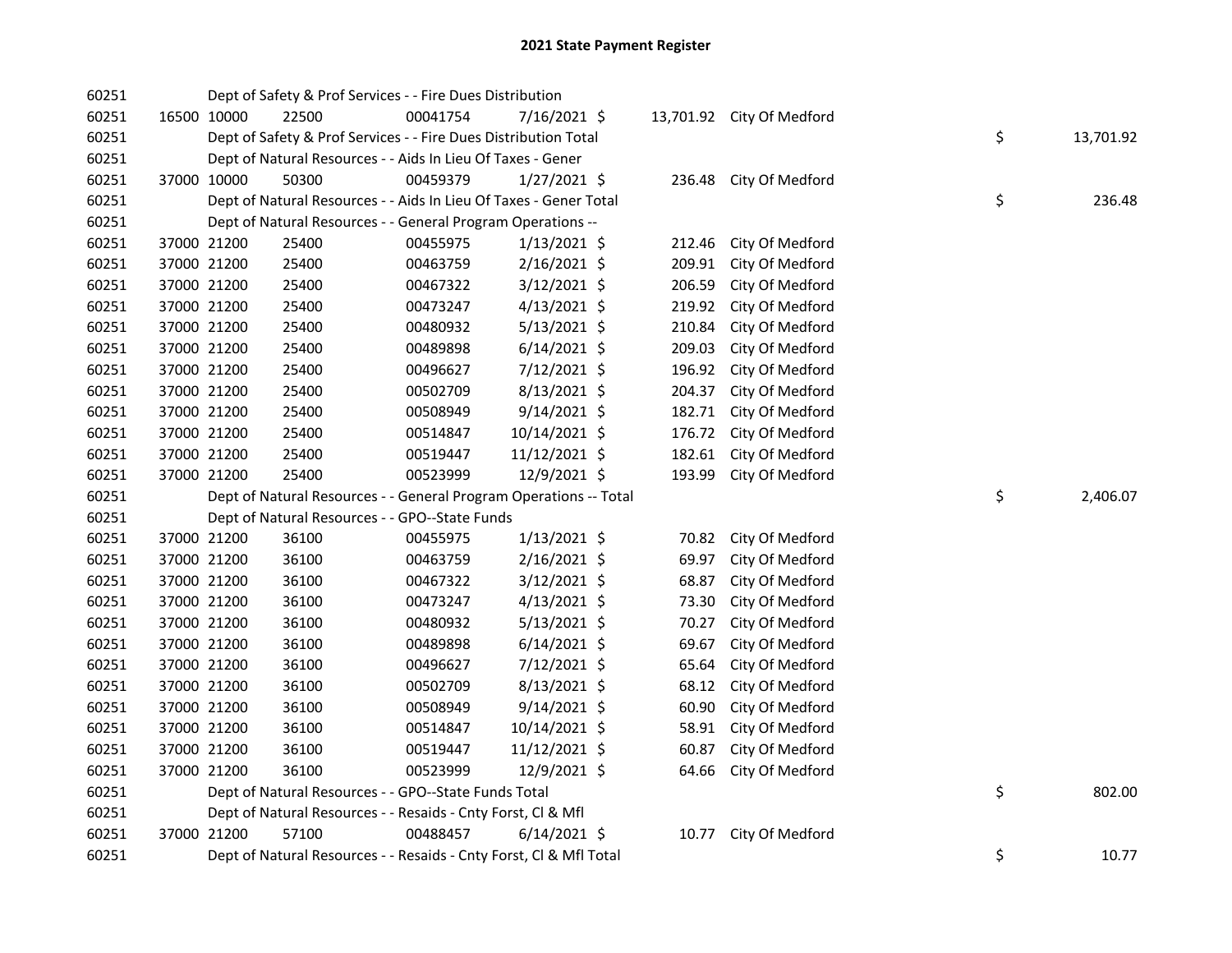| 60251 |             |             | WI Dept of Transportation - - Rpd Slvg Veh Exm Sf        |          |                |            |                            |    |            |
|-------|-------------|-------------|----------------------------------------------------------|----------|----------------|------------|----------------------------|----|------------|
| 60251 |             | 39500 10000 | 52300                                                    | 00662839 | $3/8/2021$ \$  | 120.00     | City Of Medford            |    |            |
| 60251 | 39500 10000 |             | 52300                                                    | 00678314 | 4/12/2021 \$   | 60.00      | City Of Medford            |    |            |
| 60251 |             | 39500 10000 | 52300                                                    | 00688357 | $5/4/2021$ \$  | 60.00      | City Of Medford            |    |            |
| 60251 |             | 39500 10000 | 52300                                                    | 00698159 | 5/24/2021 \$   | 180.00     | City Of Medford            |    |            |
| 60251 |             | 39500 10000 | 52300                                                    | 00703373 | $6/7/2021$ \$  | 60.00      | City Of Medford            |    |            |
| 60251 |             | 39500 10000 | 52300                                                    | 00706630 | $6/14/2021$ \$ | 60.00      | City Of Medford            |    |            |
| 60251 |             | 39500 10000 | 52300                                                    | 00719527 | 7/12/2021 \$   | 60.00      | City Of Medford            |    |            |
| 60251 |             | 39500 10000 | 52300                                                    | 00723536 | 7/21/2021 \$   | 60.00      | City Of Medford            |    |            |
| 60251 |             | 39500 10000 | 52300                                                    | 00737863 | 8/24/2021 \$   | 60.00      | City Of Medford            |    |            |
| 60251 |             | 39500 10000 | 52300                                                    | 00740561 | 8/30/2021 \$   | 60.00      | City Of Medford            |    |            |
| 60251 |             | 39500 10000 | 52300                                                    | 00748704 | $9/21/2021$ \$ | 120.00     | City Of Medford            |    |            |
| 60251 |             | 39500 10000 | 52300                                                    | 00760663 | 10/12/2021 \$  | 60.00      | City Of Medford            |    |            |
| 60251 |             | 39500 10000 | 52300                                                    | 00766099 | 10/25/2021 \$  | 120.00     | City Of Medford            |    |            |
| 60251 |             | 39500 10000 | 52300                                                    | 00768670 | 11/1/2021 \$   | 120.00     | City Of Medford            |    |            |
| 60251 |             | 39500 10000 | 52300                                                    | 00774049 | 11/16/2021 \$  | 60.00      | City Of Medford            |    |            |
| 60251 |             | 39500 10000 | 52300                                                    | 00776774 | 11/22/2021 \$  | 60.00      | City Of Medford            |    |            |
| 60251 |             |             | WI Dept of Transportation - - Rpd Slvg Veh Exm Sf Total  |          |                |            |                            | \$ | 1,320.00   |
| 60251 |             |             | WI Dept of Transportation - - Conn Hwy Aids St Fds       |          |                |            |                            |    |            |
| 60251 |             | 39500 21100 | 16200                                                    | 00633616 | $1/4/2021$ \$  | 3,630.37   | City Of Medford            |    |            |
| 60251 |             | 39500 21100 | 16200                                                    | 00669223 | $4/5/2021$ \$  | 3,630.37   | City Of Medford            |    |            |
| 60251 |             | 39500 21100 | 16200                                                    | 00712711 | 7/6/2021 \$    | 3,630.37   | City Of Medford            |    |            |
| 60251 |             | 39500 21100 | 16200                                                    | 00753270 | 10/4/2021 \$   | 3,630.37   | City Of Medford            |    |            |
| 60251 |             |             | WI Dept of Transportation - - Conn Hwy Aids St Fds Total |          |                |            |                            | \$ | 14,521.48  |
| 60251 |             |             | WI Dept of Transportation - - Tc, Trns Oper Aid Sf       |          |                |            |                            |    |            |
| 60251 |             | 39500 21100 | 17700                                                    | 00709685 | $6/23/2021$ \$ | 15,846.00  | City Of Medford            |    |            |
| 60251 |             | 39500 21100 | 17700                                                    | 00754686 | 9/30/2021 \$   | 47,536.00  | City Of Medford            |    |            |
| 60251 |             |             | WI Dept of Transportation - - Tc, Trns Oper Aid Sf Total |          |                |            |                            | \$ | 63,382.00  |
| 60251 |             |             | WI Dept of Transportation - - Trnst/Trns-Rel Aid F       |          |                |            |                            |    |            |
| 60251 |             | 39500 21100 | 18200                                                    | 00638310 | $1/12/2021$ \$ | 15,969.75  | City Of Medford            |    |            |
| 60251 |             | 39500 21100 | 18200                                                    | 00674009 | $4/2/2021$ \$  | 36,412.97  | City Of Medford            |    |            |
| 60251 |             | 39500 21100 | 18200                                                    | 00747061 | $9/16/2021$ \$ | 36,202.63  | City Of Medford            |    |            |
| 60251 |             | 39500 21100 | 18200                                                    | 00781041 | $12/6/2021$ \$ | 11,511.00  | City Of Medford            |    |            |
| 60251 |             |             | WI Dept of Transportation - - Trnst/Trns-Rel Aid F Total |          |                |            |                            | \$ | 100,096.35 |
| 60251 |             |             | WI Dept of Transportation - - Trns Aids To Mnc.-Sf       |          |                |            |                            |    |            |
| 60251 |             | 39500 21100 | 19100                                                    | 00633221 | $1/4/2021$ \$  | 103,794.53 | City Of Medford            |    |            |
| 60251 |             | 39500 21100 | 19100                                                    | 00668828 | $4/5/2021$ \$  |            | 103,794.53 City Of Medford |    |            |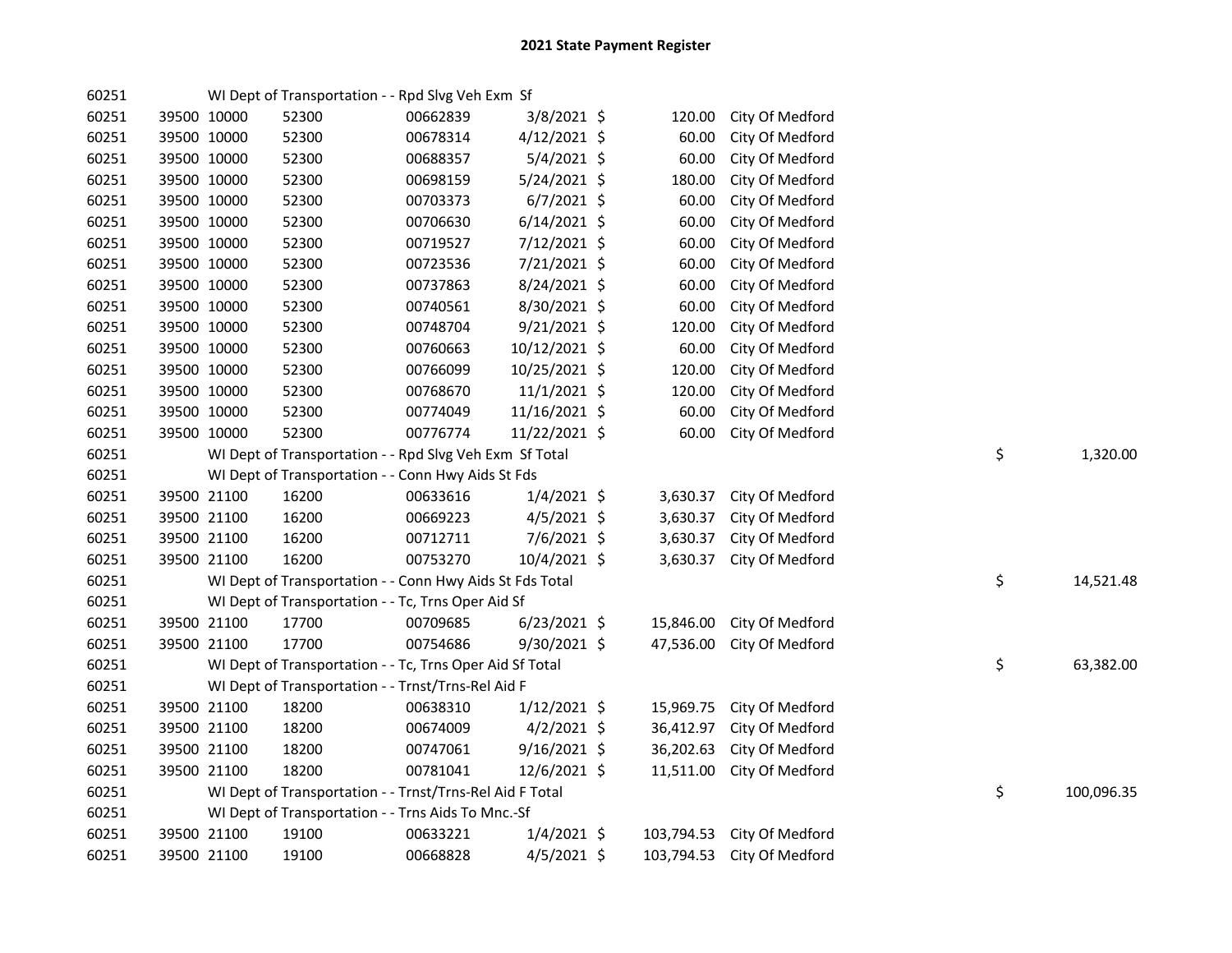| 60251 | 39500 21100                                       | 19100                                                                  | 00712316 | 7/6/2021 \$    |          |        | 103,794.53 City Of Medford   |  |    |              |
|-------|---------------------------------------------------|------------------------------------------------------------------------|----------|----------------|----------|--------|------------------------------|--|----|--------------|
| 60251 | 39500 21100                                       | 19100                                                                  | 00752875 | 10/4/2021 \$   |          |        | 103,794.54 City Of Medford   |  |    |              |
| 60251 |                                                   | WI Dept of Transportation - - Trns Aids To Mnc.-Sf Total               |          |                |          |        |                              |  | \$ | 415,178.13   |
| 60251 | WI Dept of Transportation - - Hwy Mgmt & Opers Sf |                                                                        |          |                |          |        |                              |  |    |              |
| 60251 | 39500 21100                                       | 36500                                                                  | 00639831 | $1/14/2021$ \$ |          | 104.83 | City Of Medford              |  |    |              |
| 60251 | 39500 21100                                       | 36500                                                                  | 00654451 | 2/17/2021 \$   |          | 104.66 | City Of Medford              |  |    |              |
| 60251 | 39500 21100                                       | 36500                                                                  | 00665554 | 3/16/2021 \$   |          | 92.74  | City Of Medford              |  |    |              |
| 60251 | 39500 21100                                       | 36500                                                                  | 00680381 | $4/15/2021$ \$ |          | 96.85  | City Of Medford              |  |    |              |
| 60251 | 39500 21100                                       | 36500                                                                  | 00693151 | $5/12/2021$ \$ |          | 93.74  | City Of Medford              |  |    |              |
| 60251 | 39500 21100                                       | 36500                                                                  | 00706733 | $6/14/2021$ \$ |          | 92.74  | City Of Medford              |  |    |              |
| 60251 | 39500 21100                                       | 36500                                                                  | 00720541 | 7/14/2021 \$   |          | 90.12  | City Of Medford              |  |    |              |
| 60251 | 39500 21100                                       | 36500                                                                  | 00735289 | $8/16/2021$ \$ |          | 97.18  | City Of Medford              |  |    |              |
| 60251 | 39500 21100                                       | 36500                                                                  | 00745891 | $9/13/2021$ \$ |          | 86.72  | City Of Medford              |  |    |              |
| 60251 | 39500 21100                                       | 36500                                                                  | 00761477 | 10/13/2021 \$  |          | 87.63  | City Of Medford              |  |    |              |
| 60251 | 39500 21100                                       | 36500                                                                  | 00774106 | 11/15/2021 \$  |          | 93.68  | City Of Medford              |  |    |              |
| 60251 | 39500 21100                                       | 36500                                                                  | 00783378 | 12/14/2021 \$  |          | 93.01  | City Of Medford              |  |    |              |
| 60251 |                                                   | WI Dept of Transportation - - Hwy Mgmt & Opers Sf Total                |          | \$             | 1,133.90 |        |                              |  |    |              |
| 60251 |                                                   | Department of Justice - - Officer training reimbursement               |          |                |          |        |                              |  |    |              |
| 60251 | 45500 10000                                       | 21400                                                                  | 00105428 | 11/17/2021 \$  |          |        | 1,440.00 City Of Medford     |  |    |              |
| 60251 |                                                   | Department of Justice - - Officer training reimbursement Total         |          |                |          |        |                              |  | \$ | 1,440.00     |
| 60251 |                                                   | Department of Military Affairs - - Federal Aid-Service Contracts       |          |                |          |        |                              |  |    |              |
| 60251 | 46500 10000                                       | 14100                                                                  | 00087593 | $1/11/2021$ \$ |          | 932.17 | City Of Medford              |  |    |              |
| 60251 | 46500 10000                                       | 14100                                                                  | 00089644 | $2/12/2021$ \$ |          | 941.47 | City Of Medford              |  |    |              |
| 60251 | 46500 10000                                       | 14100                                                                  | 00090965 | 3/11/2021 \$   |          | 858.34 | City Of Medford              |  |    |              |
| 60251 | 46500 10000                                       | 14100                                                                  | 00092358 | 4/9/2021 \$    |          | 856.68 | City Of Medford              |  |    |              |
| 60251 | 46500 10000                                       | 14100                                                                  | 00093877 | $5/12/2021$ \$ |          | 710.11 | City Of Medford              |  |    |              |
| 60251 | 46500 10000                                       | 14100                                                                  | 00094939 | $6/10/2021$ \$ |          | 561.53 | City Of Medford              |  |    |              |
| 60251 | 46500 10000                                       | 14100                                                                  | 00096950 | 7/9/2021 \$    |          | 680.96 | City Of Medford              |  |    |              |
| 60251 | 46500 10000                                       | 14100                                                                  | 00098515 | $8/12/2021$ \$ |          | 765.90 | City Of Medford              |  |    |              |
| 60251 | 46500 10000                                       | 14100                                                                  | 00099727 | 9/10/2021 \$   |          | 637.80 | City Of Medford              |  |    |              |
| 60251 | 46500 10000                                       | 14100                                                                  | 00101245 | 10/13/2021 \$  |          | 524.72 | City Of Medford              |  |    |              |
| 60251 | 46500 10000                                       | 14100                                                                  | 00102299 | 11/10/2021 \$  |          | 586.95 | City Of Medford              |  |    |              |
| 60251 | 46500 10000                                       | 14100                                                                  | 00103584 | 12/10/2021 \$  |          | 601.00 | City Of Medford              |  |    |              |
| 60251 |                                                   | Department of Military Affairs - - Federal Aid-Service Contracts Total |          |                |          |        |                              |  | \$ | 8,657.63     |
| 60251 |                                                   | Department of Administration - - Federal Aid, Local Assistance         |          |                |          |        |                              |  |    |              |
| 60251 | 50500 10000                                       | 74300                                                                  | 00151568 | $9/15/2021$ \$ |          |        | 1,273,224.65 City Of Medford |  |    |              |
| 60251 |                                                   | Department of Administration - - Federal Aid, Local Assistance Total   |          |                |          |        |                              |  | \$ | 1,273,224.65 |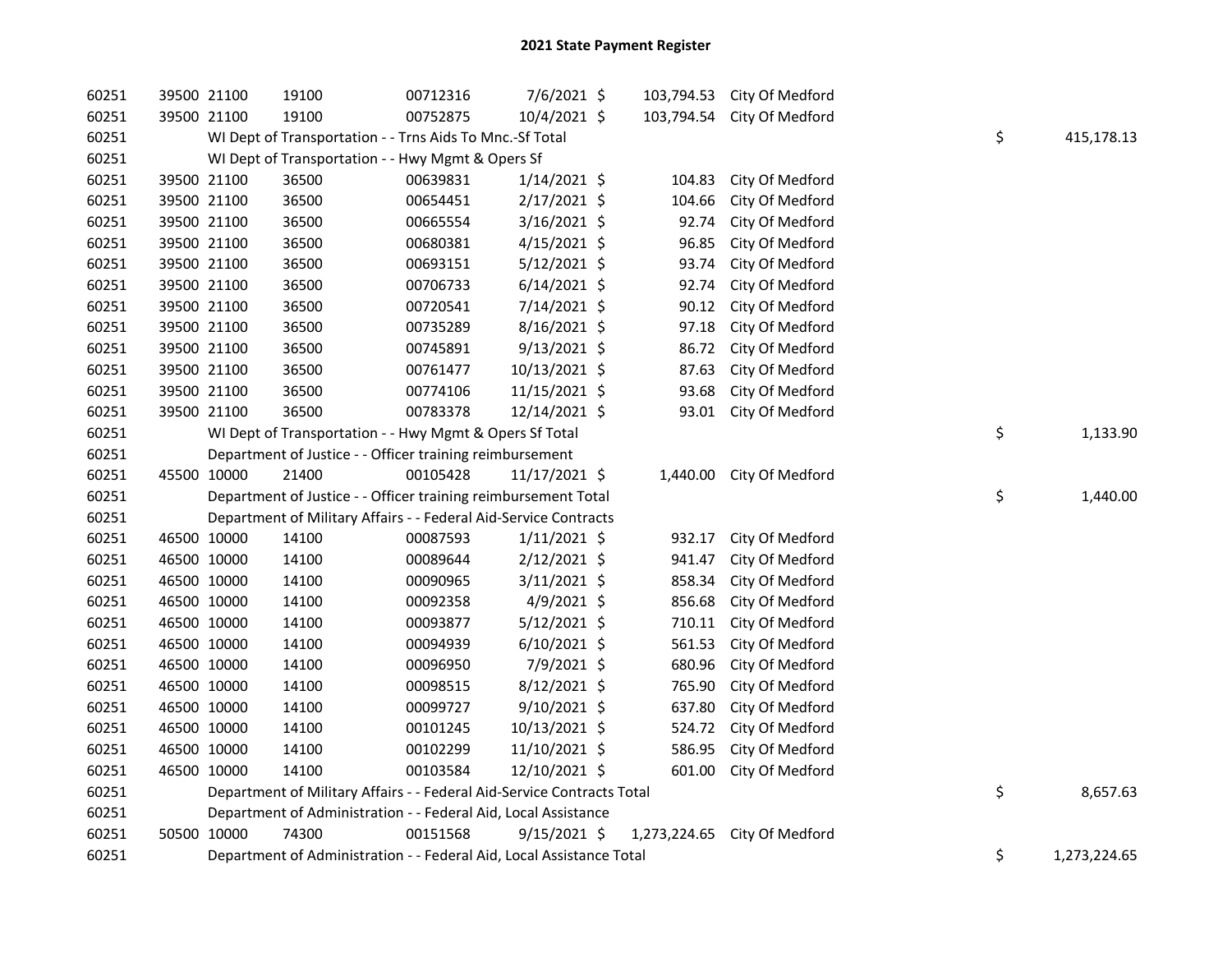| 60251 |                                                         | Department of Revenue - - Gifts And Grants                            |          |                |  |            |                            |  |    |              |
|-------|---------------------------------------------------------|-----------------------------------------------------------------------|----------|----------------|--|------------|----------------------------|--|----|--------------|
| 60251 | 56600 10000                                             | 12100                                                                 | 00207616 | $6/25/2021$ \$ |  |            | 224,095.38 City Of Medford |  |    |              |
| 60251 |                                                         | Department of Revenue - - Gifts And Grants Total                      |          |                |  |            |                            |  | \$ | 224,095.38   |
| 60251 | Department of Revenue - - Misc Revenue Holding Clearing |                                                                       |          |                |  |            |                            |  |    |              |
| 60251 | 56600 10000                                             | 99500                                                                 | 00189023 | $1/8/2021$ \$  |  | 95.73      | City Of Medford            |  |    |              |
| 60251 | 56600 10000                                             | 99500                                                                 | 00191091 | 2/5/2021 \$    |  | 171.00     | City Of Medford            |  |    |              |
| 60251 | 56600 10000                                             | 99500                                                                 | 00193723 | 3/5/2021 \$    |  | 108.00     | City Of Medford            |  |    |              |
| 60251 | 56600 10000                                             | 99500                                                                 | 00193724 | 3/5/2021 \$    |  | 368.28     | City Of Medford            |  |    |              |
| 60251 | 56600 10000                                             | 99500                                                                 | 00198006 | 4/7/2021 \$    |  | 35.81      | City Of Medford            |  |    |              |
| 60251 | 56600 10000                                             | 99500                                                                 | 00198007 | $4/7/2021$ \$  |  | 621.62     | City Of Medford            |  |    |              |
| 60251 | 56600 10000                                             | 99500                                                                 | 00201357 | 5/7/2021 \$    |  | 880.26     | City Of Medford            |  |    |              |
| 60251 | 56600 10000                                             | 99500                                                                 | 00204583 | $6/7/2021$ \$  |  | 877.11     | City Of Medford            |  |    |              |
| 60251 | 56600 10000                                             | 99500                                                                 | 00209151 | 7/8/2021 \$    |  | 126.54     | City Of Medford            |  |    |              |
| 60251 | 56600 10000                                             | 99500                                                                 | 00209152 | 7/8/2021 \$    |  | 233.07     | City Of Medford            |  |    |              |
| 60251 | 56600 10000                                             | 99500                                                                 | 00211891 | 8/6/2021 \$    |  | 129.60     | City Of Medford            |  |    |              |
| 60251 | 56600 10000                                             | 99500                                                                 | 00214512 | 9/8/2021 \$    |  | 172.80     | City Of Medford            |  |    |              |
| 60251 | 56600 10000                                             | 99500                                                                 | 00216761 | 10/7/2021 \$   |  | 797.40     | City Of Medford            |  |    |              |
| 60251 | 56600 10000                                             | 99500                                                                 | 00216762 | 10/7/2021 \$   |  | 180.07     | City Of Medford            |  |    |              |
| 60251 | 56600 10000                                             | 99500                                                                 | 00219350 | 11/5/2021 \$   |  | 204.60     | City Of Medford            |  |    |              |
| 60251 | 56600 10000                                             | 99500                                                                 | 00219351 | 11/5/2021 \$   |  | 186.20     | City Of Medford            |  |    |              |
| 60251 | 56600 10000                                             | 99500                                                                 | 00221502 | 12/7/2021 \$   |  | 828.00     | City Of Medford            |  |    |              |
| 60251 |                                                         | Department of Revenue - - Misc Revenue Holding Clearing Total         |          |                |  |            |                            |  | \$ | 6,016.09     |
| 60251 |                                                         | Shared Revenue and Tax Relief - - Expenditure Restraint Program       |          |                |  |            |                            |  |    |              |
| 60251 | 83500 10000                                             | 10100                                                                 | 00082316 | 7/26/2021 \$   |  | 32,268.34  | City Of Medford            |  |    |              |
| 60251 |                                                         | Shared Revenue and Tax Relief - - Expenditure Restraint Program Total |          |                |  |            |                            |  | \$ | 32,268.34    |
| 60251 |                                                         | Shared Revenue and Tax Relief - - County And Municipal Aid            |          |                |  |            |                            |  |    |              |
| 60251 | 83500 10000                                             | 10500                                                                 | 00082316 | 7/26/2021 \$   |  | 156,974.13 | City Of Medford            |  |    |              |
| 60251 | 83500 10000                                             | 10500                                                                 | 00089419 | 11/15/2021 \$  |  | 889,520.07 | City Of Medford            |  |    |              |
| 60251 |                                                         | Shared Revenue and Tax Relief - - County And Municipal Aid Total      |          |                |  |            |                            |  | \$ | 1,046,494.20 |
| 60251 |                                                         | Shared Revenue and Tax Relief - - Exempt Computer Aid                 |          |                |  |            |                            |  |    |              |
| 60251 | 83500 10000                                             | 10900                                                                 | 00084832 | 7/26/2021 \$   |  | 27,307.49  | City Of Medford            |  |    |              |
| 60251 | 83500 10000                                             | 10900                                                                 | 00085945 | 7/26/2021 \$   |  | 54,673.95  | City Of Medford            |  |    |              |
| 60251 |                                                         | Shared Revenue and Tax Relief - - Exempt Computer Aid Total           |          |                |  |            |                            |  | \$ | 81,981.44    |
| 60251 |                                                         | Shared Revenue and Tax Relief - - Utility Aid                         |          |                |  |            |                            |  |    |              |
| 60251 | 83500 10000                                             | 11000                                                                 | 00082316 | 7/26/2021 \$   |  |            | 32.54 City Of Medford      |  |    |              |
| 60251 | 83500 10000                                             | 11000                                                                 | 00089419 | 11/15/2021 \$  |  | 190.57     | City Of Medford            |  |    |              |
| 60251 |                                                         | Shared Revenue and Tax Relief - - Utility Aid Total                   |          |                |  |            |                            |  | \$ | 223.11       |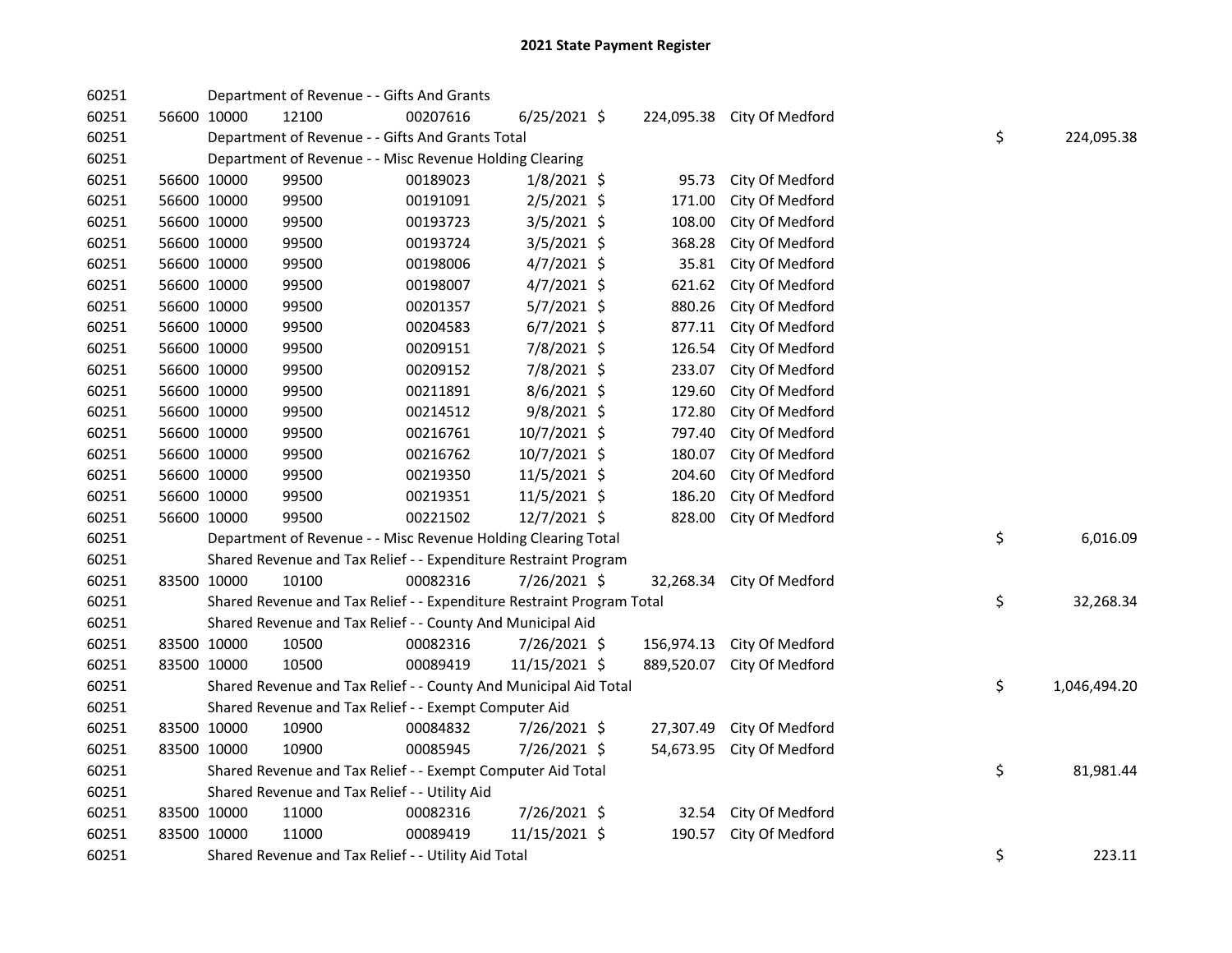| 60251       |             |             | Shared Revenue and Tax Relief - - Personal Property Aid                       |          |                |  |            |                 |  |    |              |  |
|-------------|-------------|-------------|-------------------------------------------------------------------------------|----------|----------------|--|------------|-----------------|--|----|--------------|--|
| 60251       | 83500 10000 |             | 11100                                                                         | 00078018 | $5/3/2021$ \$  |  | 1,485.11   | City Of Medford |  |    |              |  |
| 60251       |             | 83500 10000 | 11100                                                                         | 00079027 | $5/3/2021$ \$  |  | 129,371.77 | City Of Medford |  |    |              |  |
| 60251       |             |             | Shared Revenue and Tax Relief - - Personal Property Aid Total                 |          |                |  |            |                 |  |    | 130,856.88   |  |
| 60251       |             |             | Shared Revenue and Tax Relief - - State Aid; Video Service Provider Fee       |          |                |  |            |                 |  |    |              |  |
| 60251       |             | 83500 10000 | 11200                                                                         | 00083190 | 7/26/2021 \$   |  | 10.943.22  | City Of Medford |  |    |              |  |
| 60251       |             |             | Shared Revenue and Tax Relief - - State Aid; Video Service Provider Fee Total |          |                |  |            |                 |  | \$ | 10,943.22    |  |
| 60251       |             |             | Shared Revenue and Tax Relief - - Payments For Municipal Svcs                 |          |                |  |            |                 |  |    |              |  |
| 60251       |             | 83500 10000 | 50100                                                                         | 00073796 | $2/1/2021$ \$  |  | 8.516.41   | City Of Medford |  |    |              |  |
| 60251       |             |             | Shared Revenue and Tax Relief - - Payments For Municipal Svcs Total           |          |                |  |            |                 |  |    | 8,516.41     |  |
| 60251       |             |             | Shared Revenue and Tax Relief - - Lottery & Gaming Credit                     |          |                |  |            |                 |  |    |              |  |
| 60251       |             | 83500 52100 | 36300                                                                         | 00074430 | $3/22/2021$ \$ |  | 12,586.68  | City Of Medford |  |    |              |  |
| 60251       |             |             | Shared Revenue and Tax Relief - - Lottery & Gaming Credit Total               |          |                |  |            |                 |  |    | 12,586.68    |  |
| 60251 Total |             |             |                                                                               |          |                |  |            |                 |  |    | 3,450,093.13 |  |